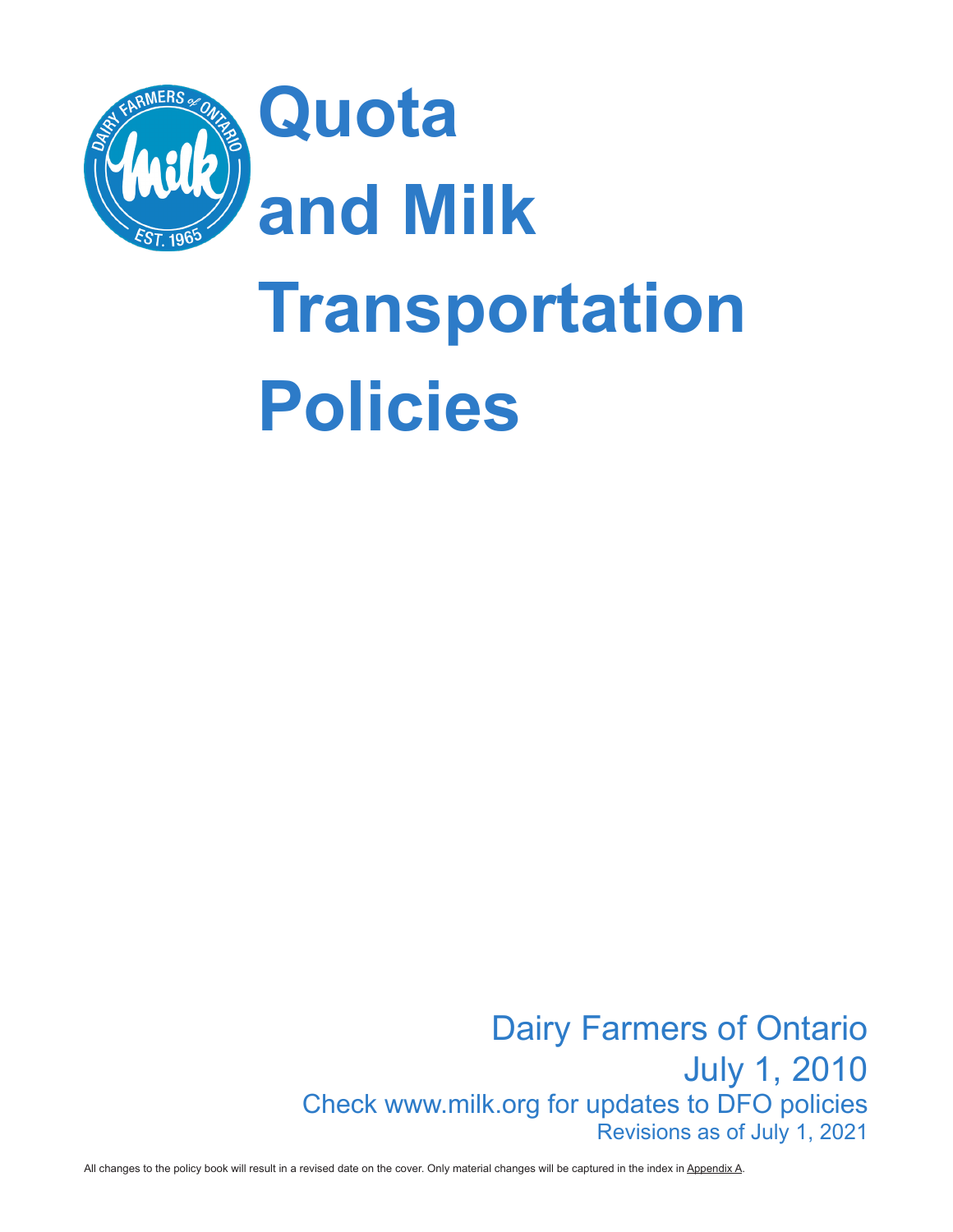### <span id="page-1-0"></span>**Table of Contents**

|                  |                                                                   | Page |
|------------------|-------------------------------------------------------------------|------|
| Part I:          | <b>QUOTA POLICIES</b>                                             |      |
| <b>Section A</b> | <b>General Regulations and Policies</b>                           |      |
|                  | 1.                                                                |      |
|                  | $2_{\cdot}$                                                       |      |
|                  | 3.                                                                |      |
|                  | 4.                                                                |      |
|                  | 5.                                                                |      |
|                  | 6.                                                                |      |
|                  | 7.                                                                |      |
|                  |                                                                   |      |
|                  |                                                                   |      |
|                  |                                                                   |      |
|                  |                                                                   |      |
|                  |                                                                   | 3    |
|                  |                                                                   |      |
|                  |                                                                   |      |
|                  |                                                                   | 4    |
|                  |                                                                   | 4    |
| <b>Section B</b> | <b>General Quota Policies</b>                                     |      |
|                  |                                                                   |      |
|                  | 2.                                                                |      |
|                  | 3.                                                                | 6    |
|                  | 4                                                                 | 7    |
|                  | 5.                                                                |      |
|                  | 6.                                                                |      |
|                  | 7.                                                                |      |
|                  |                                                                   |      |
|                  | q.                                                                | 9    |
| <b>Section C</b> | <b>Policies for Acquiring, Selling or Transferring Quota</b>      |      |
|                  | 1.                                                                |      |
|                  | 2.                                                                |      |
|                  | 3.                                                                |      |
|                  | Licence Update Involving Members of the Immediate Family 11<br>4. |      |
|                  | 5.                                                                |      |
|                  | 6.                                                                |      |
|                  | Changes in Membership in a Partnership or Shareholders<br>7.      |      |
|                  |                                                                   |      |
|                  | 8.                                                                |      |
|                  | 9.                                                                |      |

### **Section D Quota Exchange Policies**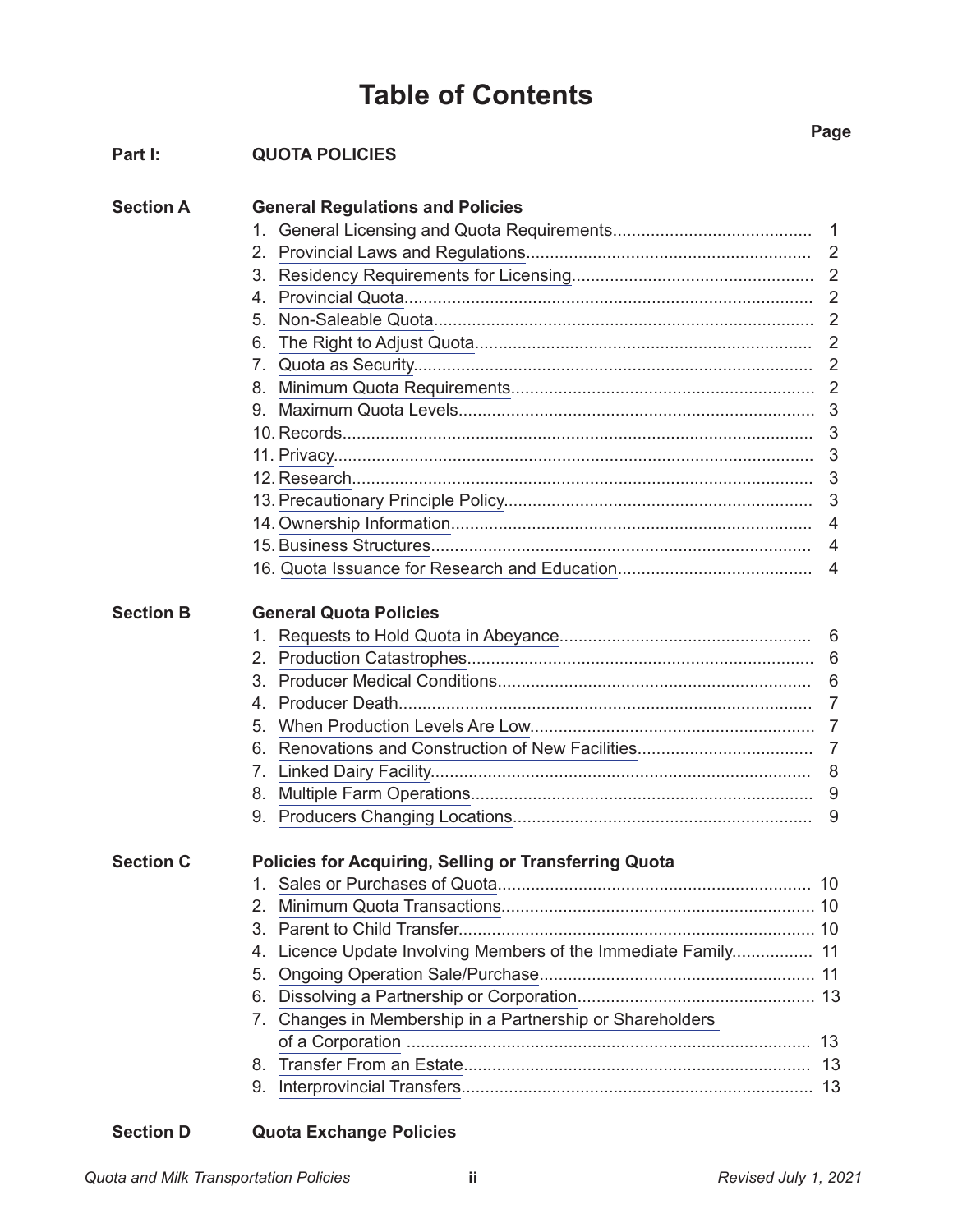|                  | 2 <sub>1</sub>                                                               |  |
|------------------|------------------------------------------------------------------------------|--|
|                  |                                                                              |  |
| <b>Section E</b> | <b>Quota and Payment</b>                                                     |  |
|                  | 1.                                                                           |  |
|                  | 2 <sub>1</sub>                                                               |  |
|                  | 3.                                                                           |  |
|                  | 4.                                                                           |  |
|                  | 5 <sub>1</sub>                                                               |  |
|                  | 6.                                                                           |  |
|                  |                                                                              |  |
|                  | Registration of Letters of Direction of Proceeds<br>8.                       |  |
|                  |                                                                              |  |
|                  |                                                                              |  |
|                  |                                                                              |  |
|                  |                                                                              |  |
|                  |                                                                              |  |
| <b>Section F</b> |                                                                              |  |
| <b>Section G</b> | <b>New Producer Applicant Requirements</b>                                   |  |
|                  | 1.                                                                           |  |
|                  | 2.                                                                           |  |
|                  |                                                                              |  |
| <b>Section H</b> | <b>Deadline Dates, Correspondence and Appeal Procedures</b>                  |  |
|                  |                                                                              |  |
|                  | 2.                                                                           |  |
|                  | 3. Requests for Special Consideration or an Exemption 32                     |  |
|                  |                                                                              |  |
|                  | Requests to the Agriculture, Food and Rural Affairs Appeal Tribunal 32<br>5. |  |
| Section I        |                                                                              |  |
| Part II:         | <b>MILK TRANSPORTATION POLICIES</b>                                          |  |
| <b>Section A</b> | <b>General</b>                                                               |  |
|                  |                                                                              |  |
|                  | 2 <sub>1</sub>                                                               |  |
|                  |                                                                              |  |
|                  |                                                                              |  |
|                  |                                                                              |  |
|                  | 5.                                                                           |  |
|                  | 6.                                                                           |  |
|                  | 7.                                                                           |  |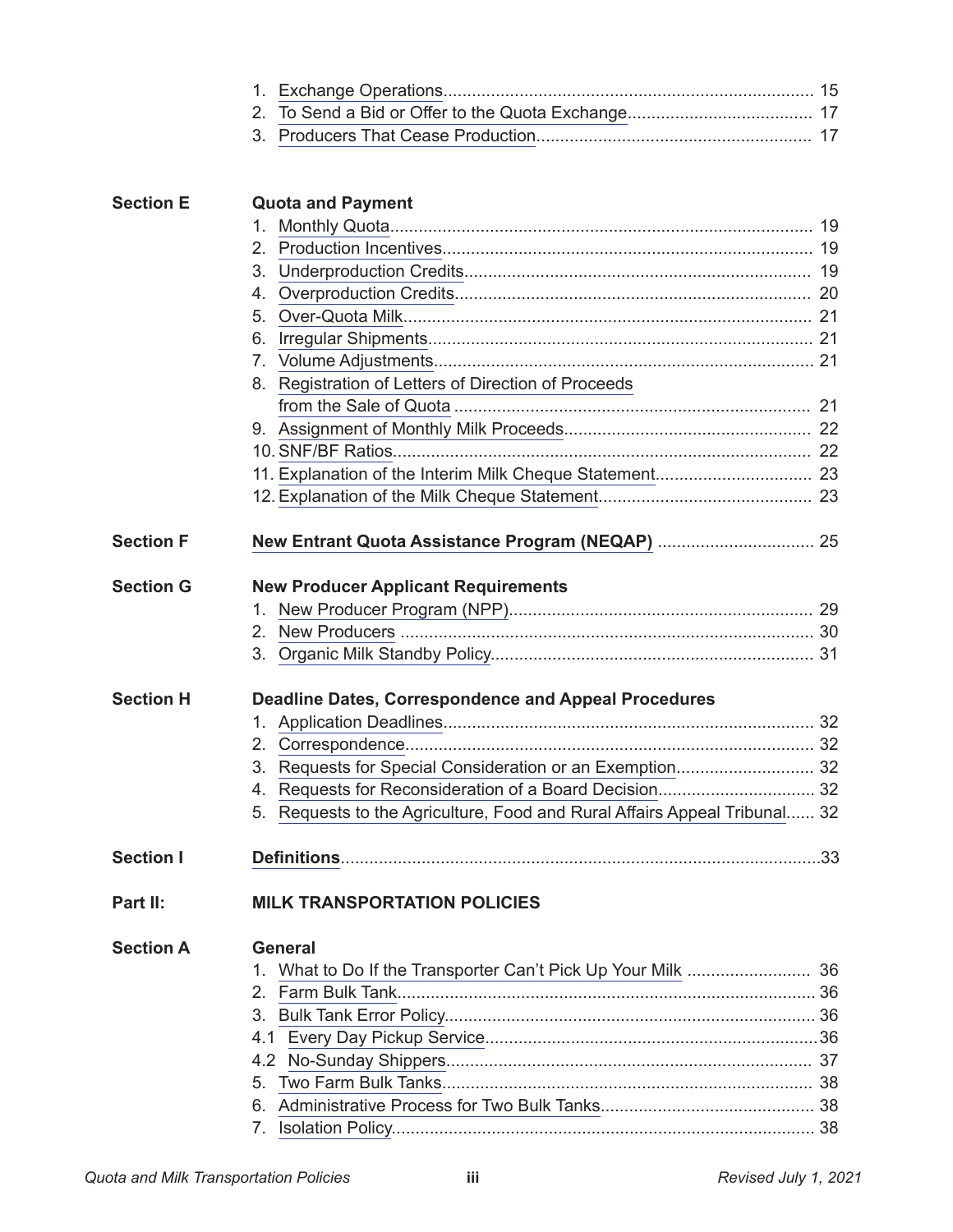|                  | 14. Type of Ladder Required to Access the Bulk Tank for Grading and  |  |
|------------------|----------------------------------------------------------------------|--|
|                  |                                                                      |  |
| <b>Section B</b> | <b>Farm Yards and Lanes</b>                                          |  |
|                  | 1.                                                                   |  |
|                  | 2.                                                                   |  |
|                  | 3. Administration of the Farm Yards and Lanes Policy 41              |  |
|                  |                                                                      |  |
|                  |                                                                      |  |
|                  |                                                                      |  |
| <b>Section C</b> | Lanes                                                                |  |
|                  |                                                                      |  |
|                  |                                                                      |  |
|                  |                                                                      |  |
|                  |                                                                      |  |
|                  |                                                                      |  |
|                  | 6.                                                                   |  |
|                  | $7^{\circ}$                                                          |  |
|                  | 8.                                                                   |  |
|                  | 9.                                                                   |  |
| <b>Section D</b> |                                                                      |  |
|                  | <b>Renovations and/or Construction of New Facilities</b>             |  |
|                  | Notice of Renovations and/or Construction of New Facilities 46<br>1. |  |
|                  | 2.                                                                   |  |
|                  | 3                                                                    |  |
|                  | 4.                                                                   |  |
|                  | 5.                                                                   |  |

### **Appendix A** [Revisions to Quota & Milk Transportation Policies](#page-51-0)........................................ 47

This book has been prepared to provide all Ontario producers with information on the quota and milk transportation policies of DFO. These policies became effective February 24, 2010, and remain in effect until DFO advises producers otherwise.

Policy changes may be announced in *[Milk Producer](https://www.milk.org/Corporate/view.aspx?content=aboutus/MilkProducerMagazine)* magazine. As well, an updated version of the policy book is included on the DFO website ([www.milk.org](http://www.milk.org)). The document posted on the DFO website contains the most up-to-date policies and will be used for all policy interpretation and quota transactions.

Should one clause in these policies change or be removed, the other clauses will not be affected. Furthermore, each clause in these policies refers to a specific requirement and cannot be superseded by another.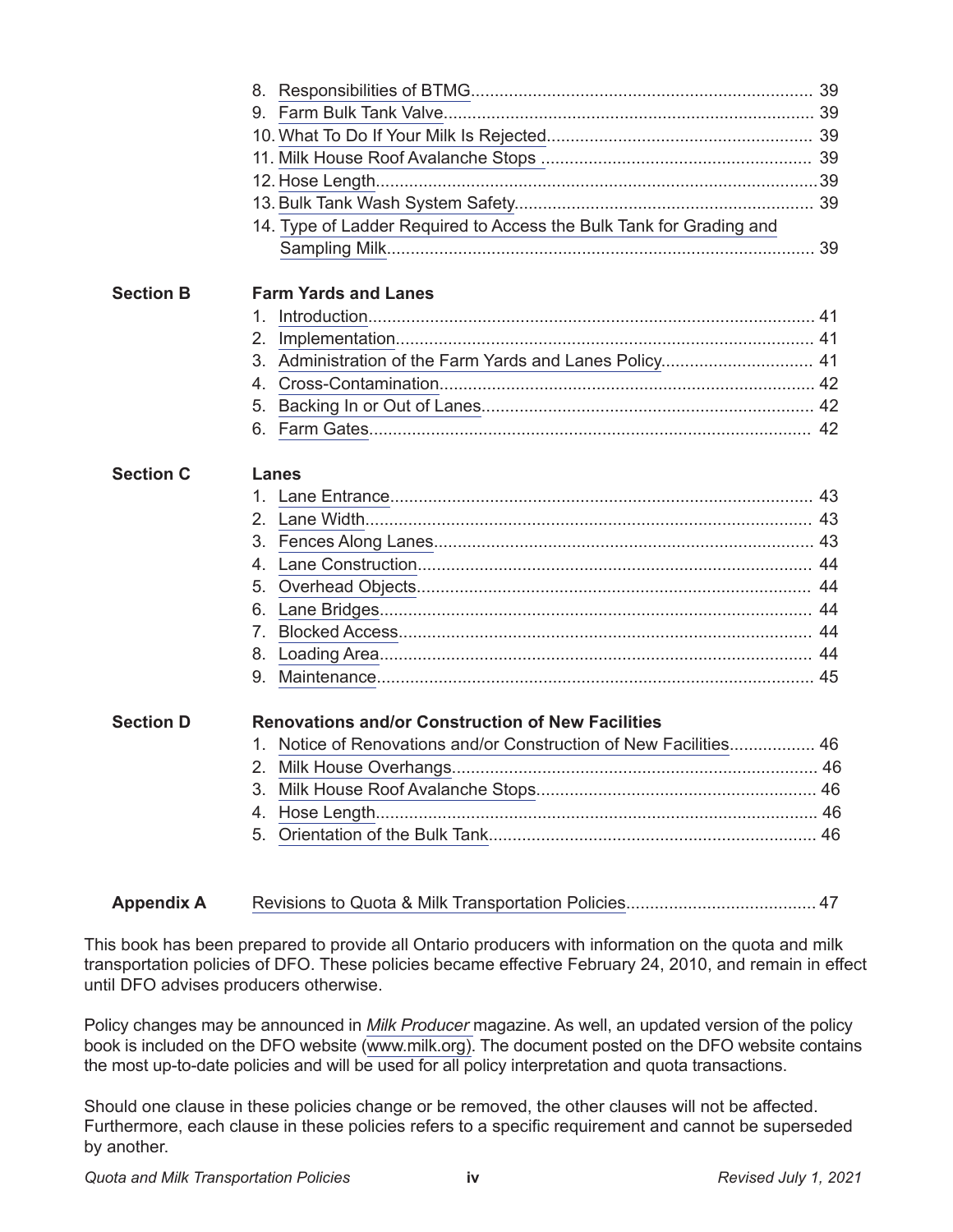For more information or clarification on any policies, producers are required to contact DFO's [Field](https://www.milk.org/corporate/view.aspx?content=ContactUs/ContactUs)  [Services Representatives](https://www.milk.org/corporate/view.aspx?content=ContactUs/ContactUs) (names and addresses on DFO website) or head office staff (905-821-8970).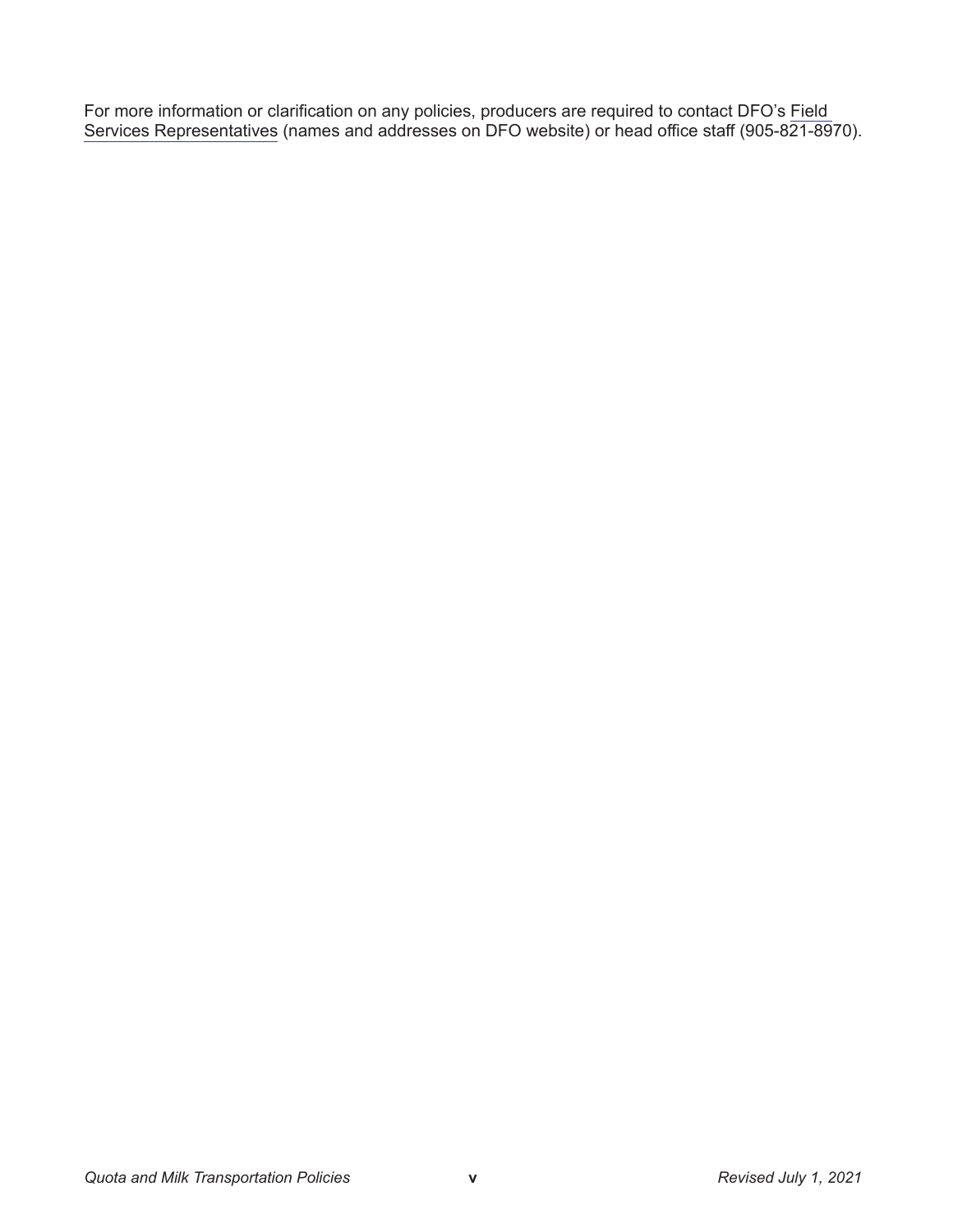# **Part I: Quota Policies Section A General Regulations and Policies**

#### <span id="page-5-0"></span>**1. General Licensing and Quota Requirements**

- (a) Quota is the property of Dairy Farmers of Ontario (DFO). It is fixed and allotted to producers on such basis as DFO considers proper and is subject to the terms and conditions of DFO's quota policies.
- (b) DFO will allot quota only to a producer.
- (c) Effective February 24, 2016, DFO will only issue a licence to a producer on a parcel of land that is able to be sold separately from any other lot and must have its own direct lane access from the roadway.
- (d) With the exception of linked dairy facilities, DFO will only allot quota to a licensed dairy facility.
- (e) Producers can only ship milk under one business name at a time.
- (f) When a producer has ceased producing and marketing milk and no longer holds quota, the licence is cancelled and must be returned to DFO by the producer.
- (g) No person to whom a quota has not been fixed and allotted for the marketing of milk or whose quota has been cancelled shall market any milk.
- (h) DFO may refuse to fix and allot, cancel or reduce or refuse to increase quota for any reason it considers proper including contravention of any of DFO's quota policies, orders or directions or any part of the regulations made under the [Milk Act,](https://www.milk.org/corporate/view.aspx?content=AboutUs/Regulations) the [Agricultural Products Marketing Act](http://laws-lois.justice.gc.ca/eng/acts/a-6/page-1.html) or the [Canadian Dairy](http://laws.justice.gc.ca/eng/acts/C-15/page-1.html)  [Commission Act.](http://laws.justice.gc.ca/eng/acts/C-15/page-1.html)
- (i) Requests to update quota ownership, transfer, sell, purchase, use and/or relocate quota that appear to contravene the intent of DFO's policies will be denied.
- (j) All quota transactions are completed by an official Order of DFO.
- (k) Quota allotted by DFO cannot be loaned or rented by or from a producer issued a licence to produce and market milk.
- (l) No person shall market any milk except by, from, and through DFO.
- (m) A producer can deliver to DFO only milk which has been produced by cows located on the farm from which they are licensed to produce and market milk, unless, with the prior approval of DFO, facilities are being shared.
- (n) Quota allotted by DFO cannot be combined using common milking and/or production facilities.
- (o) No person other than DFO shall buy milk from a producer.
- (p) No person shall sell, offer for sale, deliver or distribute milk or cream that has not been pasteurized or sterilized in a plant that is licensed under the Milk Act or in a plant outside Ontario that meets the standards for plants licensed under the Milk Act.
- (q) No person shall sell, offer for sale, deliver or distribute a milk product processed or derived from milk that has not been pasteurized or sterilized in a plant that is licensed under the Milk Act or in a plant outside Ontario that meets the standards for plants licensed under the Milk Act.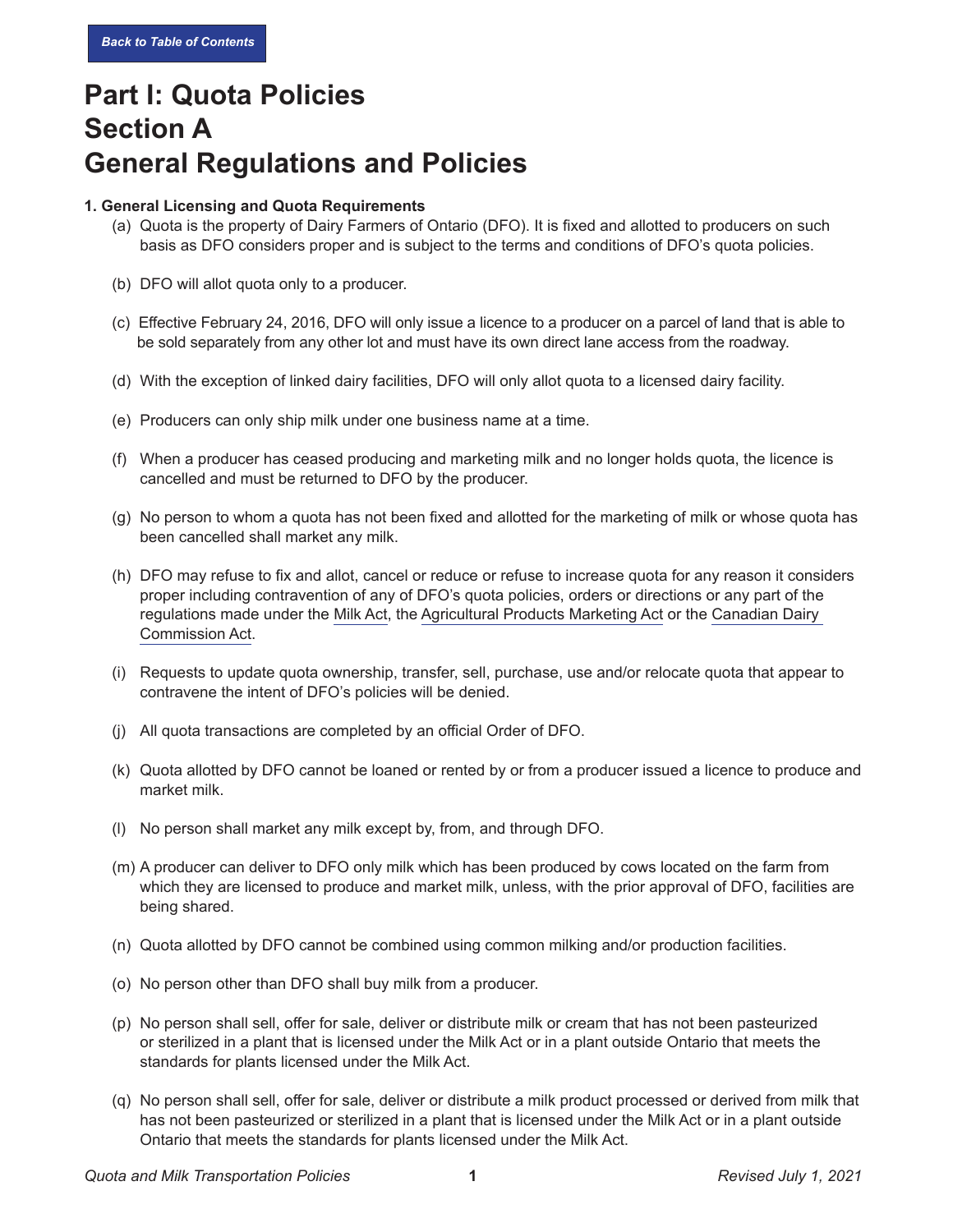- (r) Payment for milk shipments to DFO will be made to the holder(s) of the licence.
- (s) Each producer must supply milk that meets or exceeds quality standards, maintain farm premises at Grade A standards established under the Milk Act and enforced by DFO, and meet assurance programs requirements, or the quota and/or licence may be cancelled by DFO.
- (t) If, through a series of transactions, DFO's policy intent is not met, the transaction may be denied, previous transactions reversed and/or the Board may issue an order to sell, on the quota exchange, the quota acquired.
- (u) To maximize the quota available on the quota exchange and give all producers equitable access to quota, two or more producers cannot merge their quotas under one licence either directly or through a combination of quota transfer and relocation methods.
- (v) Producers must meet DFO's requirement of providing and maintaining provincially-issued Premises Identification Number for each licensed dairy facility.

#### <span id="page-6-0"></span>**2. Provincial Laws and Regulations**

- (a) By accepting a licence to produce and market milk, the producer agrees that all provincial laws, regulations and policies related to producing and marketing milk will be followed.
- (b) Provincial laws and regulations can be found at [www.e-laws.gov.on.ca.](http://www.e-laws.gov.on.ca)

#### <span id="page-6-1"></span>**3. Residency Requirements for Licensing**

Only producers who are involved in producing and marketing milk and who reside on or within 20 km of the licensed dairy facility can be licensed and be allotted or hold quota. When parents are licenced with their children only, at least one party must reside on or within 20 km of the licenced dairy facility.

#### <span id="page-6-2"></span>**4. Provincial Quota**

Ontario's quota is defined pursuant to the rules of the P5 Pooling Agreement. Monthly usage information is available in the *[The Milk Producer](https://www.milk.org/Corporate/view.aspx?content=aboutus/MilkProducerMagazine)* magazine's Markets section.

#### <span id="page-6-3"></span>**5. Non-Saleable Quota**

Effective August 1, 2015 non-saleable quota will be converted to saleable quota and therefore the nonsaleable percentage will be zero (0).

#### <span id="page-6-4"></span>**6. The Right to Adjust Quota**

If necessary, DFO will adjust the quota held by all producers on an equal percentage basis to meet Ontario's share of the national and/or P5 market requirements.

#### <span id="page-6-5"></span>**7. Quota as Security**

DFO does not recognize third party claims on quota. Producers are permitted to register with DFO directions of proceeds resulting from a sale of Ontario quota. If a letter of direction is registered with DFO, the lender will be advised if DFO has received an application to transfer quota as part of an ongoing operation.

#### <span id="page-6-6"></span>**8. Minimum Quota Requirements**

- (a) Producers are required to hold at least 10 kilograms of quota to ship milk. For more information on this policy, new producers should refer to Section G, and producers considering ceasing production or selling quota should refer to Section C.
- (b) Prior to January 1, 2007 producers were only required to hold five kilograms of quota to ship milk. Producers holding between five and 10 kilograms of quota were "grandfathered" from the policy change and can ship milk while holding less than 10 kilograms of quota but they are not permitted to sell or transfer quota unless it is a total quota exchange sale or transfer.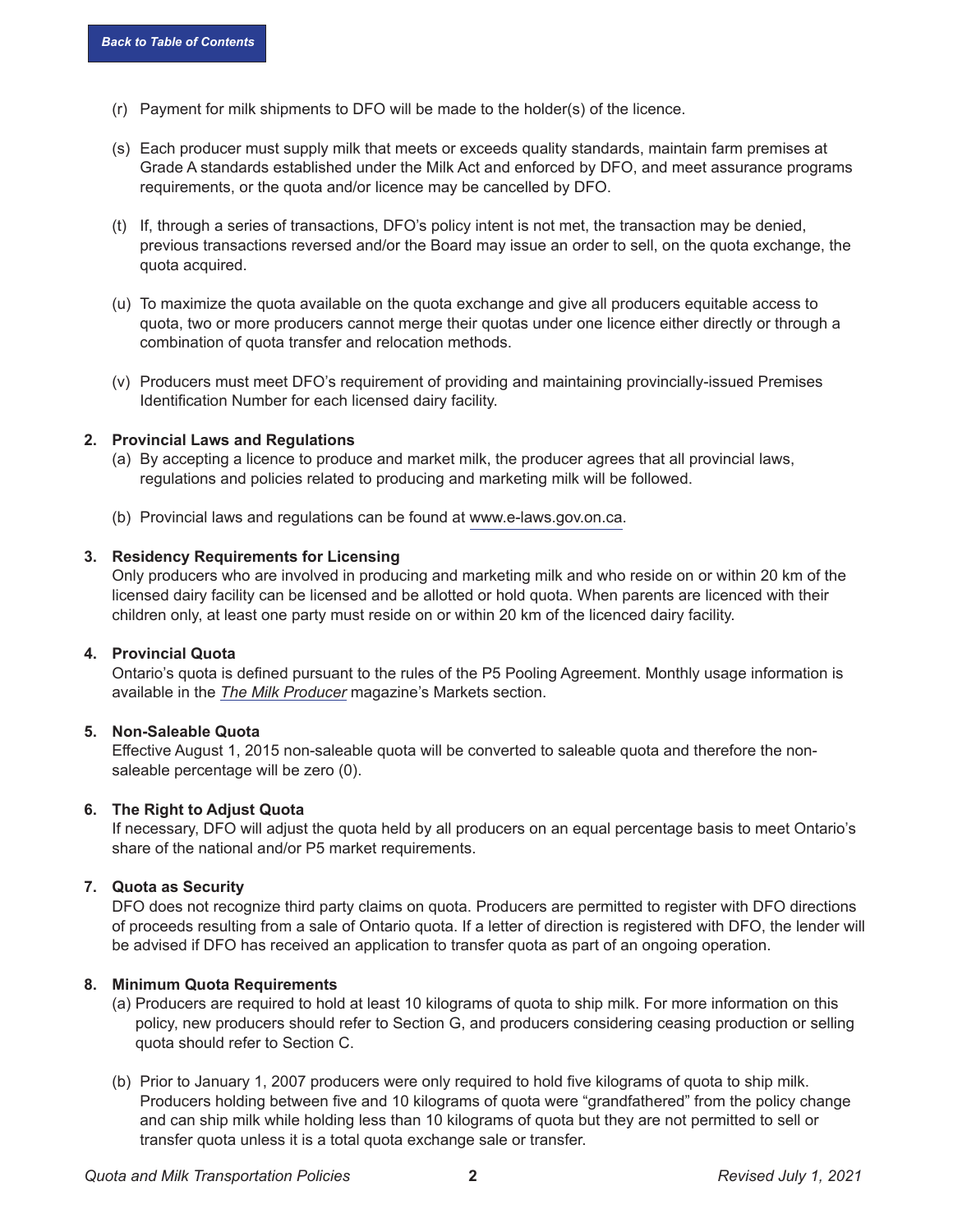- (c) Producers participating in the NEQAP are required to hold at least 12 kilograms of their own quota at all times to be eligible to continue in the NEQAP.
- (d) Starting with the 2021 NEQAP applicants, new entrants cannot conduct a quota transaction that would reduce their own quota below the minimum level of 20 kilograms while receiving any quota in assistance. If a new entrant conducts a quota transaction and reduces their own quota below 20 kilograms, DFO will take back all quota provided in assistance.

#### <span id="page-7-0"></span>**9. Maximum Quota Levels**

- (a) Producers are required to obtain approval from DFO before they can exceed 150 kg of quota and again before they can exceed each subsequent 100 kg level (i.e. 250, 350 etc.).
- (b) If a producer is permitted to increase more than one screening level at the time of approval, ownership information is to be provided to DFO annually on the anniversary date of the initial approval.
- (c) To apply for such approval, producers must have a current Environmental Farm Plan ([www.omafra.gov.](http://www.omafra.gov.on.ca/english/environment/efp/efp.htm) [on.ca/english/environment/efp/efp.htm\)](http://www.omafra.gov.on.ca/english/environment/efp/efp.htm). They must also complete an application form available from DFO's Field Services Representatives or the DFO website and submit it to the Production Division at DFO. The application is to be accompanied by a certified accountant's or lawyer's letter that indicates the names of the persons owning the quota. The letter is required for all business structures — sole proprietorships, partnerships or corporations. For corporations, the letter must also indicate who has the authority to bind the corporation. If the authority to bind the corporation is not indicated, all shareholders must sign the DFO form. The application form and certified accountant's or lawyer's letter must be received on or before the last working day of a month to be eligible to bid to buy quota on the exchange ending the first day of the next month.

#### <span id="page-7-1"></span>**10. Records**

Under the Milk Act, DFO has the right to inspect producers' records to ensure they are complying with regulations and DFO policies. Falsification of records can result in the cancellation of quota or licence.

#### <span id="page-7-2"></span>**11. Privacy**

Requests for information about a licence are to be made in writing to DFO by the licensee or, if authorized by the licensee in writing, the legal counsel representing the licensee. E-mail correspondence from the licensee will be answered by e-mail. Information may be provided by telephone if it can be determined that a person on the licence is making the call.

#### <span id="page-7-3"></span>**12. Research**

Every producer shall, prior to selling or offering for sale milk from test cows where the tests or experiments involve chemicals, drugs or hormones not authorized for use on a commercial basis in Canada, file with DFO written notice of the producer's intention to sell or offer for sale any such milk. The producer must receive the written approval of a regulatory agency before milk can be marketed.

#### <span id="page-7-4"></span>**13. Precautionary Principle Policy**

- (a) In the event of a potential but unknown residue on an individual farm that is not associated with farm management, or an unidentified animal disease is evident but not verified that could potentially affect the safety of milk, and it is unknown if the processing of raw milk will eliminate or sufficiently reduce all risk, DFO will not market the milk of the producer. The policy is applied on a case-by-case basis. The policy will not be applied if there is a general issue and affects a number of producers.
- (b) To ensure that milk that may not be safe is not marketed, DFO will pay the producer for the milk produced on the farm until test results are known or until DFO is advised by the appropriate regulatory authority that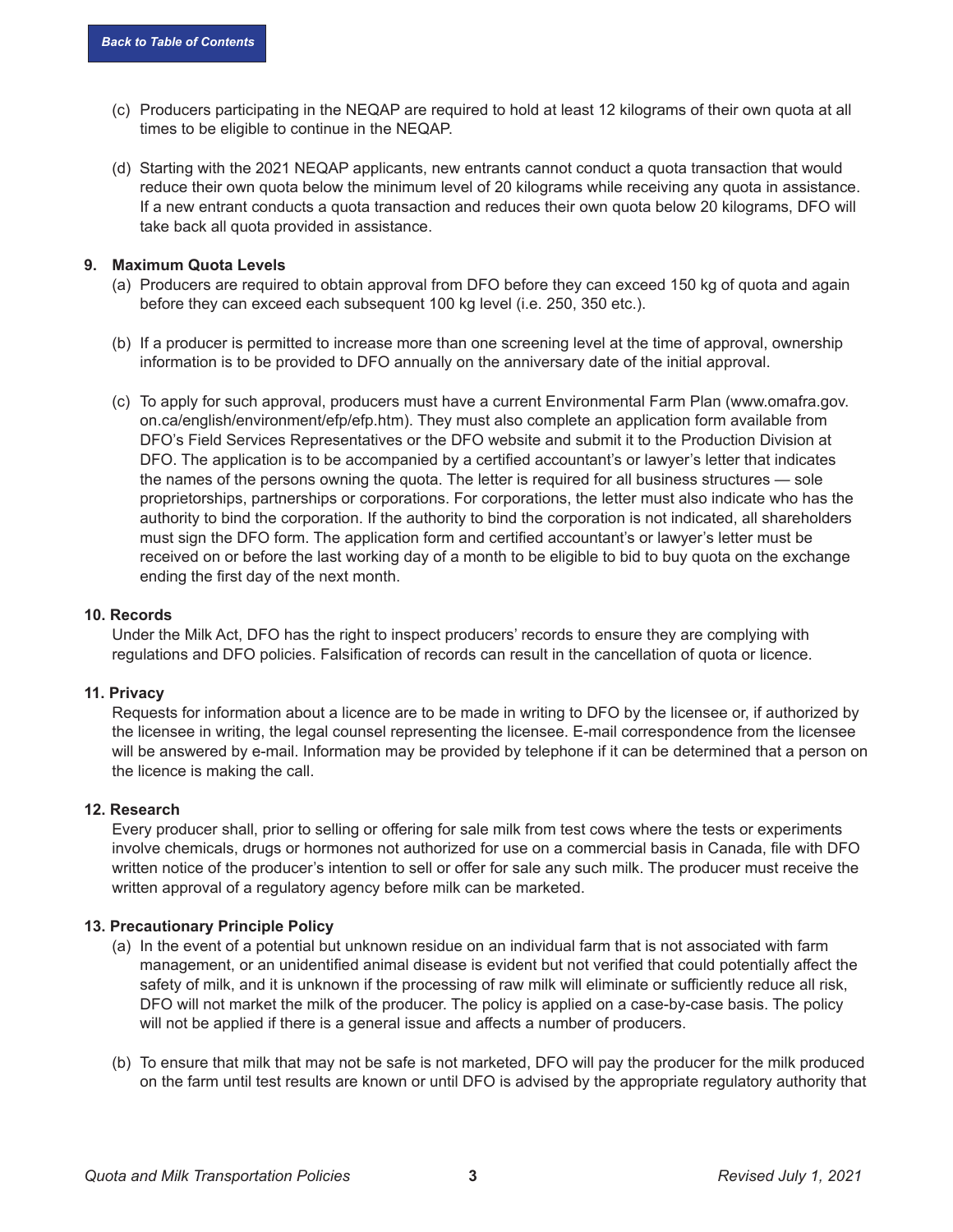the milk is safe to market.

(c) Producers are to contact their Field Services Representative and the office of the Director of Regulatory Compliance at DFO's head office to report any potential safety issues associated with the marketing of raw milk.

#### <span id="page-8-0"></span>**14. Ownership Information**

- (a) Complete, accurate and up-to-date information on ownership of dairy business enterprises is required by DFO to enable it to administer its quota policies in a fair and equitable manner.
- (b) Any person applying for a DFO licence to produce and market milk and acquire quota, is required to provide accurate and up-to-date information on who will own the quota allotted by DFO by submitting a letter from their certified accountant or lawyer indicating the type of business structure and the names of the sole proprietor(s), partners or voting shareholders. In the case of a corporation, the letter is to indicate who has the authority to bind the corporation. Where the necessary information has not been provided or where DFO is not satisfied with the ownership structure, it may refuse to issue, cancel or reduce the quota of the producer.
- (c) Producers who have been issued a licence to produce and market milk and have been allotted a quota by DFO must advise DFO of any intent to transfer quota prior to the transfer being conducted by providing a letter of intent or intent form and, if authorization to transfer quota is granted, they must make application to DFO to transfer quota.
- (d) All producers must specifically agree to consent to cooperate with DFO for DFO to obtain full information on the producer, ownership of the business enterprise if not an individual, the producer's operations, the producer's business associates, the producer's creditors or any corporation, partnership or other business entity involved in the marketing of milk in which the producer has an interest.

#### <span id="page-8-1"></span>**15. Business Structures**

- (a) DFO requires that all parties on a licence:
	- (i) Be actively involved in the daily operation of the dairy business enterprise;
	- (ii) Contribute assets in addition to quota to the dairy business enterprise;
	- (iii) Share in the risk of profit or loss of the dairy business enterprise;
	- (iv) Be jointly and severally liable to DFO for compliance with all applicable policies, orders, directions or regulations made under the Milk Act, the Agricultural Products Marketing Act and the Canadian Dairy Commission Act.
	- (v) Provide quota ownership verification from a certified accountant or lawyer for all applications.
- (b) Corporations must have their certified accountant or lawyer provide a letter confirming the names of all common and/or voting shareholders of the company and the letter must also indicate who has the authority to bind the corporation.
- (c) Where a business name is used, DFO requires a copy of the Master Business Licence as proof of registration under the Business Names Act as issued by the Ministry of Consumer and Business Services. If there are three or more partners, DFO also requires a copy of the Business Names Report.
- (d) Partnerships involving non-family members must provide DFO with a copy of the partnership agreement for approval. It is also recommended that agreements for family partnerships be provided.

#### <span id="page-8-2"></span>**16. Quota Issuance for Research and Education**

1. A recognized Canadian research or education institution (Institution), when its research activities support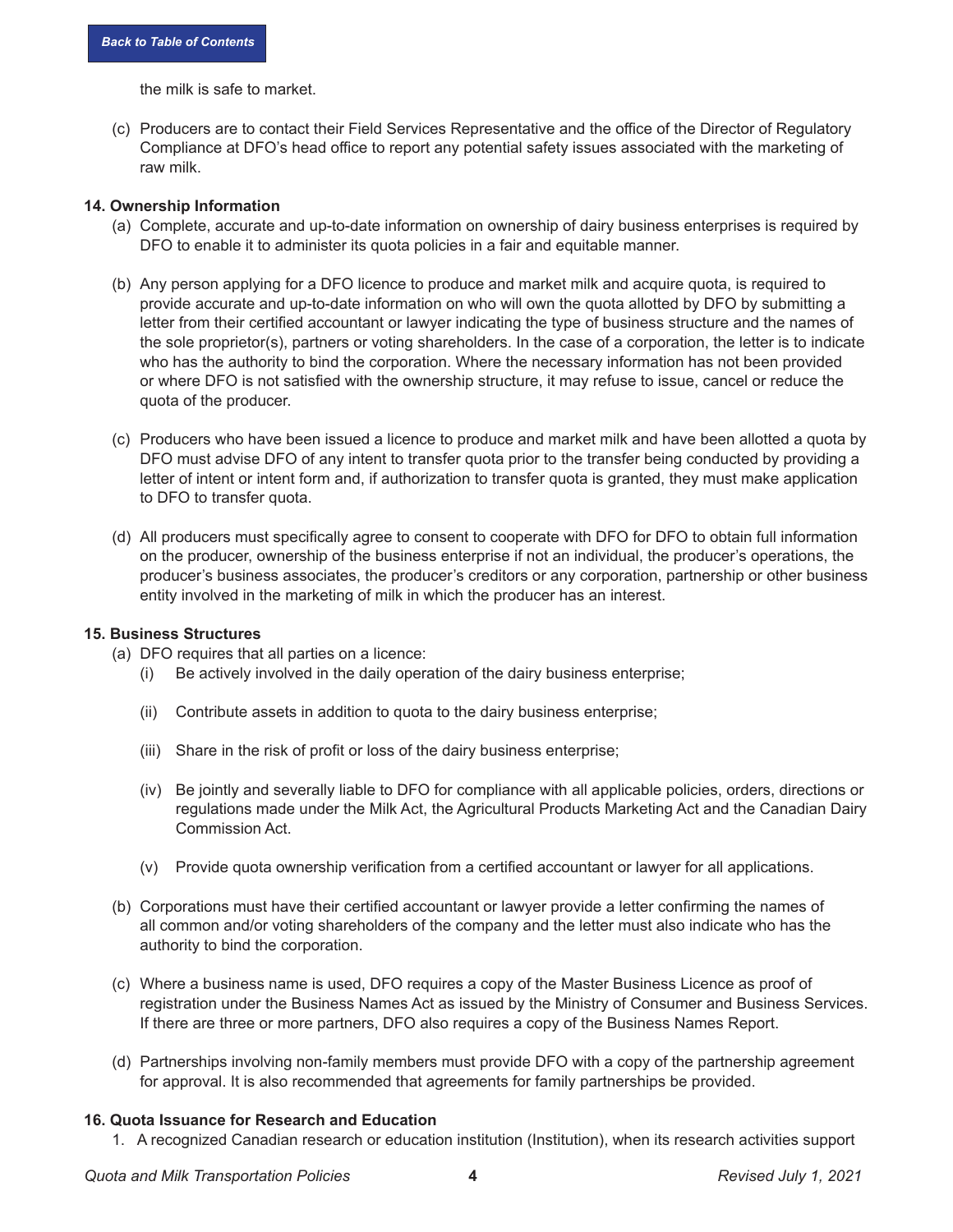milk production, may request non-saleable Research and Education (R&E) quota from Dairy Farmers of Ontario (DFO) if the following conditions are met:

- a) It owns and operates the dairy operations or facilities for the primary purpose of doing research and not for commercial purpose.
- b) It produces milk and agrees to make saleable milk available for sale to DFO.

c) The R&E quota will permit the Institution to market the saleable milk production generated from it research facility.

d) It is issued a licence by DFO and agrees to comply with all terms and conditions of the licence and all DFO applicable policies, including not marketing milk from any cloning research.

e) It agrees to sign all necessary research grant and endowment agreements, including the Scientific Research and Experimental Development (SR&ED) tax credit policy requirements.

f) It agrees not to duplicate research that has been done at another Canadian University without notice to DFO.

g) It will participate and will be represented on the Dairy Research cluster and take necessary reasonable steps to be aware of other Canadian dairy research.

- 2. All proceeds payable for milk sales will be in accordance with DFO pricing and payment policies, practices and procedures.
- 3. The research or education institution can apply to DFO for additional quota and DFO decide if additional quota is warranted and so advise.
- 4. Quota may be reduced by DFO according to provincial determination and needs or if the quota allotted is not being used.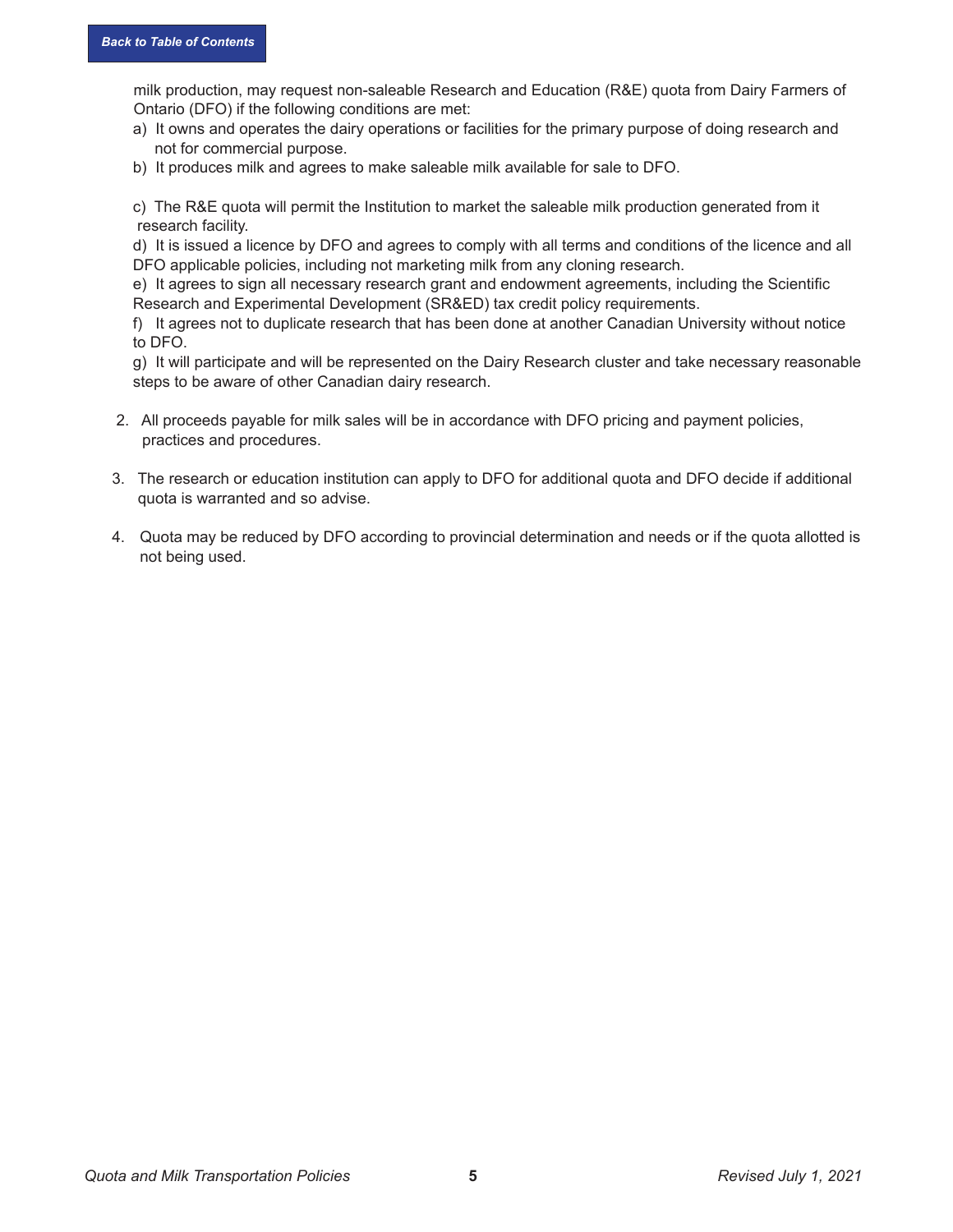### **Section B General Quota Policies**

#### <span id="page-10-0"></span>**1. Requests to Hold Quota in Abeyance**

- (a) When a producer's supply of milk to DFO ceases completely as a result of a production catastrophe, producer medical condition or producer death, the producer may be given permission to be out of production for a period not exceeding 12 months and still retain the quota.
- (b) A producer who requires this special consideration due to a production catastrophe must make a written application to DFO within 30 days of the occurrence of the production catastrophe and provide satisfactory documentary evidence.
- (c) A producer who requires this special consideration due to a medical condition must provide a signed letter or note from the producer's physician which includes:
	- (i) A diagnosis of the medical condition; and
	- (ii) Confirmation that the producer suffers from a medical condition that affects the producer's ability to perform the duties required to operate a dairy farm; and
	- (iii) Timeframe of the medical condition.

#### <span id="page-10-1"></span>**2. Production Catastrophes**

- (a) Producers who have suffered a production catastrophe may be permitted to share facilities with up to five existing producers for a period of up to six months, provided DFO is notified and approves the request within 72 hours of the production catastrophe. Through shared facilities, the appropriate milk shipments can be moved back to the licence of the producer who suffered the production catastrophe.
- (b) Producers who are rebuilding and are unable to milk in their current facility following a production catastrophe and provide documentary evidence that the rebuilding is planned or there is physical evidence that the rebuilding has started can share facilities for an additional six months immediately following their initial six month period.
- (c) The period of one year can be extended to 18 months if the producer makes a written request and DFO is satisfied there has been significant progress in the building of the facility.
- (d) Producers using shared facilities and producers providing shared facilities services are not eligible for twice-a-month payment.
- (e) Producers shut off from the milk market as a result of the application of Ontario Regulation 761 or as a result of not meeting assurance programs requirements are not eligible to use shared facilities during the month(s) in which they are shut off.

#### <span id="page-10-2"></span>**3. Producer Medical Conditions**

- (a) Producers with a medical condition that prevent them from producing milk may be permitted to share facilities with up to five existing producers for a period of up to six months, provided DFO is notified and approves the request. Through shared facilities, the appropriate milk shipments can be moved back to the licence of the producer identified in having the medical condition.
- (b) At the end of the six month period, producers must resume shipments or they may request permission to have their quota held in abeyance for one year.
- (c) To be eligible for shared facilities with a medical condition a producer must provide:
	- 1. A signed letter or note from the producer's physician which includes:
		- i) A diagnosis of the medical condition; and
		- ii) Confirmation that the producer suffers from a medical condition that affects the producer's ability to perform the duties required to operate a dairy farm; and
		- iii) Timeframe of the medical condition.
	- 2. A written statement from the producer stating that there is no practical alternative to shared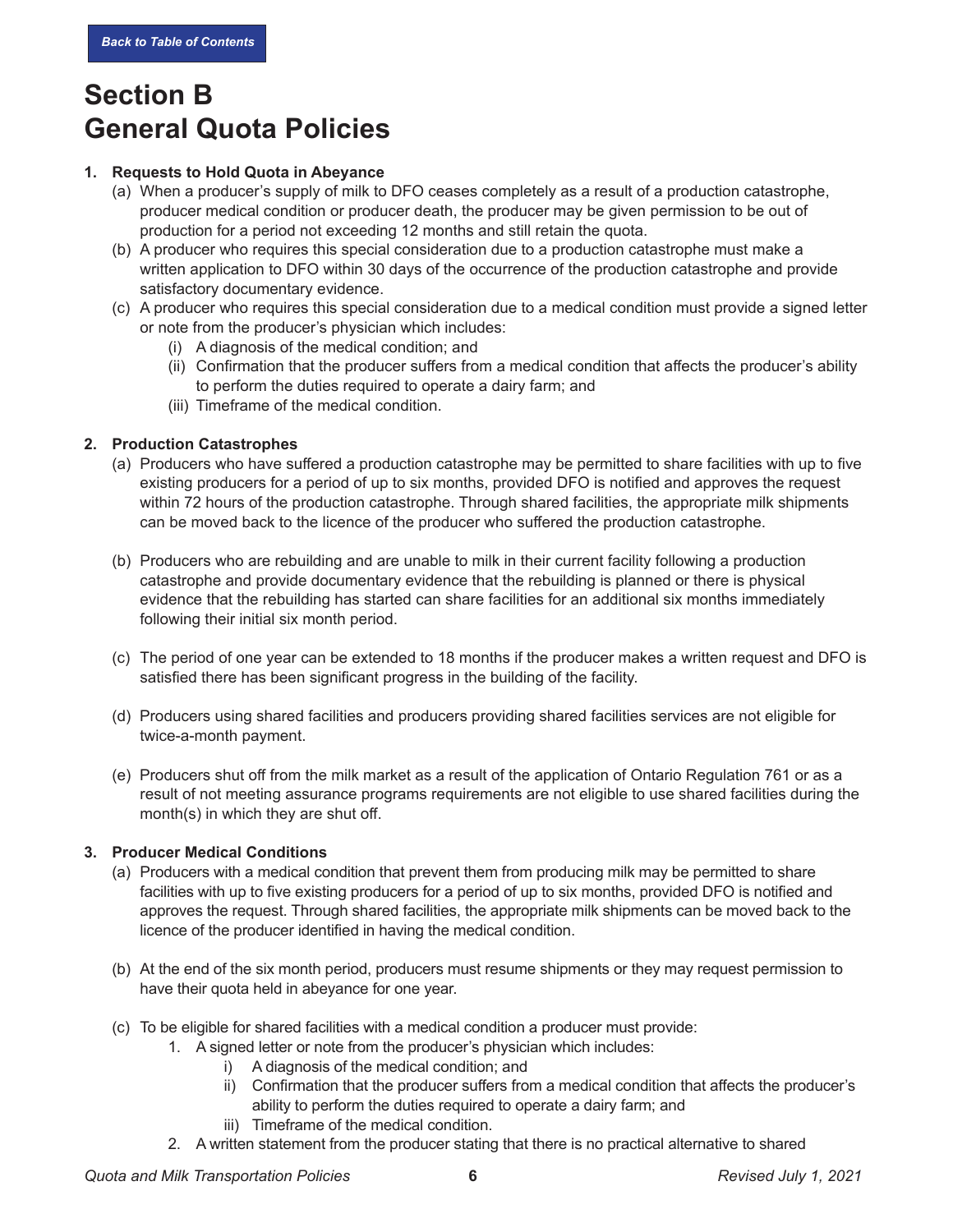facilities including but not limited to (a) hiring personnel or (b) receiving on-farm support from family members to carry on the proper operation of the dairy farm, while the producer is recovering from the medical condition.

- (d) Producers using shared facilities and producers providing shared facilities services are not eligible for twicea-month payment.
- (e) Producers shut off from the milk market as a result of the application of Ontario Regulation 761 or as a result of not meeting quality assurance program requirements are not eligible to use shared facilities during the month(s) in which they are shut off.

#### <span id="page-11-0"></span>**4. Producer Death**

- (a) A dairy licence that experienced the death of a producer that prevents the production of milk may be permitted to share facilities with up to five existing producers for a period of up to six months, provided DFO is notified and approves the request. Through shared facilities, the appropriate milk shipments can be moved back to the licence of the producer identified.
- (b) At the end of the six-month period, producers must resume shipments or they may request permission to have their quota held in abeyance for one year.
- (c) Producers using shared facilities and producers providing shared facilities services are not eligible for twicea-month payment.
- (d) Producers shut off from the milk market as a result of the application of Ontario Regulation 761 or as a result of not meeting quality assurance program requirements are not eligible to use shared facilities during the month(s) in which they are shut off.

#### **5. When Production Levels Are Low**

- (a) The amount of milk on the first milking should be approximately 10 per cent of the capacity of the bulk tank.
- (b) When production is not of sufficient volume for satisfactory cooling or agitation after the first milking is completed or for sampling or measurement at the time of milk pickup, DFO may refuse to market such milk and may cancel or suspend the licence or the quota allotted to the producer.

#### <span id="page-11-1"></span>**6.1 Renovations and Construction of New Facilities Construction of New Facilities**

- (a) Producers who are a constructing new facility and are unable to milk in their current dairy facility due to the construction of the new facility and provide stamped engineer's building plans and a start construction date can share facilities with up to five existing producers for a period of up to six months on the condition that the producer provides written confirmation that the cows being milked, and whose milk is being assigned, are owned by the producer who is constructing the new facilities.
- (b) Producers are allowed to begin the use of shared facilities within one month of their stated construction project start date, for a total of six months.
- (c) The period of six months can be extended to one year if the producer makes a written request and DFO is satisfied there has been significant progress in the building of the facility.
- (d) The period of one year can be extended to 18 months if the producer makes a written request and DFO is satisfied there has been significant progress in the building of the facility.
- (e) Producers who have renovated facilities or built a new facility must have a Grade A inspection of the facility and be classified Grade A before milk can be stored in the bulk tank to be offered for sale.
- (f) Producers shut off from the milk market as a result of the application of Ontario Regulation 761 or as a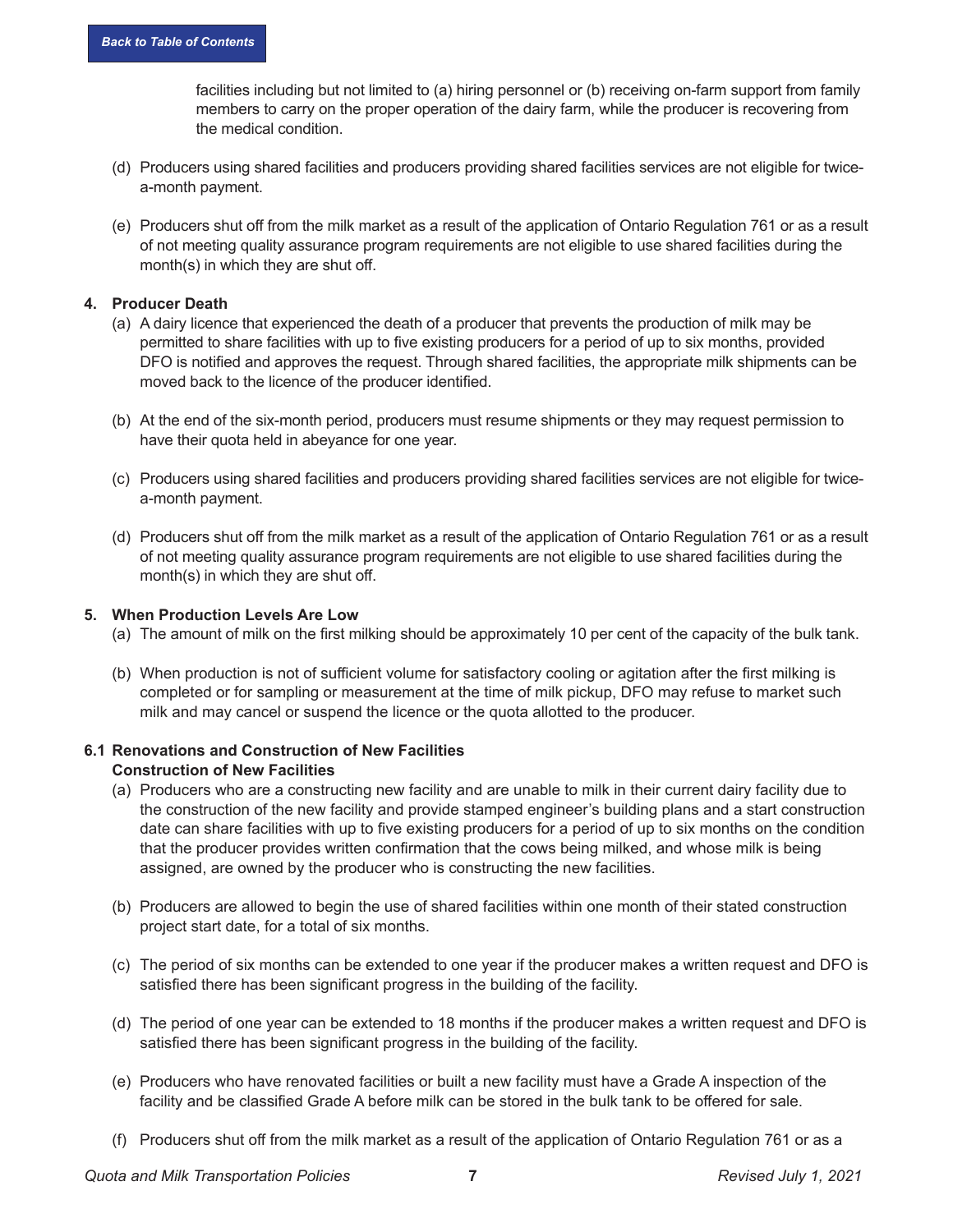result of not meeting assurance programs requirements are not eligible to use shared facilities during the month(s) in which they are shut off.

#### **6.2 Renovations of Current Facilities**

- (a) Producers who have started renovations and are unable to milk in their current dairy facility due to the renovations can share facilities with up to five existing producers for a period of up to six months on the condition that the producer provides written confirmation that the cows being milked, and whose milk is being assigned, are owned by the producer who is renovating their facilities.
- (b) Prior to the start of using shared facilities, the producer must provide a signed contract with a contractor, and show proof that a minimum 10 percent deposit has been made, or if a producer is doing the renovation him/herself, he/she must show proof of ordering the material and proof of the shipping date and the producer must provide a project timeline.
- (c) Producers would be granted the use of shared facilities for a maximum of six months provided that at the three month mark, they provide proof of significant progress such as proof of framing, or poured concrete.
- (d) Producers are allowed to begin the use of shared facilities within one month of their stated renovation project start date, for a total of six months.
- (e) The period of six months can be extended to one year if the producer makes a written request and DFO is satisfied there has been significant progress in the renovations of the facility.
- (f) The period of one year can be extended to 18 months if the producer makes a written request and DFO is satisfied there has been significant progress in the renovations of the facility.
- (g) Producers who have renovated facilities must have a Grade A inspection of the facility and be classified Grade A before milk can be stored in the bulk tank to be offered for sale.
- (h) Producers shut off from the milk market as a result of the application of Ontario Regulation 761 or whose licence and milk pickups have been suspended as a result of not meeting assurance program requirements, are not eligible to use shared facilities during the month(s) in which they are shut off or suspended, respectively.

#### **6.3. Shared Facilities Revoked**

Shared facilities that appear to contravene the intent of DFO's policies will be revoked immediately and previous payment transactions related to the shared facilities may be reversed.

#### <span id="page-12-0"></span>**7. Linked Dairy Facility**

- (a) Effective August 1, 2011, each dairy facility must have its own licence and quota to produce and market milk.
- (b) Prior to August 1, 2011, producers could set up additional or linked dairy facilities to fill the quota on the primary dairy facility. Producers who had linked dairy facilities in operation prior to August 1, 2011 are permitted to continue at their current farm location until continuous production ceases at that dairy facility. The following policies remain in effect for "grandfathered" producers.
	- Each dairy facility will have a separate licence number under the same producer name.
	- All of the quota is allotted to one dairy facility and licence.
	- Quota utilization is based on the combined production from all dairy facilities licensed to the producer.
	- There is one monthly payment for the combined shipments from all of the dairy facilities licensed to the producer.
	- A statement showing milk shipped and test results will be provided for the secondary facilities.
	- Shipments and test results are distinct for each dairy facility.
	- The weighted average composition tests and associated component yields are used for payment.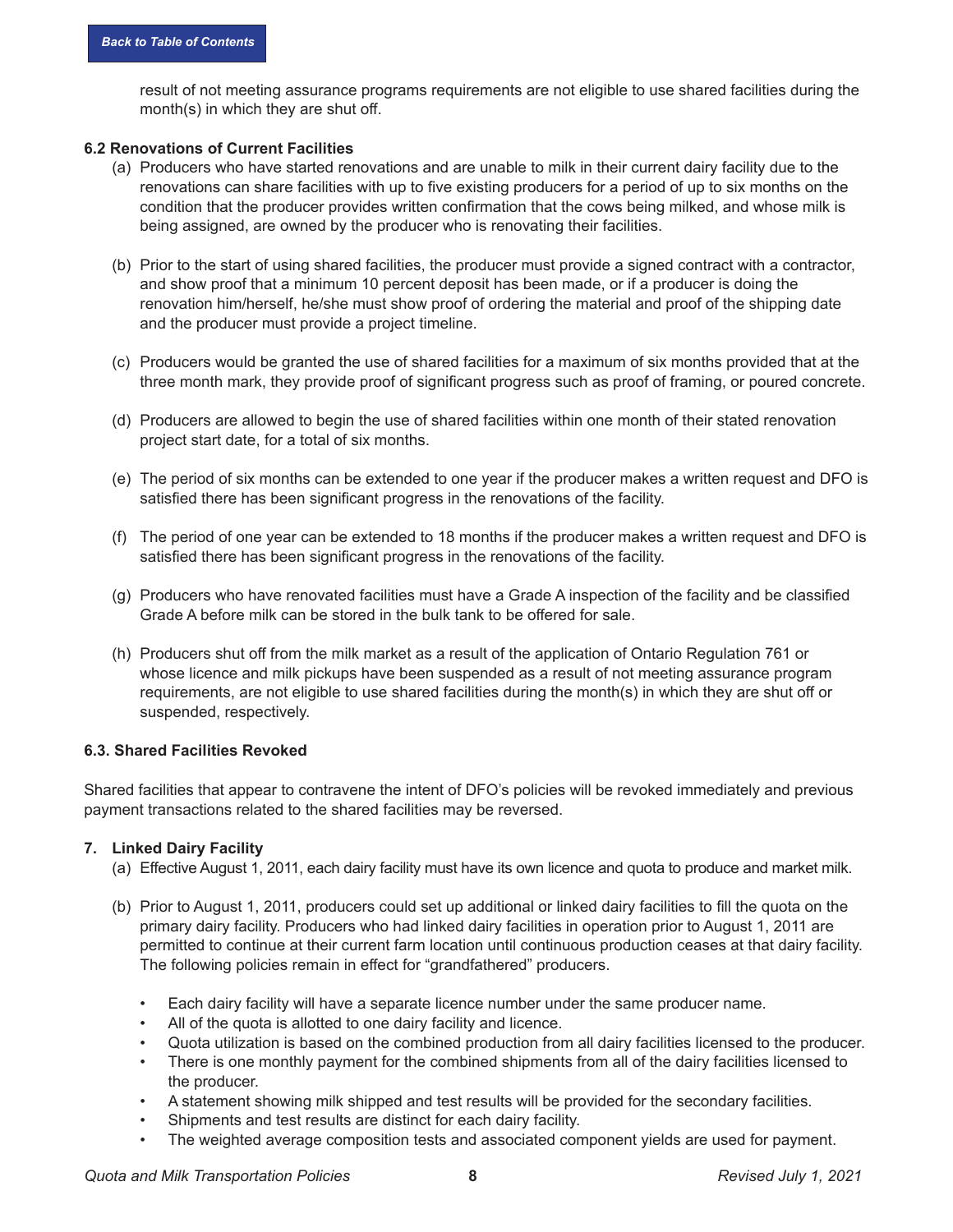- Quality penalties, if applicable, are applied on the volume of milk shipped by the dairy facility incurring the penalty level test result.
- (c) Effective August 1, 2015, a producer with a single licenced dairy facility, referred to as a primary dairy facility, is permitted to set up one linked dairy facility to fill the quota on the primary dairy facility, under the following conditions:
	- 1. the linked dairy facility must be within 10 km, measured in a straight line between the two locations, of the primary dairy facility.
	- 2. A producer can only have one linked dairy facility at a time.
	- 3. The maximum period of time a producer can have a linked dairy facility is five consecutive years from the date milk was produced and marketed from a linked dairy facility.
	- 4. The primary and linked dairy facility will each have a separate licence number under the same ownership or control.
	- 5. All the quota will continue to be allotted to the primary dairy licence.
	- 6. Quota utilization is based on the combined production and marketing from both the primary and linked dairy facilities.
	- 7. There is one monthly payment for the combined shipments from all the dairy facilities licensed to the producer.
	- 8. Statements showing the milk shipped and test results will be provided for both the primary and linked facilities.
	- 9. Shipments and test results are measured separately for each dairy facility.
	- 10. The weighted average composition tests and associated component yields from both the primary and linked dairy facilities are used for payment on the primary or quota holding licence.
	- 11. Quality penalties, if applicable, are applied on the volume of milk shipped by the dairy facility incurring the penalty level test result.

#### <span id="page-13-0"></span>**8. Multiple Farm Operations**

- (a) Producers can be licensed at more than one dairy facility that holds quota providing the ownership is the same on all dairy facilities. If different corporate names are used, the common or voting shareholdings must be the same. All dairy facilities are treated as separate dairy facilities for reporting and payment purposes.
- (b) For multiple farm ownership with parents and children only, the following is permitted:
	- 1. Parents may hold all of the ownership of the licence(s); and/or
	- 2. Parents and children may be on multiple licences in different combinations of ownership and different percentages of ownership.
- Note: A child's spouse would be permitted to be on the licence provided the spouse does not hold more voting shares than the child.
- (c) Effective February 24, 2016, a producer is not permitted to set up a second licenced dairy facility on the same parcel of land. Existing producers with two licenced dairy facilities on one parcel of land would be grandfathered and permitted to transfer both licences within family only.

#### <span id="page-13-1"></span>**9. Producers Changing Locations**

A DFO licence is issued to a producer at the dairy facility specified on the application. Producers who are relocating and/or want to move their primary licence to a different dairy facility must reside within 20 km of the primary dairy facility and must obtain prior approval from DFO for the change of location and have the new premises approved as Grade A before milk production can commence.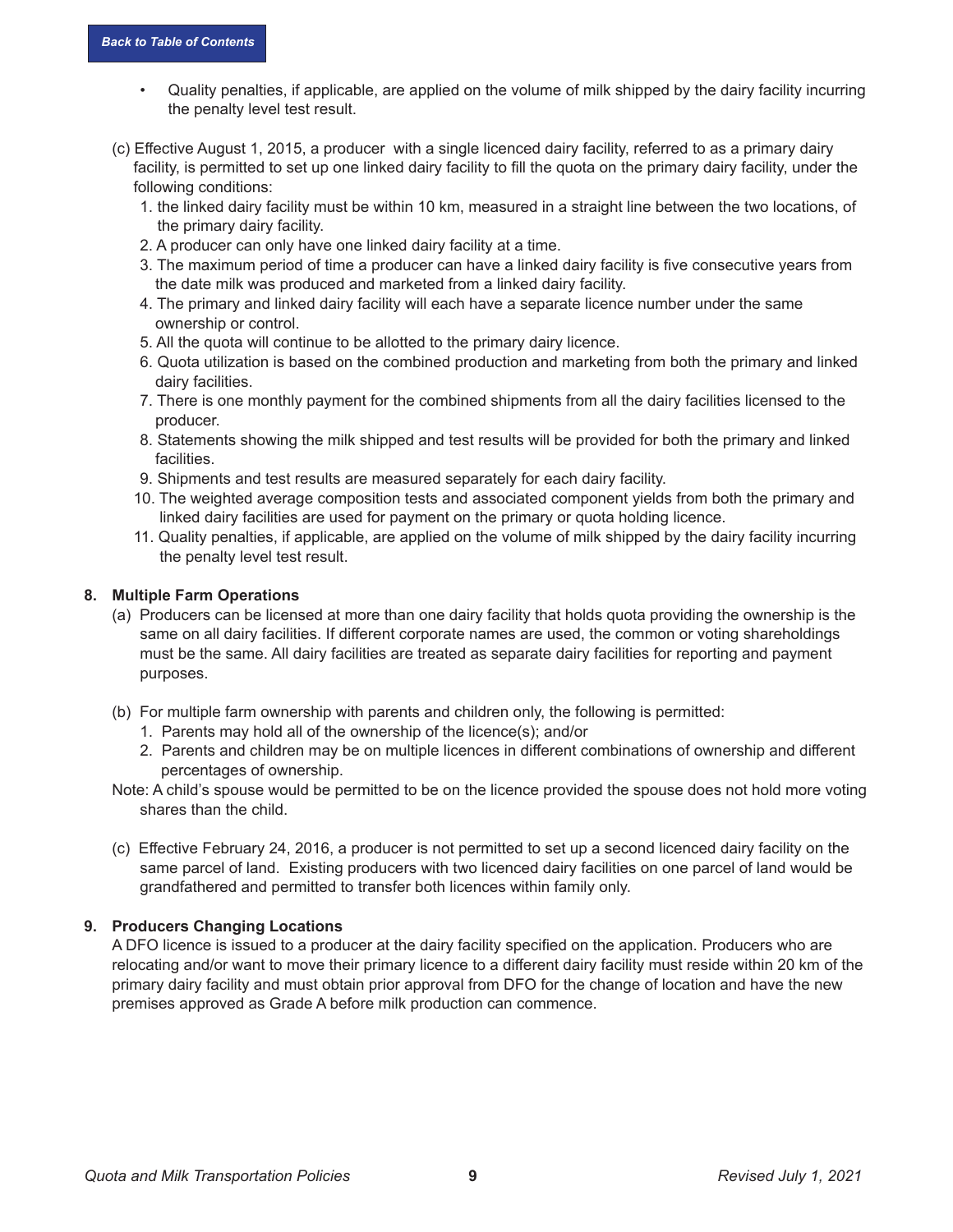# <span id="page-14-0"></span>**Section C Policies for Acquiring, Selling or Transferring Quota**

Producers must advise DFO of any intent to transfer quota prior to the transfer being conducted by providing a letter of intent or intent form and, if authorization to transfer quota is granted, must make application to DFO to transfer quota.

#### <span id="page-14-1"></span>**1. Sales or purchases of quota may be made:**

- (a) On the monthly quota exchange. Refer to Section D.
- (b) Through a transfer of quota from a parent to a child. [Refer to Section C-3](#page-14-3).
- (c) Through a quota ownership update. [Refer to Section C-4](#page-15-0).
- (d) Through an ongoing operation purchase. [Refer to Section C-5](#page-15-1).
- (e) Through dissolving a partnership or corporation. [Refer to Section C-6.](#page-17-0)

#### <span id="page-14-2"></span>**2. Minimum Quota Transactions**

- (a) The minimum amount of quota which can be purchased, is 0.1 kg of quota.
- (b) The minimum amount of quota which can be sold or transferred is 0.5 kg of quota.
- (c) Quota transfers are not permitted to a new licensee who will hold less than 10 kg of quota.

#### <span id="page-14-3"></span>**3. Parent to Child Transfer**

1. A parent can transfer quota to a child who does not hold any quota on the condition that the child agrees to ship milk on a continuous basis for five years from the effective date of the transfer before being able to transfer the quota.

Note: The parent to child quota top-up policy also permits a grandparent to top-up the quota of a grandchild.

- 2. A child or children who hold quota are eligible to receive a quota transfer from a parent under the following conditions:
- (a) At the time of transfer, the parent must have been licenced and continuously produced and marketed milk for a minimum period of 10 years;
- (b) The parent can transfer quota to more than one child on separate licences or to a licence held by one or more of their child(ren);
- (c) The parent can transfer up to 50 per cent of the parent's quota, the eligible amount based on the parent's quota holdings at the time of their first transfer;
	- (i) Where quota is held with a licence in the name of a corporation, the maximum percentage of a parent's quota eligible for transfer shall be determined by calculating 50 per cent of the parent's total common and/or voting beneficial interest in the corporation held at the time of the first transfer and for a minimum period of five years immediately prior to the first transfer.
	- (ii) Where quota is held with a licence in the name of a partnership, the maximum percentage of parent's quota eligible for transfer shall be determined by calculating 50 per cent of the parent's total equity partnership interest at the time of their first transfer and for a minimum period of five years immediately prior to the first transfer.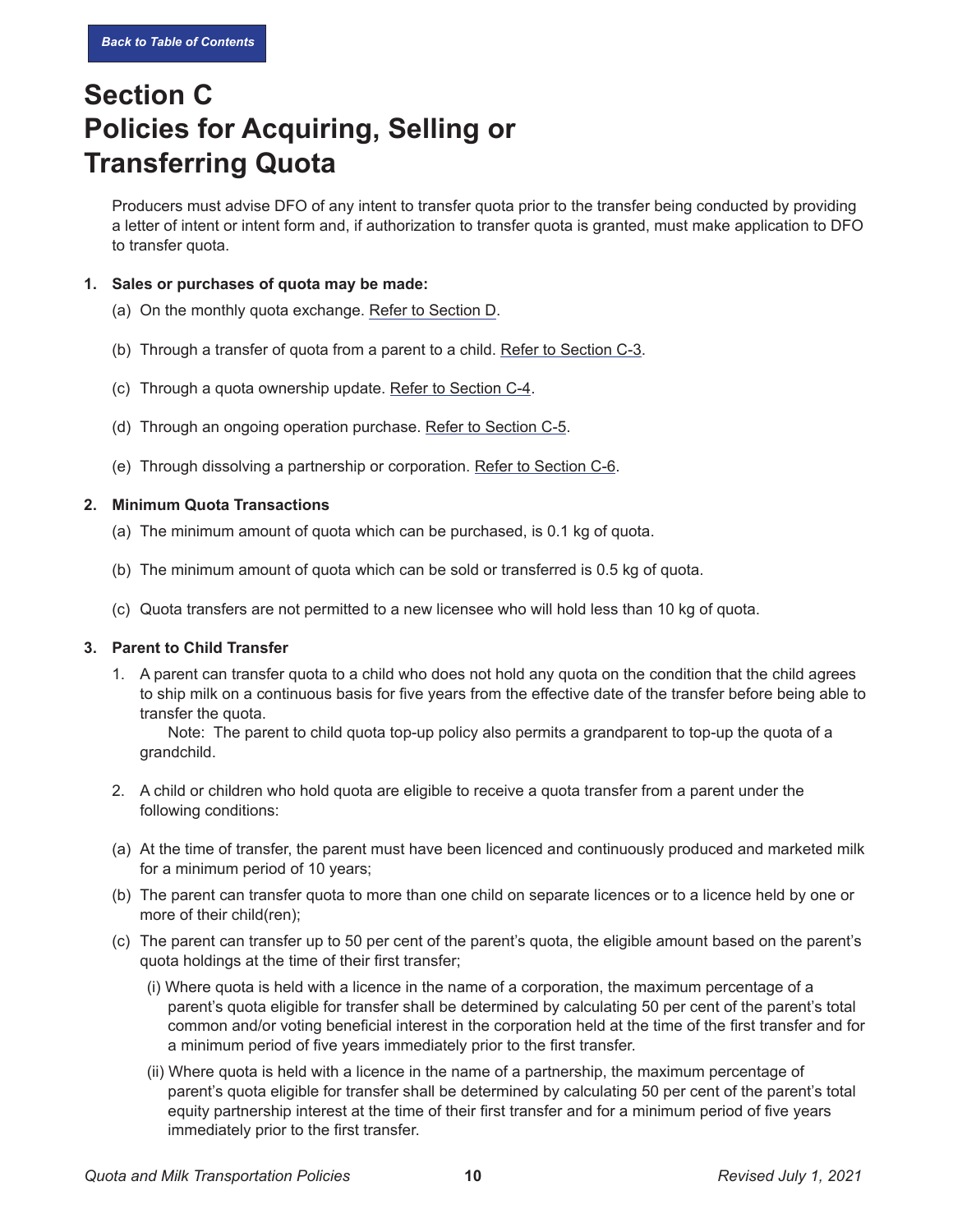- (d) The parent can transfer quota to the same licence held by a child or children up to three times;
- (e) The parent must have started to produce and market milk prior to the child;
- (f) The child ships milk on a continuous basis for a minimum period of five years from the effective date of the transfer to be eligible to transfer quota transferred from the parent as part of an on-going farm operation or to their child; and
- (g) The child, or children if the license is held by two or more children, must hold at least 50 per cent of the quota prior to the first transfer and maintain the same level of quota ownership after the first or subsequent transfers for at least five years from the effective date of the transfer or the quota must be sold on the quota exchange.

Note: For the purposes of the policy requirement in section C, 3, 2(g), the combined ownership of the child and their spouse will be accepted towards the total ownership percentage requirement of the child. *Rev. June 1, 2021*

(h) Starting with the 2021 NEQAP applicants, new entrants are not eligible to receive a parent to child top-up.

3. If any of the conditions in item 2 are not met, the transfer may be denied and/or previous transfers reversed and/or the Board may issue an order to sell, on the quota exchange, the quota acquired from a transfer.

4. If the parent began shipping milk using shared facilities or leased quota out for a period of time following acquisition after acquiring their quota as part of an on-going farm operation, the 10 year requirement to produce and market milk begins from the point in time that the quota holder began to produce and market milk.

5. A child cannot transfer quota from their licence back to the licence of a parent.

6. DFO may require verification and a sworn affidavit by legal counsel or accountant regarding the parent to child relationship.

- 7. Parents who transfer quota to a child cannot at any time:
	- (a) be added to the licence of the child; and
	- (b) take over the licence of the child or their successors.

8. A child who received quota through a transfer is not permitted to link their licensed dairy facility to the licensed dairy facility from which the quota was transferred.

#### <span id="page-15-0"></span>**4. Licence Update Involving Members of the Immediate Family**

The quota ownership update is used when there is a change in the family members on a licence. Production must continue on an uninterrupted basis at the same location. With a quota ownership update, the licence number is not changed, just the names of the owners of the licence who are registered with DFO.

#### <span id="page-15-1"></span>**5. Ongoing Operation and Sale**

#### **5.1 Sellers**

- (a) The seller must own the dairy facilities and associated land base to be eligible to transfer the quota as part of the sale of an ongoing operation.
- (b) The seller must have produced milk continuously at the farm location for a period of five years unless the quota was acquired as part of an ongoing operation.
- (c) The ownership of the dairy facilities and associated land base must be unchanged for a period of five years prior to the effective date of the ongoing operation sale unless the quota was acquired as part of an ongoing operation.
- (d) DFO does not require that the dairy animals or farm machinery be transferred with the sale of the ongoing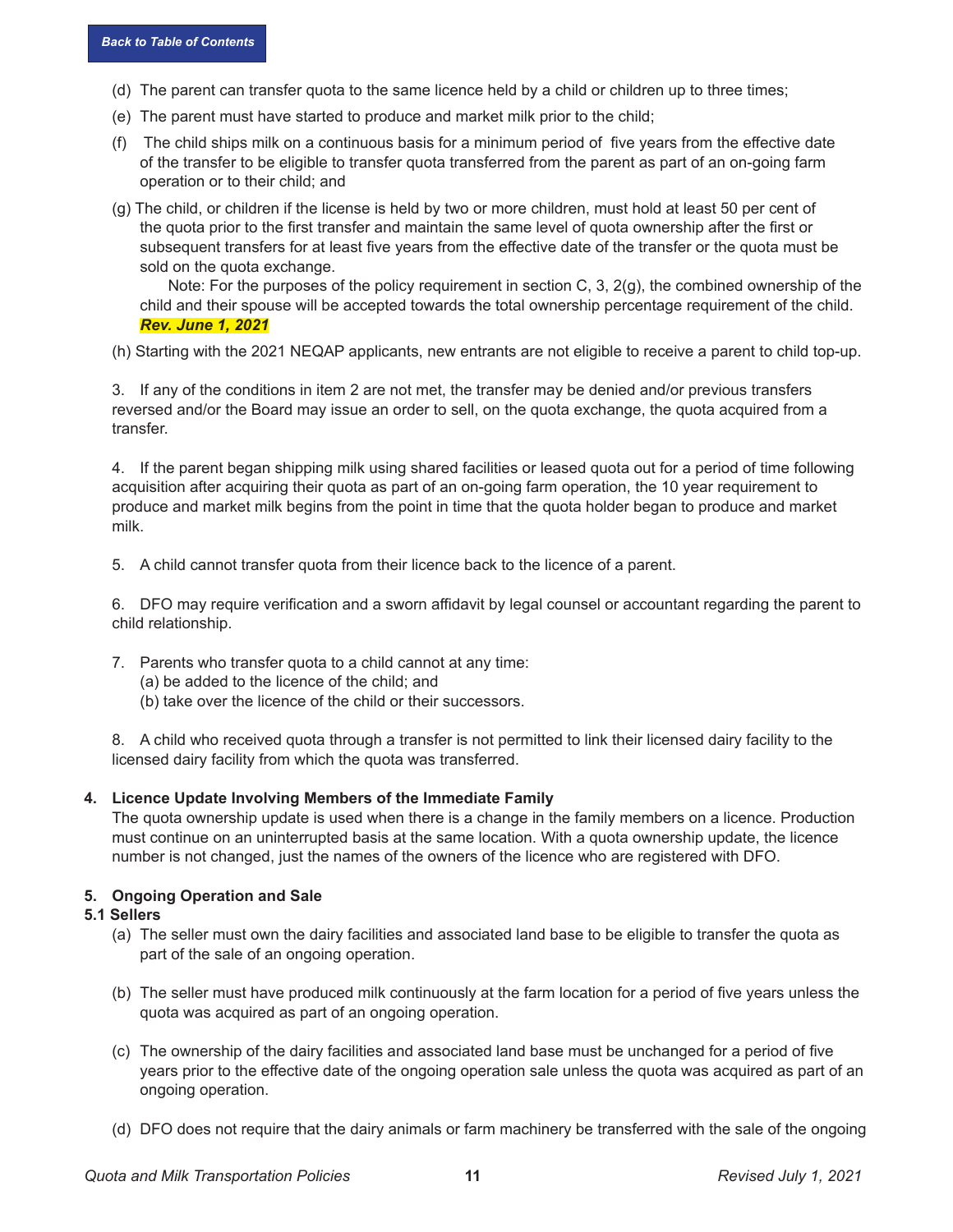operation. The sale of these assets is optional.

- (e) A producer who is leasing a dairy facility is not eligible to transfer quota as part of an ongoing operation.
- (f) If purchasers of an ongoing operation are former or existing quota holders or are spouses of existing or former quota holders, the quota acquired through the purchase of the ongoing operation can be relocated provided all the following conditions are met:
	- (i) The purchaser must have produced milk continuously at the farm location for a period of five years; and
	- (ii) The relocation is within the same Board region or no more than 100 km from the original location; and
	- (iii) Only one relocation per licence permitted.

(g)

- (i) DFO requires 10% of the quota held at the time of application to transfer total quota as part of an on-going farm operation be offered for sale on the quota exchange by the deadline to submit the on going operation transfer forms or one month prior to the effective date of the transfer.
- (ii) If a quota transfer as part of an on-going farm operation is cancelled after 10% of the quota holdings is sold on the quota exchange and if the farm is sold as an on-going operation within one year, the seller will be required to sell the difference between 10% of quota held at the time of an application to transfer quota and the amount of quota previously sold on the quota exchange.
- (iii) For on-going farm sales transferring a partial amount of quota to a non-related party, at the time of the initial quota transfer and each transfer thereafter, 10% of the quota being transferred must be sold on the quota exchange.
- (h) a producer who provides the following documentation on or before October 1, 2015 may, subject to Board approval, be exempt from item (g):
	- (i) A copy of the accepted and witnessed offer to purchase dated prior to July 9, 2015; and
	- (ii) A sworn affidavit by legal counsel or accountant for the seller and buyer confirming item 1.
- (i) If there is a transfer of quota as part of an on-going farm operation that was not approved by DFO, DFO's Board may require a minimum of 10% of the quota transferred be sold on the exchange (refer to section A item {s}).
- (j) Producers whose intent is to transfer quota as part of an on-going farm operation, approved by DFO administrative staff as a result of completing an offer to purchase and sell prior to 1:00 p.m. on July 10, 2015, are not subject to items (g) and (h).

#### **5.2 Purchasers**

When all the dairy facilities and associated land base of a licensed farm are purchased from a licensed producer, the purchaser can also acquire all or part of the quota (minimum 10 kg) at that farm, subject to the following terms:

- (a) Quota purchased with an ongoing operation cannot be merged with other quota holdings or vice versa.
- (b) The purchaser agrees to ship milk on a continuous basis for five years from the effective date of the ongoing operation purchase from the same dairy facility or a new dairy facility located on a parcel of land acquired as part of the on-going farm operation and within five kilometers of the original dairy facility before being able to transfer quota from a parent to a child on another farm site, dissolve the operation into two or more operations, or relocate the quota acquired with the ongoing operation purchase.
- (c) Producers can build new milk facilities on the parcel or parcels of land acquired with the ongoing operation provided the new facilities are within five kilometres of the original milking facilities and the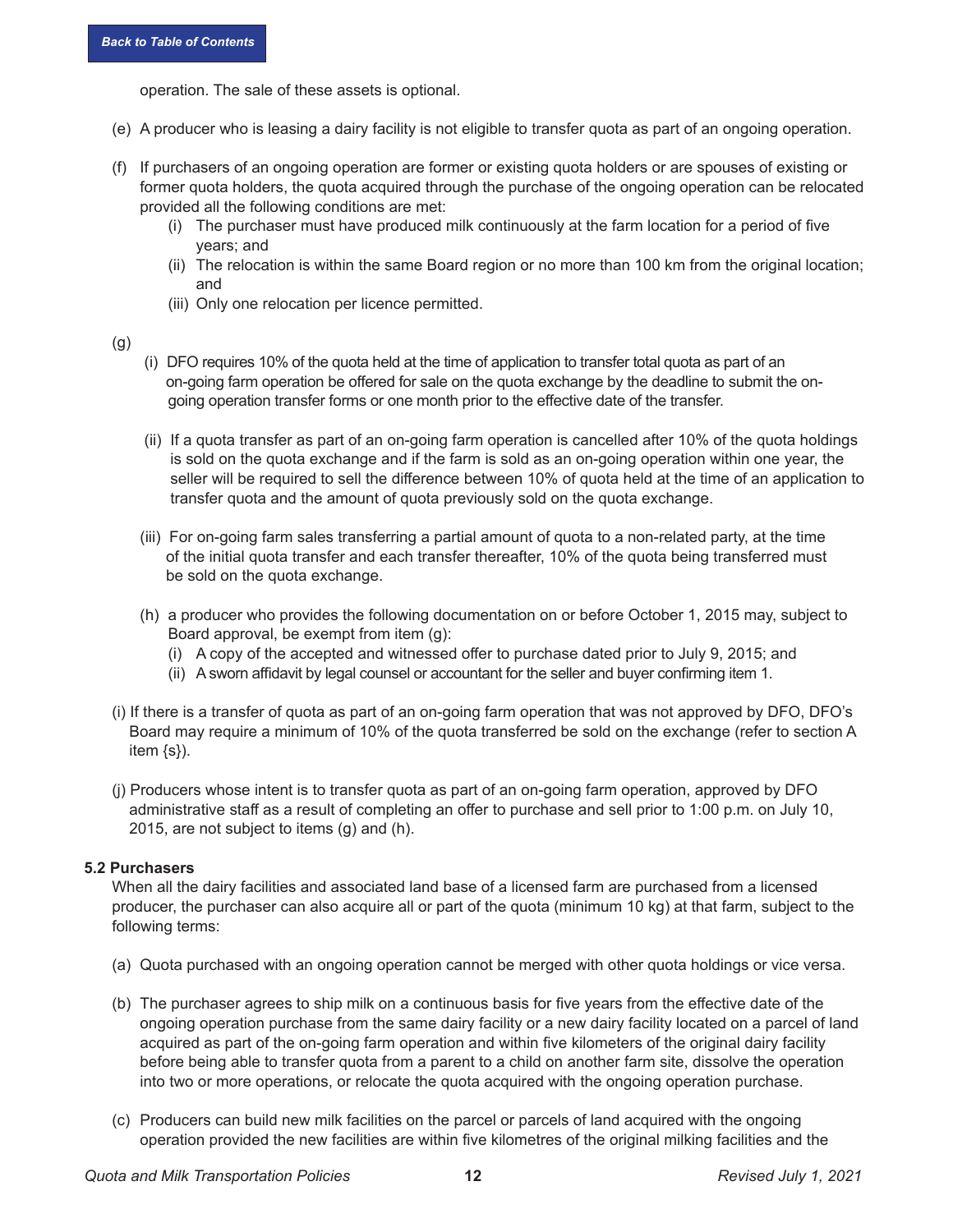milking facilities acquired with the ongoing operation are no longer licensed.

- (d) If the ownership of the dairy facilities and associated land base are not maintained while milk is being produced and marketed under the quota acquired as part of the ongoing farm operation, DFO may by order, require the quota purchased with the dairy facilities and associated land base be sold on the quota exchange.
- (e) If a producer is purchasing a share of the quota on a licence, a prorated share of the dairy facilities and associated land base must also be purchased and the original share cannot be changed for a period of five years.
- (f) If purchasers of an ongoing operation are former or existing quota holders or are spouses of existing or former quota holders, the quota acquired through the purchase of the ongoing operation can be relocated provided all the following conditions are met:
	- (i) The purchaser must have produced milk continuously at the farm location for a period of five years; and
	- (ii) The relocation is within the same Board region or no more than 100 km from the original location; and
	- (iii) Only one relocation per licence permitted.
- (g) Purchasers must follow all quota and milk transportation policies. A continually updated version of the policy book is included on DFO's website and is to be used as the official reference document.
- (h) Farm premises and farm yards and lanes must be approved by DFO's Field Services Representatives prior to commencing shipments.

#### <span id="page-17-0"></span>**6. Dissolving a Partnership or Corporation**

When dissolving a partnership or corporation, quota can be transferred to a partner or shareholder that was on the dissolving licence starting milking premises at a new "green" site. The producer at the new "green" site agrees that they will ship milk on a continuous basis for five years from the effective date of the quota transfer before being able to sell as an ongoing operation.

#### <span id="page-17-1"></span>**7. Changes in Membership in a Partnership or Shareholders of a Corporation**

If there is any change in the partners in a partnership or a change in shareholders in a corporation, the producers must notify DFO of the change, in writing. DFO will require that the producers complete DFO forms. DFO approval of the change is required before the quota will be transferred.

#### <span id="page-17-2"></span>**8. Transfer from an Estate**

To transfer from an estate, the following documents are required.

- (a) An application to update quota ownership.
- In addition, (b) or (c) is required.
- (b) With a Will:
	- (i) A notarial copy of the last Will and Testament; or,
	- (ii) A copy of the Certificate of Appointment of Estate Trustee with a Will or Letters of Probate; or,
	- (iii) A letter from the Estate Lawyer unequivocally confirming that it is the last Will and he/she is acting for the Estate and clearly names the executor/trustee.

OR

- (c) No Will:
	- (i) Copy of the Certificate of Appointment of Estate Trustee without a Will or Letters of Probate; or
	- (ii) Direction and indemnification from all the beneficiaries authorizing the transfer and indemnifying DFO, together with a lawyer's letter of explanation.

Note: In cases where a lawyer's letter is referring to a specific document, a notarial copy of the document must also be provided.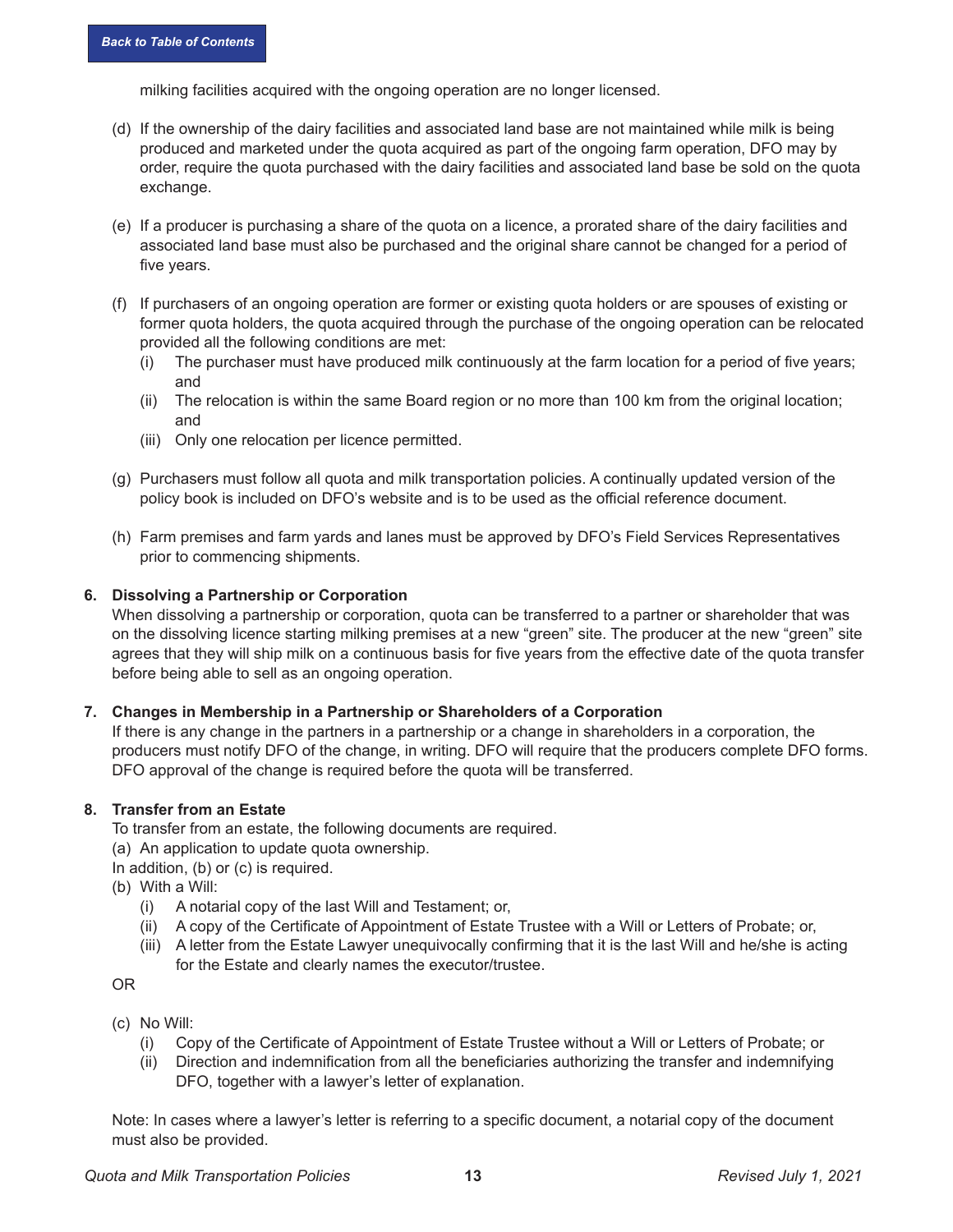#### <span id="page-18-0"></span>**9. Interprovincial Transfers**

DFO permits the interprovincial transfer of quota subject to the conditions that follow:

- (a) The transfer of a producer's total quota will be permitted where the farmer is moving from Ontario to a new farm in another province providing there is a reciprocal quota movement agreement with the other province;
- (b) Ontario quota cannot be moved if it is being merged with the quota allotted to a milk licence in another province;
- (c) Quota transfers to a licensed shipper in another province are not permitted;
- (d) Any quota that is sold within five years of moving to the new farm in another province is to be sold on the quota exchange in the province the quota originated;
- (e) Dairy producers who sell their total quota in one province and move to another province and buy quota, are subject to the quota policies of the province they are relocating to, unless section (d) above applies;
- (f) The quota holdings of producers who move to other provinces are to be reported to the Board of the province the producer came from, one year after moving and again after two years; and
- (g) In the case of Quebec, the agreement to supply milk to the province that quota is moving from will be adjusted to reflect the kilograms of quota transferred.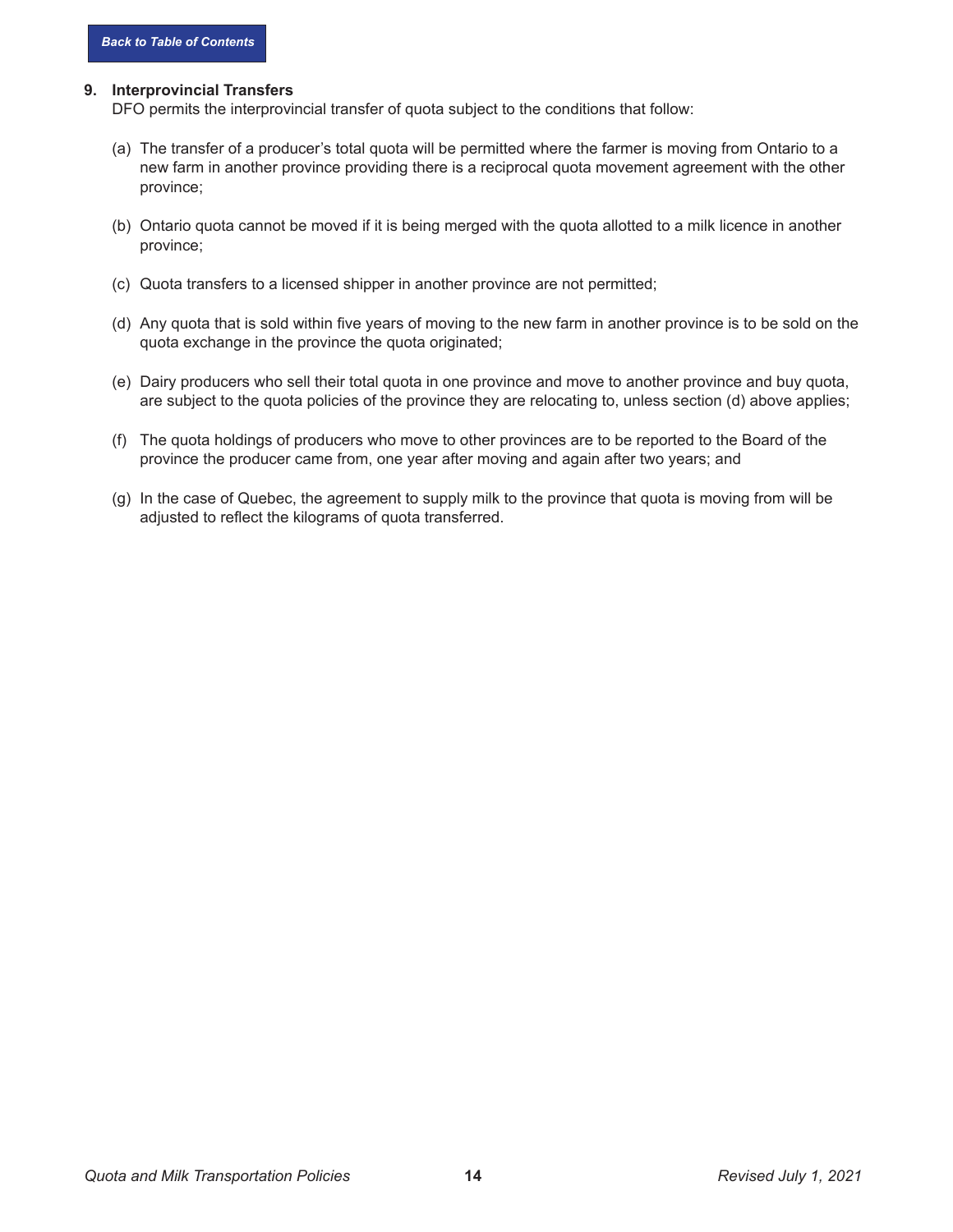# **Section D Quota Exchange Policies**

#### <span id="page-19-0"></span>**1. Exchange Operations**

- (a) Quota purchases or sales on the exchange are effective on the first day of the month following the exchange month.
- (b) All offers to sell and bids to purchase quota must be made through the [DFO website](www.milk.org) (www.milk.org) by one of two methods:
	- producer self-service; or
	- assisted service through a customer service representative.

Offers to sell or bids to buy quota which are delivered to DFO by any other means will not be accepted. Producers not being able to bid due to a problem with DFO's website will have until noon on the business day following the close of the exchange to call 905-821-8970 and place or change their bid or offer. Guidelines on how to send a bid or offer to the quota exchange are provided in [Section "D", #2](#page-21-0).

- (c) All bids or offers must include:
	- the amount of quota to be sold or purchased to be listed in kilograms of quota (the saleable and nonsaleable proportions will be calculated administratively by DFO); and
	- the price for one kilogram of quota.
- (d) Quota must be offered for sale, or bid to purchase, in dollars. For example, buy five (5) kg of quota at \$24,000 per kg. Producers bidding for a fraction of a kilogram (for example, 0.5 kg) must also price their bid on a one (1) kilogram basis such as \$24,000 per kg.
- (e) All offers to sell and bids to purchase quota through the quota exchange must be made from 12:00:01 a.m. on the 20th of a month to 11:59:59 p.m. on the first of the following month (for example, from September 20 to October 1 to participate on the October exchange). If you are using the customer service representative method, please refer to the times of operation in [Section "D" #2](#page-21-0). DFO recommends that offers and bids be placed on the exchange in advance of the deadline date to ensure adequate time for staff to contact producers should corrections be necessary. Any bid or offer sent to DFO before the 20th or after the 1st will not be accepted. It is the responsibility of the producer to enter the bid or offer within the dates the exchange is open.
- (f) A producer who wishes to cancel an offer or bid or change the volume or price of an offer or bid can do so on DFO's website or through a customer service representative. All changes or cancellations must be made from the 20th to the first of the following month.
- (g) There is a service charge of \$5.00 plus HST for listing an offer to sell or a bid to buy quota through the producer self-entry method. There will be no additional charge for changing or cancelling a bid or offer on the same exchange through the producer self-service method. The service charge for using the customer service representative method is \$15.00 plus HST. There will be an additional charge of \$15.00 plus HST for changing or cancelling a bid or offer on the same exchange by the customer service representative method.
- (h) All producers will be advised of the results of the quota exchange through a cheque stuffer received with their milk statement. In addition, producers who listed offers to sell or bids to buy quota on the exchange will be advised by mail whether or not their offer or bid was successful. Invoices for quota purchases and statements for quota sales are also available in the password protected area on the [DFO website](www.milk.org). Details of an exchange are posted on the DFO website at the time the exchange price is released.
- (i) Bids to purchase or offers to sell at a price exceeding the price cap of \$24,000, unless notified otherwise by DFO, for the month in which the producer wishes to buy or sell quota, will be adjusted to the quota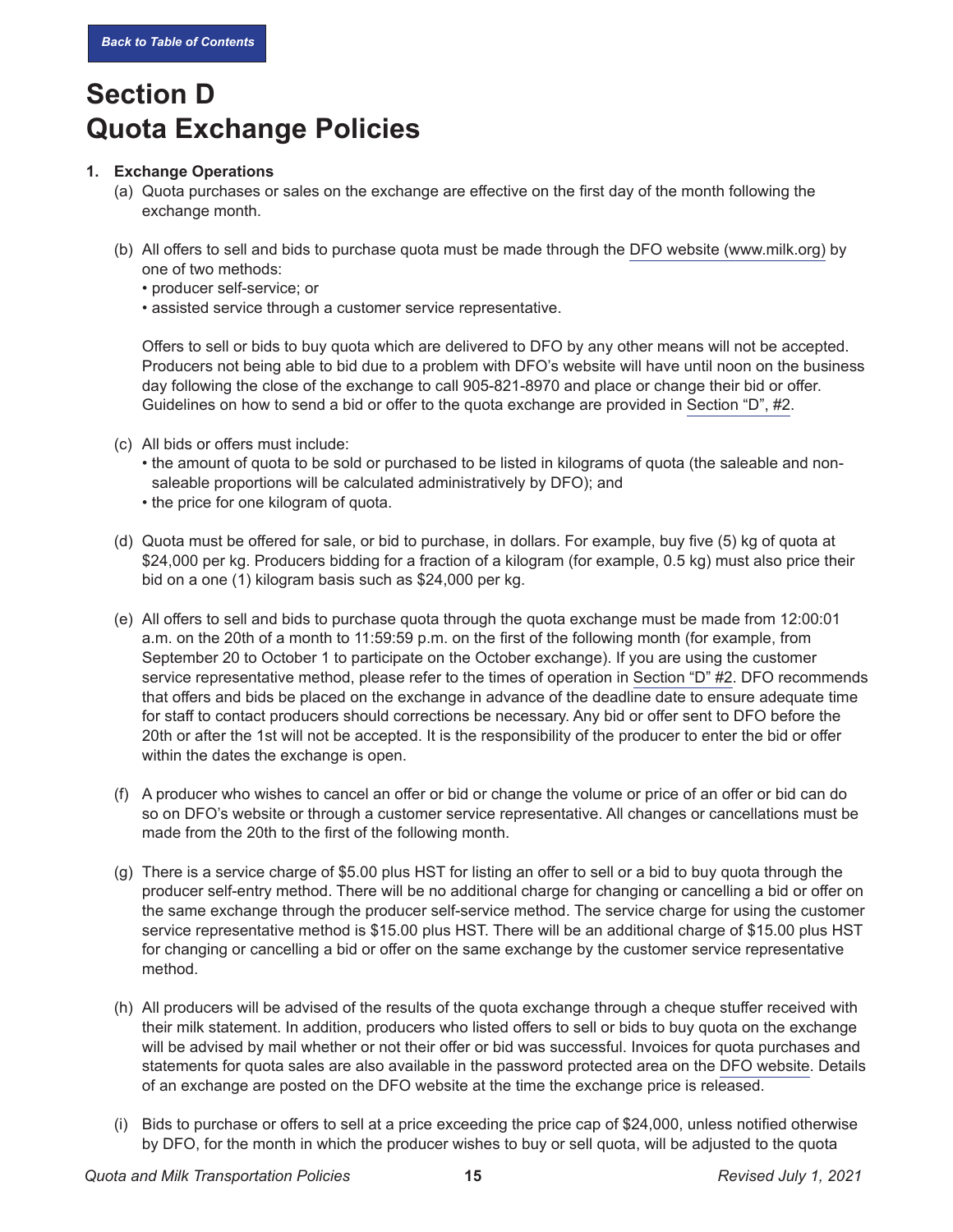price cap by DFO.

- (j) A producer may not make more than one offer to sell or one bid to purchase in the same month.
- (k) A producer cannot offer to sell and bid to purchase quota on the same exchange.
- (l) The minimum bid that a licensee can enter on a quota exchange is 0.10 kg of quota. The minimum offer that a licensee can enter on a quota exchange is 0.50 of quota.
- (m) The maximum bid to purchase quota that may be entered on a quota exchange is 10 per cent of the licensee's quota as of the closing day of the quota exchange.
- (n) If the calculated Exchange Clearing Price (ECP) for a quota exchange is lower than the quota price cap, the ECP will apply.
- (o) When the quota price cap is in effect for a quota exchange and demand for quota is greater than supply, the order of allocation on the quota exchange to the extent possible will be:
	- i) currently licensed producers with successful bids will receive 0.1 kg of quota;
	- ii) one new entrant with assistance will be next in line for 20 to 30 kg of quota; *Rev. March 1, 2021*
	- iii) one new producer without assistance will be next in line for up to 35 kg of quota;
	- iv) any balance will be distributed through allocation and proration policies as follows: quota will be issued in allotment rounds of 0.1 kg to all successful buyers until a minimum of 50 per cent of the available quota is issued; and, after quota is issued to successful buyers in allotment rounds, the balance of the available quota on a quota exchange will be prorated across the unfilled balance of successful bids.

Note: If there is insufficient volume to meet step (ii) and/or step (iii), any unallocated balance will be carried forward to the next quota exchange.

- (p) When the supply of quota is greater than demand at the quota price cap or the exchange clearing price, DFO will prorate the successful offers listed at the ECP or the offers listed at the quota price cap to bring the volume of quota purchased, the quota sold and the DFO quota inventory as close to a zero balance as possible.
- (q) Producers will be paid by DFO for quota sold on the exchange on or about the 20th of the month following the exchange month.
- (r) Producers must pay for quota as per the terms of the invoice if their bid, or a prorated portion thereof, is successful.
- (s) Payment for all quota purchased on the quota exchange must be received by DFO on or before the last business day of the month prior to the effective date of the quota purchase; and if not received at DFO by this date, the greater of a \$100 service fee or late payment charges applied at a rate of two per cent per month, calculated daily, will be charged.
- (t) Cheques for quota payment can be postdated to the last business day of the month.
- (u) If payment is not received by DFO by the eighth day of the month, or next business day if the eighth falls on a weekend or holiday and there are insufficient funds to collect all of the funds owing by a milk cheque deduction, the proceeds of all subsequent milk and/or quota proceeds will be withheld until the balance owing is fully paid. The producer will also not be able to bid on the exchange for a period of 12 months after the first payment for quota has been deducted. For the next five years, after the producer is permitted to use the quota exchange again, all bids to purchase quota must be prepaid by a certified cheque or Letter of Credit before the bids will be accepted.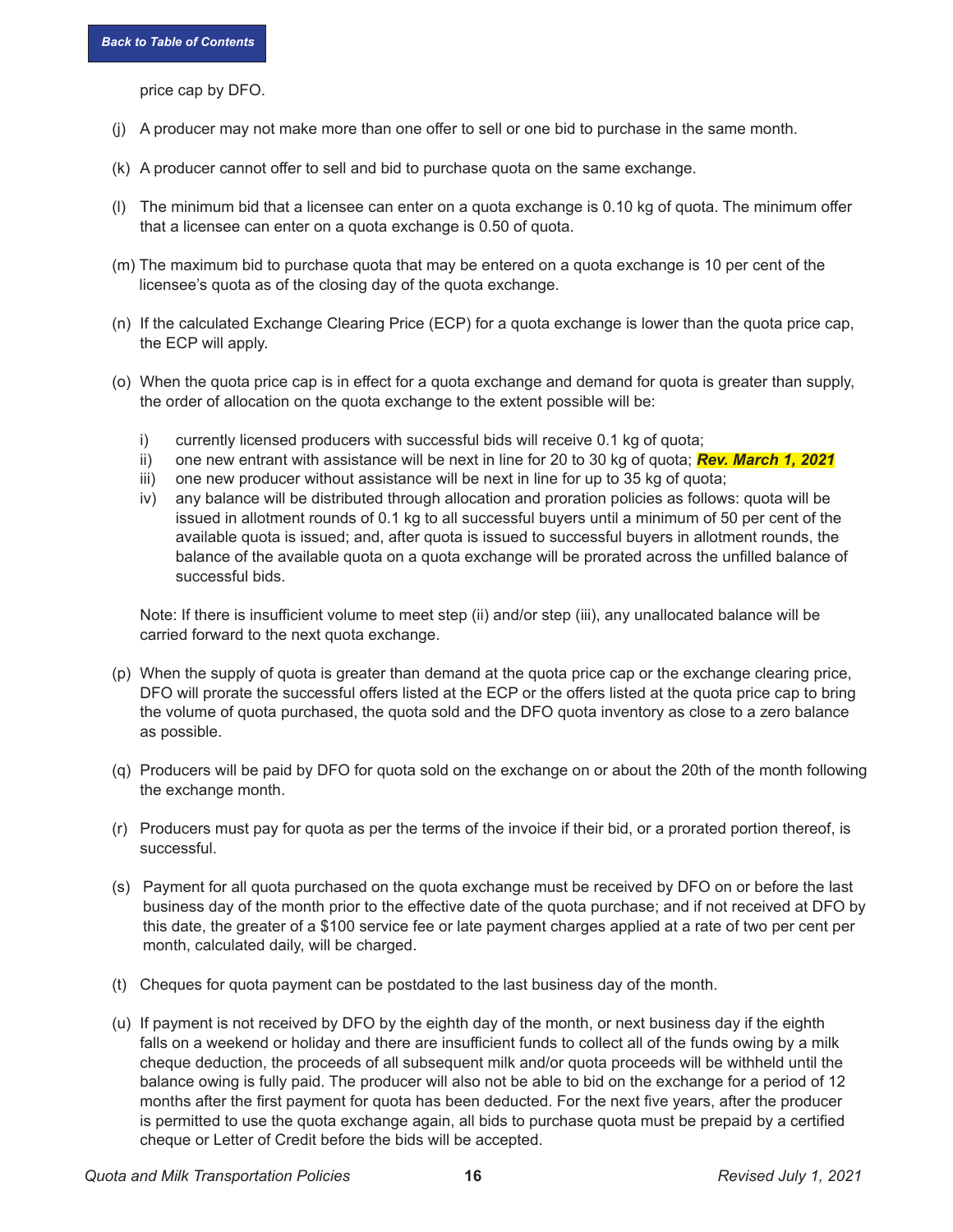- (v) DFO reserves the right to request a Letter of Credit, wire transfer, or certified cheque to cover any bid from a producer where it is deemed appropriate.
- (w) When a producer's quota transactions do not appear to be related to the production of the dairy facility, DFO reserves the right to reject a bid or offer on the quota exchange, and may require that the producer have permission from DFO prior to using the exchange again.
- (x) The quota exchange is operated for the convenience of producers, and DFO accepts no liability or obligation whatsoever in the event that an exchange is cancelled for whatever reason.
- (y) For general rules regarding NEQAP and new producer applicants, please see Sections F and G.

#### <span id="page-21-0"></span>**2. To Send a Bid or Offer to the Quota Exchange Producer Self-Service**

- (a) To reach the quota exchange through the Internet [\(www.milk.org](http://www.milk.org)) select the Login link, enter your Username (licence number) and primary password, when prompted. Select Quota Exchange and then Buy or Sell Quota. Follow the instructions for submitting your bid or offer. Bids and offers are accepted from 12:00:01 a.m. on the 20th of a month to 11:59:59 p.m. on the first of the following month.
- (b) Submit your bid or offer a few days prior to the deadline, the first of each month, to allow adequate time for corrections, if necessary.
- (c) The minimum purchase is 0.10 kilogram of quota. The minimum sale is 0.50 kilogram of quota.
- (d) If selling your total quota, select YES for this option and your total quota will be offered for sale.

#### **Customer Service Representative**

Have your most recent milk statement available so that the CSR can verify the caller is the licence holder or licence holder's representative.

- (a) Bids and offers are accepted from 8:30 a.m. to 4:30 p.m., Monday through Friday, excluding holidays, from the 20th of the month to the first of the following month.
- (b) Write down your bid or offer in the space below before making your call.

Buy buy also kg of quota at and dollars per kilogram. (Note: You can ask the CSR to put 10% in the kg section and the kg will automatically be calculated.)

**OR**

Sell \_\_\_\_\_\_\_\_ kg of quota at \_\_\_\_\_\_\_\_ dollars per kilogram. (Note: You can ask the CSR to put **ALL** in the kg section if you are selling your total quota.)

 (c) Call **1-866-518-2525** and a CSR will take your buy or sell information. Record the confirmation number provided by the CSR at the end of your call with your written bid or offer information.

#### **3. Producers That Cease Production** *Rev. July 1, 2021*

- (a) Producers who have ceased to supply milk to DFO must resume shipments within 90 days.
- (b) Producers who cease production for a period in excess of 30 days and intend to recommence within the 90-day period must contact the local DFO Field Services Representative to arrange to have their farm inspected. The dairy facility must be classified as Grade A by the FSR prior to milk shipments resuming.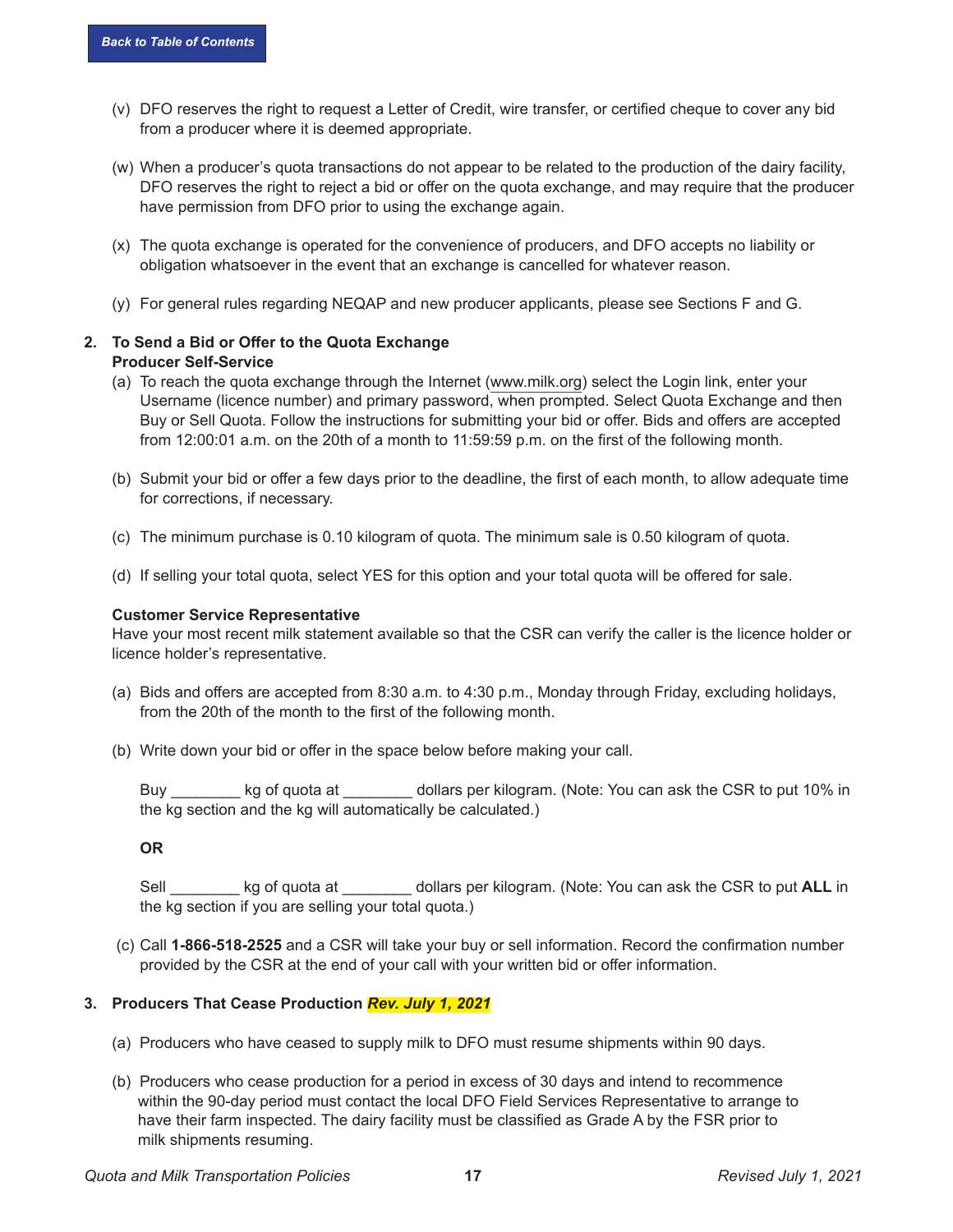(c) Producers who do not resume shipments within the 90-day period must sell their quota on the first exchange following the 90th day.

 Example: a producer who permanently ceases shipments during the month of September can offer the total quota for sale on the October exchange (offer sent between September 20th and October 1st), or the November or December exchanges. The January exchange (offer sent between December 20th and January 1st) would be the final deadline. For transfers to a child or children, the same deadlines apply.

- (d) Producers are permitted to sell their total quota on the exchange held during their last month of shipment. If the quota is sold, the producer continues to have the use of the quota until the end of the exchange month. Milk pickup will be stopped after the last regularly scheduled pickup for that month.
- (e) Producers are not permitted to sell an amount of quota that would reduce their quota allotment to greater than zero and less than 10 kg.
- (f) A producer who has not sold all quota due to proration on an exchange is not permitted to continue shipping if they hold less than 10 kg of quota.
- (g) Unless quota is being held in abeyance, producers who have been out of production for a period exceeding 90 consecutive days and have not sold their quota on the first exchange following the 90th day will have their quota allotment cancelled by an Order of DFO.
- (h) Producers who have no milk shipments due to a suspension under proAction policy may receive an extension of 30 days to the policy in section D, 3(g), provided DFO is satisfied that they have made progress towards meeting proAction reinstatement requirements. Producers must submit a written request to DFO describing the progress they have made towards meeting reinstatement requirements and requesting the 30-day extension.
- (i) Unless quota is being held in abeyance, producers must ship milk for at least 150 days in any 365-day period or they may have their quota allotment cancelled by an Order of DFO.
- (j) Producers who are shut-off from the milk market as a result of the application of Ontario Regulation 761 or as a result of not meeting assurance programs requirements are not permitted to:
	- (i) receive quota days for the shut-off period, pay back overproduction credits and/or accumulate underproduction credits during the shut-off period; or
	- (ii) share facilities; or
	- (iii) set up linked facilities; or
	- (iv) sell as an ongoing operation.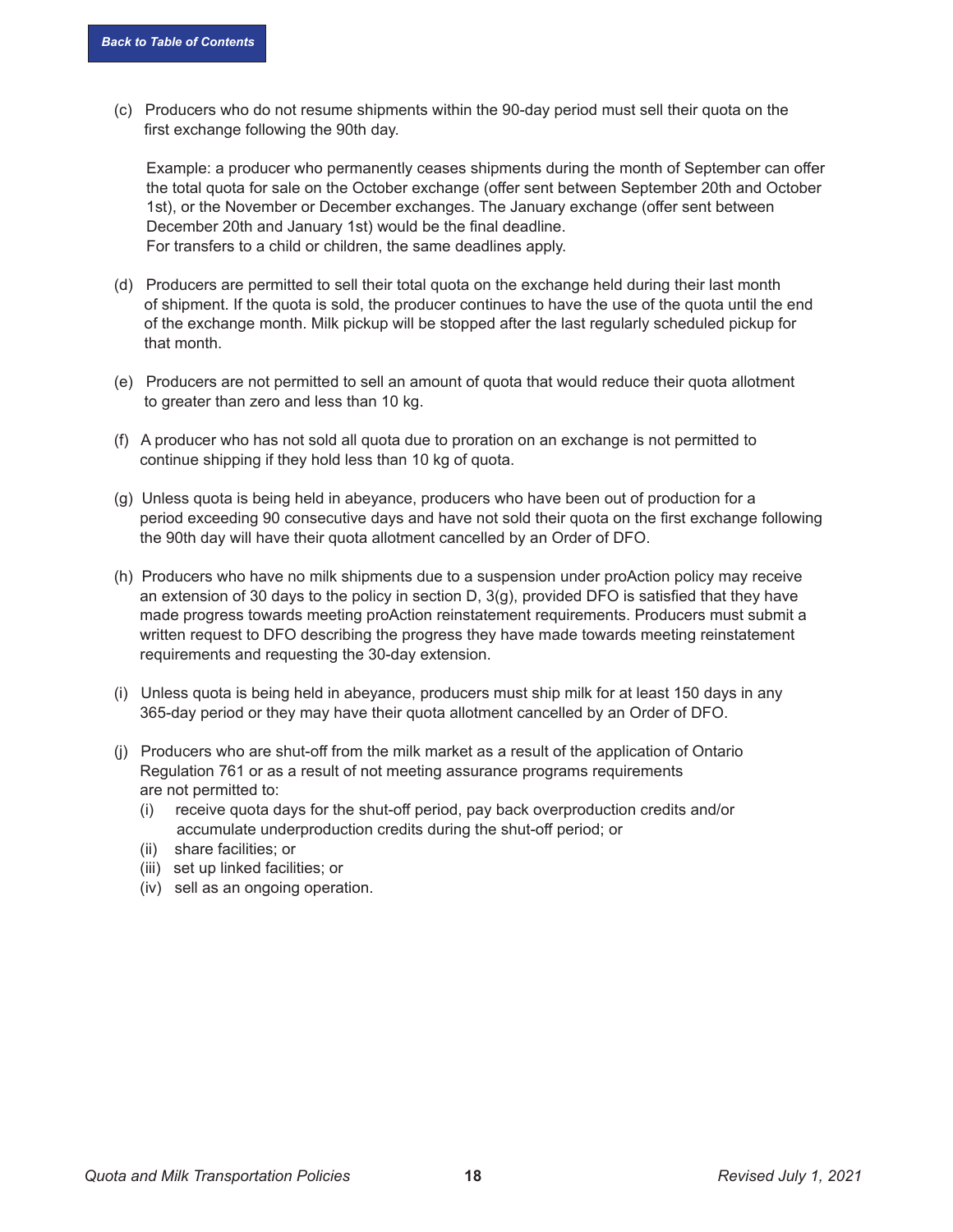### **Section E Quota and Payment**

#### **Introduction**

Quota is administered on a monthly basis and production is applied to monthly quota, incentives and credits in the order listed as follows:

- 1. monthly quota;
- 2. production incentives;
- 3. underproduction credits;
- 4. overproduction credits; and
- 5. over-quota milk.

#### <span id="page-23-0"></span>**1. Monthly Quota**

Quota is issued on a daily basis but is administered on a monthly basis. Daily quota is multiplied by quota days to determine monthly quota.

Quota days are the difference in the number of days from the last pickup in the previous month to the last pickup in the current month.

However, if milk was not shipped on the last pickup or pickups in a month, the following procedures apply. If quota days are less than the current month's calendar days minus one, then quota days are the difference in the number of days from the last pickup in the previous month to the last calendar day in the current month. When calendar days are used, the last day of the month is deemed to be the last pickup date for the month for the next month's quota day calculations.

If a producer does not ship on the last scheduled pickup in a month and provided the calendar day provision is not triggered, the quota days are available in the next month. It is recommended that you not dump the last scheduled milk pickup in a month.

Producers may be either slightly above or slightly under their quota on a monthly basis. The overproduction and underproduction credit system is meant to accommodate fluctuations in production.

#### <span id="page-23-1"></span>**2. Production Incentives**

To encourage increased production, normally in the fall months, and other times when needed, all producers may be given additional incentive credits based on their daily quota allotment. The level of fall incentive credits is usually announced early in the calendar year.

- (a) Incentive credits are available only for the month in which they are allotted, and cannot be carried forward in part or whole.
- (b) Incentive credits are utilized after the monthly quota and before underproduction and overproduction credits.

#### **3. Underproduction Credits**

Producers who ship slightly under their monthly quota are permitted to carry the unused monthly quota forward to future months to offset shipments over the monthly quota, subject to limitations the Board may place on credit use. This unused quota is referred to as an underproduction credit, and, when needed, is available for use in addition to the regular monthly quota.

(a) The maximum number of underproduction credits that can be accumulated and carried forward indefinitely is equivalent to quota holdings multiplied by 30 days.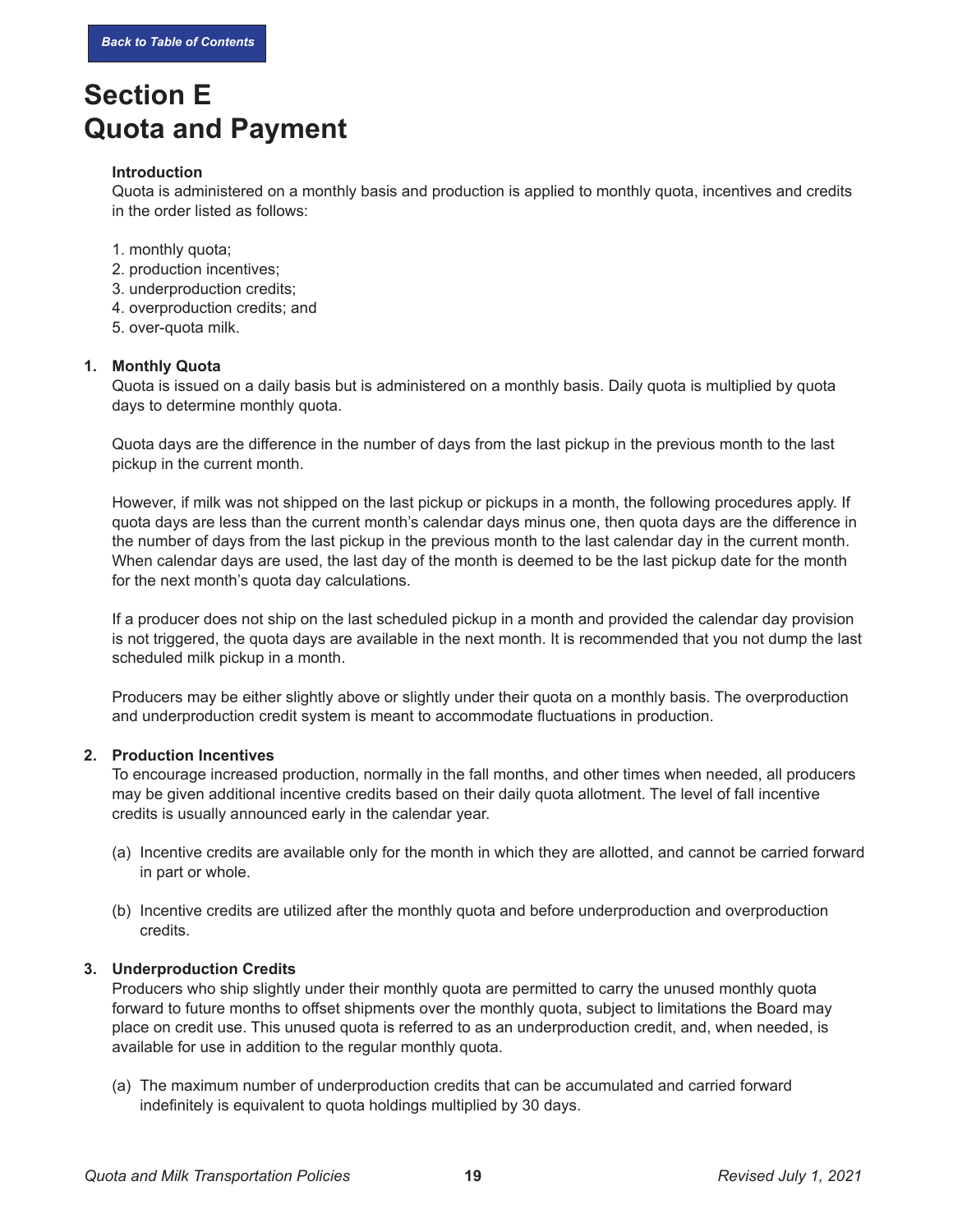- (b) If there are no overproduction credits owing, underproduction credits are earned when production in the month is below the monthly quota.
- (c) When a producer's quota is reduced or the producer sells or transfers any or all quota, the maximum underproduction credits, if applicable, will be reduced to a maximum of the new quota multiplied by 30 days.
- (d) Underproduction credits can be transferred with the quota for a quota ownership update, ongoing operation purchase or parent to child quota transfer.
- (e) Producers shut off from the milk market are not eligible to earn underproduction credits and/or pay back over production credits during the period in which they are shut off.
- (f) Producers transferring partial quota are not permitted to have more than the maximum of 30 days of underproduction credits, on the effective date of the transfer.

#### <span id="page-24-0"></span>**4. Overproduction Credits**

Overproduction credits allow producers to occasionally ship slightly above their monthly quota at domestic prices, with the intent that overproduction credits will be paid back by under-quota production in future months, subject to limitations the Board may place on credit use. Overproduction credits are a loan of quota. The producer incurs a "debt" of the difference between domestic and over-quota prices on the kilograms of overproduction credits borrowed. Borrowed overproduction credits and the associated debt are carried forward and the producer is obligated to pay back the overproduction credits. Borrowed overproduction credits can be paid back through underproduction of monthly quota or, if quota is reduced due to a sale, transfer, or quota decrease the debt owing is deducted from milk and-or quota proceeds and are again available for use if the producer remains in production.

- (a) The maximum overproduction credits that producers may borrow is 10 days.
- (b) Overproduction credits are utilized when production in the month exceeds monthly quota plus, if applicable, production incentive credits and underproduction credits.
- (c) Borrowed overproduction credits can be paid back through underproduction of monthly quota (all utilized overproduction credits must be paid back before underproduction credits can be earned).
- (d) Producers who have borrowed some of their available overproduction credits and sell quota or have their quota reduced, may be in a position of having borrowed more overproduction credits than the new maximum available after the sale. In these cases, any overproduction credits borrowed that are greater than the number available are paid back through a deduction equivalent to the difference between withinquota milk prices and over-quota prices.
- (e) If a producer sells all quota, all overproduction credits owing must be paid back. The deduction will be made on the milk statement for the month the quota is last available for use.
- (f) Overproduction credits are transferable with the quota for a quota ownership update involving family members where the licence number remains the same.
- (g) Overproduction credits are transferable with the quota through an ongoing operation purchase if both the seller and purchaser agree in writing.
- (h) Producers who are shut off from the milk market cannot pay back any borrowed overproduction credits during the period in which they are shut off.
- (i) Producers receiving or transferring partial quota are not permitted to have more than the maximum of 10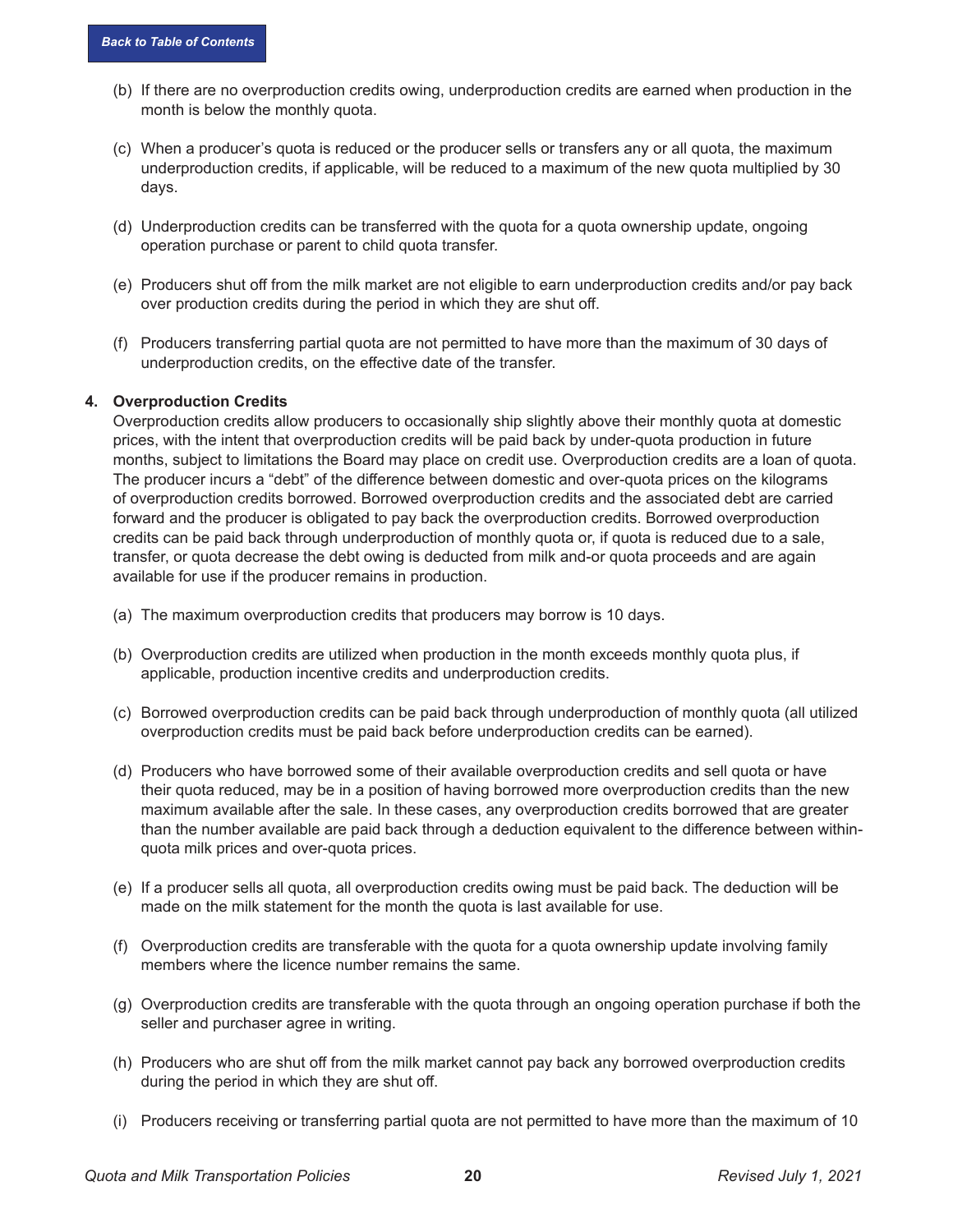days of overproduction credits, on the effective date of the transfer.

#### <span id="page-25-0"></span>**5. Over-Quota Milk**

- (a) Milk marketed in a month by a producer that exceeds the total quota and available incentive and credit days to that producer for the month is over-quota.
- (b) For milk marketed above 100 per cent of a producer's quota and available credit and incentive days, or above such level as determined appropriate by the Board, the producer will receive an over quota penalty of \$20 per hectolitre (hl) and will be subject to the normal deductions.

#### <span id="page-25-1"></span>**6. Irregular Shipments**

Producers who attempt to divert shipments from one month to the next to avoid over-quota production, or for other reasons, affect milk transporter and milk processor efficiencies as well as create inequities in the quota and payment systems. Producers will not be paid for the milk that is held back one month and shipped in the next month. Normal deductions will also apply.

#### **7. Volume Adjustments**

All milk volume and component adjustments and associated quota utilization adjustments will not be a separate adjustment but will occur in the next producer payment cycle.

#### <span id="page-25-2"></span>**8. Registration of Letters of Direction of Proceeds from the Sale of Quota**

Quota belongs to and is administered by DFO for supply management purposes.

Letters of Direction (LOD) will not be registered for non-saleable quota or for quota loaned in assistance.

DFO recognizes that producers may ask DFO to remit, on their behalf, proceeds from the sale of quota to a lender that provided funding for a quota acquisition. DFO will send the proceeds (saleable portion only) from the sale of quota on the DFO quota exchange to lenders. This service is provided on a fee-for-service basis.

The following describes the circumstances under which DFO will administer and manage the registration of the Letters of Direction of proceeds from the sale of quota.

- (a) It is the responsibility of the producer to offer quota for sale. In the event of the sale of quota, it is the responsibility of the lender to pay any funds in excess of the loan amount to the producer. The saleable and non-saleable proportions will be calculated administratively by DFO at the time of a quota sale. The lender will receive proceeds for the saleable portion only.
- (b) DFO will register Letters of Direction signed by producers for lenders. The expiry date is not to exceed 20 years from the start date. Dairy producers who are dealing with one lender can provide a single standing Letter of Direction. The expiry date will be reset to 20 years each time quota is purchased.
- (c) Producers can make application for Letters of Direction registration service by providing DFO with the properly completed DFO forms.
- (d) It is the responsibility of the producer to resolve any disputes between the producer and lender or lenders regarding the registration of a Letter of Direction or Letters of Direction.
- (e) A Letter of Direction can be released by the lender, but an existing direction cannot be transferred.
- (f) If saleable quota is reduced through a general provincial quota reduction, resulting in the saleable quota held by the producer being less than the amount of quota secured by the Letter of Direction, the amount of quota secured will be reduced by a corresponding amount and, if there is more than one lender with a Letter of Direction, the quota registered by the Letters of Direction will be reduced by a prorated share for each of the lenders.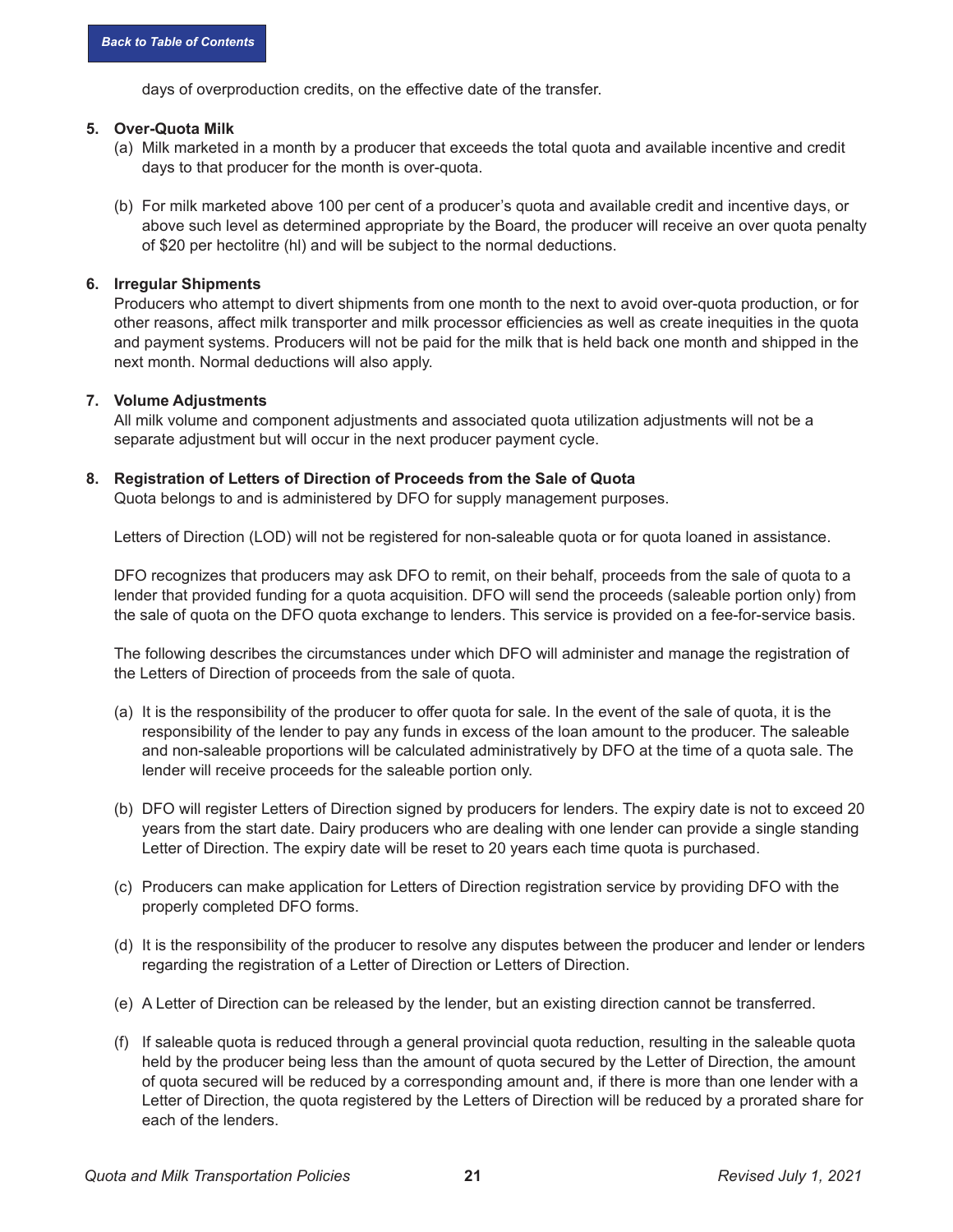- (g) If there is more than one Letter of Direction on file at DFO and there is a partial sale of quota, the payment will be made according to the date the Letters of Direction were first registered with DFO.
- (h) In the event of a quota sale, where there is both encumbered and unencumbered quota, quota proceeds will be applied to the Letter or Letters of Direction on file before being paid to the producer.
- (i) In the event of a pending quota transfer, if a lender has a Letter of Direction for any of the quota that is being transferred, the lender will be notified of the pending transaction in advance of the effective date of the transfer.
- (j) Letters of Direction are administered on a per licence basis. It is the responsibility of the licence holder to administer agreements between the partners, shareholders, or parties of the business entity.
- (k) DFO is not responsible for any fees or charges associated with a delay in the payment of quota proceeds to the producer or designate.
- (l) A Letter of Direction can only apply to unencumbered quota and/or quota that does not currently have a Letter of Direction registered with DFO.

#### <span id="page-26-0"></span>**9. Assignment of Monthly Milk Proceeds**

Producers can assign a portion or all of their monthly milk proceeds. Assignments are paid once a month on the 15th or next business day. Assignments are offered on a fee-for-service basis to producers as follows:

- (a) The assignment of milk proceeds is for milk revenue net of DFO deductions, amounts due DFO and, if applicable, milk quality penalties.
- (b) The assignment of milk proceeds to a lender is for milk proceeds only and does not include the payment of quota proceeds if the lender does not have a Letter of Direction.
- (c) New assignments, effective January 2012, will be paid by direct deposit. Assignees must submit a void cheque for a bank account in which the funds are to be deposited.
- (d) Assignments can either be revocable or non-revocable and, if non-revocable, both the producer and the assignee must provide DFO with a jointly signed request asking DFO to cancel the assignment. If revocable, the producer can make a written request to cancel the assignment.
- (e) Assignments are paid out on the basis of when they were first registered with DFO.
- (f) DFO will post the assignment priority number according to the date the assignment was first registered with DFO.
- (g) DFO in no way guarantees that there will be sufficient funds to pay the assignee or assignees.
- (h) If there are insufficient funds to pay all assignees from the monthly proceeds, the shortfall will not be paid out through the assignment process in future months.
- (i) Any instruction of the court or Revenue Canada takes priority over an assignment or assignments.
- (j) DFO is not responsible for any fees or charges associated with a delay in the payment of milk to the producer or designate.

#### <span id="page-26-1"></span>**10. SNF/BF Ratios**

Payments for within-quota shipments to DFO will be made based on the butterfat composition of the milk and a two-tier level of payment for the solids-not-fat (SNF) to butterfat content below the ratio cap in the milk, as determined appropriate by DFO, and described in Section E, 12f . Refer to the explanation of milk cheque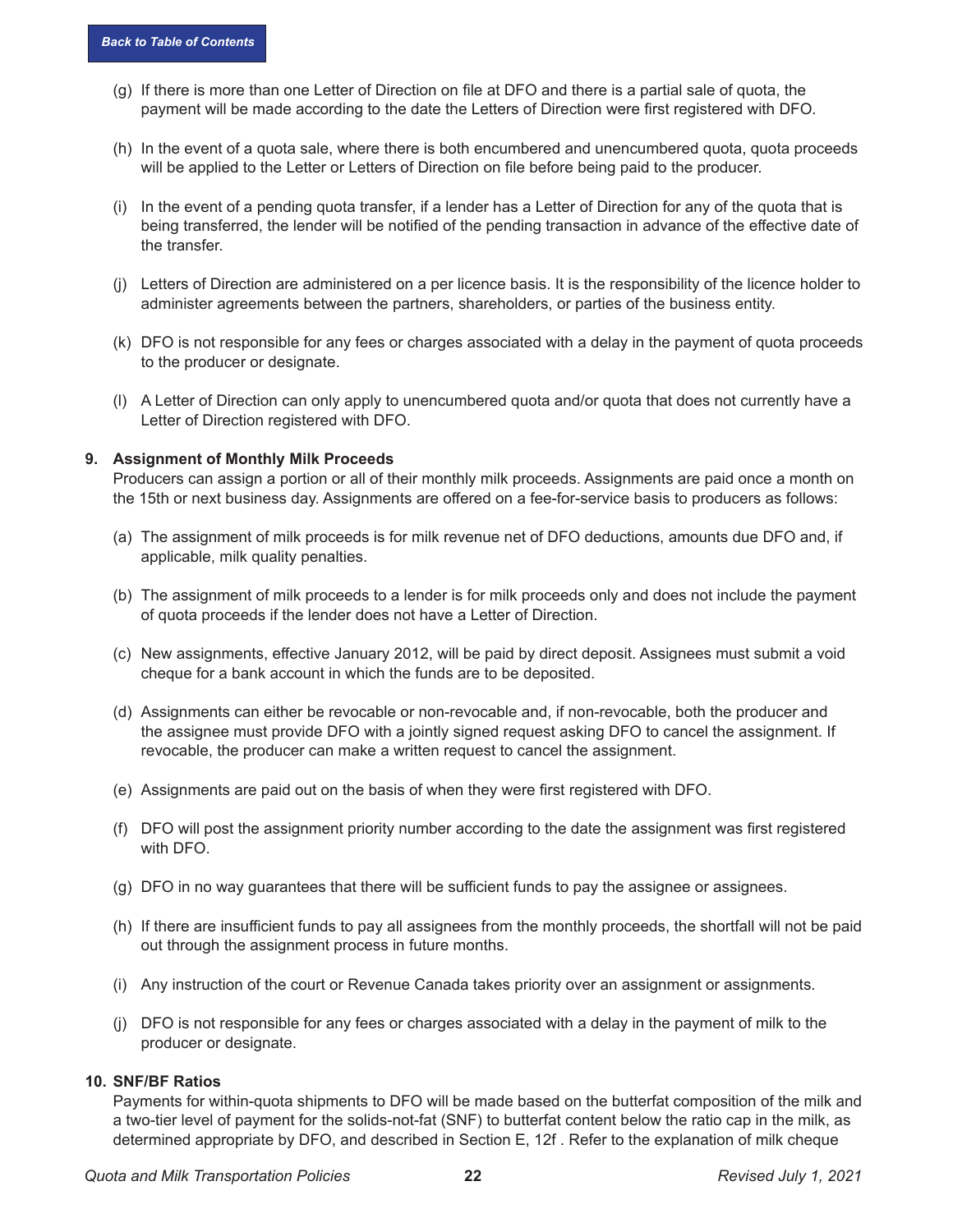statement for further details.

#### <span id="page-27-0"></span>**11. Explanation of the Interim Milk Cheque Statement**

- (a) Payment is made on the 1st of the month, or the next business day, for milk shipments reported for the first fifteen days in the previous month, minus any food bank donations.
- (b) Payment will be based on the producer's individual gross milk return price from the month prior to the shipments. The gross milk return price includes within-quota shipments based on the butterfat composition of the milk and the two-tier level of the ratio cap of solids-not-fat (SNF) to butterfat content in the milk as determined appropriate by DFO. If a producer is new to the industry, the first interim payment will be based on the provincial average blend price of the month prior to the shipments. Interim payment uses a 90 per cent factor.
- (c) Usual deductions based on volume will be held back from the interim payment.
- (d) Where a producer has assigned a fixed portion of milk proceeds to third parties, 50 per cent of the fixed amount will be held back. Assignments based on a percentage of the milk proceeds will have a weighted amount held back.
- (e) Producers will not receive an interim milk payment if:
	- (i) using or providing shared facilities services;
	- (ii) through a total quota transfer or total quota sale, their quota holdings will be zero on the first of the next month; or
	- (iii) monthly assignments for milk proceeds are 100 per cent.

#### <span id="page-27-1"></span>**12. Explanation of the Milk Cheque Statement**

(a) Monthly Quotas (also see [Section E-1\)](#page-23-0)

Monthly quota is calculated by multiplying quota by the difference in the number of pickup days between the last pickup in the previous month and the last pickup this month,

e.g. Dec. 30 to Jan. 31 = 32 days (50 kg x 32 days = 1,600 kg for a 16-pickup month).

If a producer stops partway through a month, resulting in calendar days minus one being greater than the difference in the number of days between the last pickup in the previous month and the last pickup this month, then quota days are the difference in the number of days from the last pickup in the previous month to the last calendar day this month.

Dec. 30 to Jan.  $13 = 14$  days. Calendar days 31 minus  $1 = 30$  days. Quota days of 32 are used in this example.

To calculate component yield, the volume of milk for a pickup is multiplied by the component test results for the sample taken on the same pickup day, eg. 3,850 litres divided by 100 = 38.50 hL x 3.92 kg of BF/  $hL = 150.92$  kg of BF.

(b) Incentive Days

 Incentive days are multiplied by the quota, e.g. 50 kg x 1 day = 50 kg. (The 50 kg is added to the monthly quota.) Incentive days that are not used cannot be carried forward to the next month.

(c) Maximum Underproduction Credits

The maximum number of underproduction credits that can be carried forward is quota multiplied by 30 days. e.g. 50 kg x 30 days =  $1,500$  kg.

If quota is sold, the maximum underproduction credits are also reduced on the effective date of the sale 50 kg - 25 kg = 25 kg x 30 days = 750 kg. Underproduction credits greater than 750 kg would be clawed back.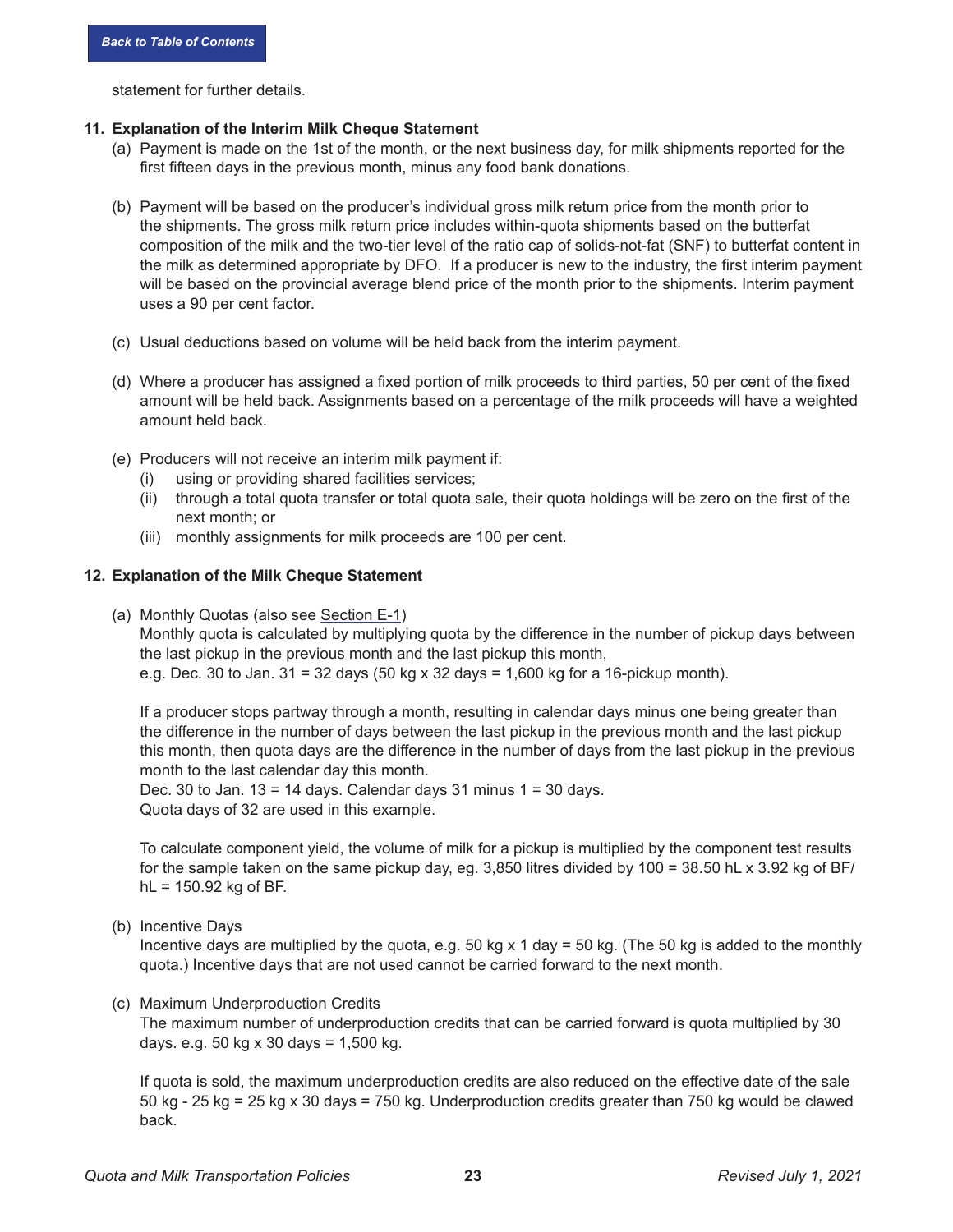(d) Maximum Overproduction Credits

The maximum number of overproduction credits that can be carried forward is quota multiplied by 10 days. e.g. 50 kg x 10 days = 500 kg. If quota is sold, the maximum is also reduced on the effective date of the sale 50 kg  $-25$  kg = 25 kg x 10 days = 250 kg. Overproduction credits greater than 250 kg would be clawed back.

(e) Production Potential

To determine daily production potential, a producer must divide quota by the estimated butterfat test to determine hectolitres. When incentive days are issued, the quota equivalency must be added to the daily quota before dividing by the estimated butterfat test. Hectolitres multiplied by 100 determines litres.

For example: A producer with a daily quota of 50 kg and an average butterfat test of 4.0 kg/hl could ship 1,250 litres/day as calculated below. 50 kg daily quota  $\div$  4.0 kg/hl BF test = 12.5 hl 12.5 hl x 100 = 1,250 litres/day Note: one  $(1)$  hl = 100 litres

- (f) SNF to BF Ratio
	- (i) The two-tier level of ratios are administered on a monthly basis.
	- (ii) A producer is paid the within-quota rates for SNF less than or equal to 2.30 kg for every one kilogram of within-quota butterfat. There are within-quota rates for SNF less than 2.0 and market rate for SNF between 2.0 and 2.3.
	- (iii) There is zero payment for SNF above the ratio of 2.30.
	- (iv) There is zero pay for overquota SNF and butterfat.
- (g) Any payment made at interim on the first of the month will be deducted from the final payment on the 15th, or the next business day, to arrive at a net milk payment.
- (h) Producers will not receive payment if there is no direct deposit information on file at DFO.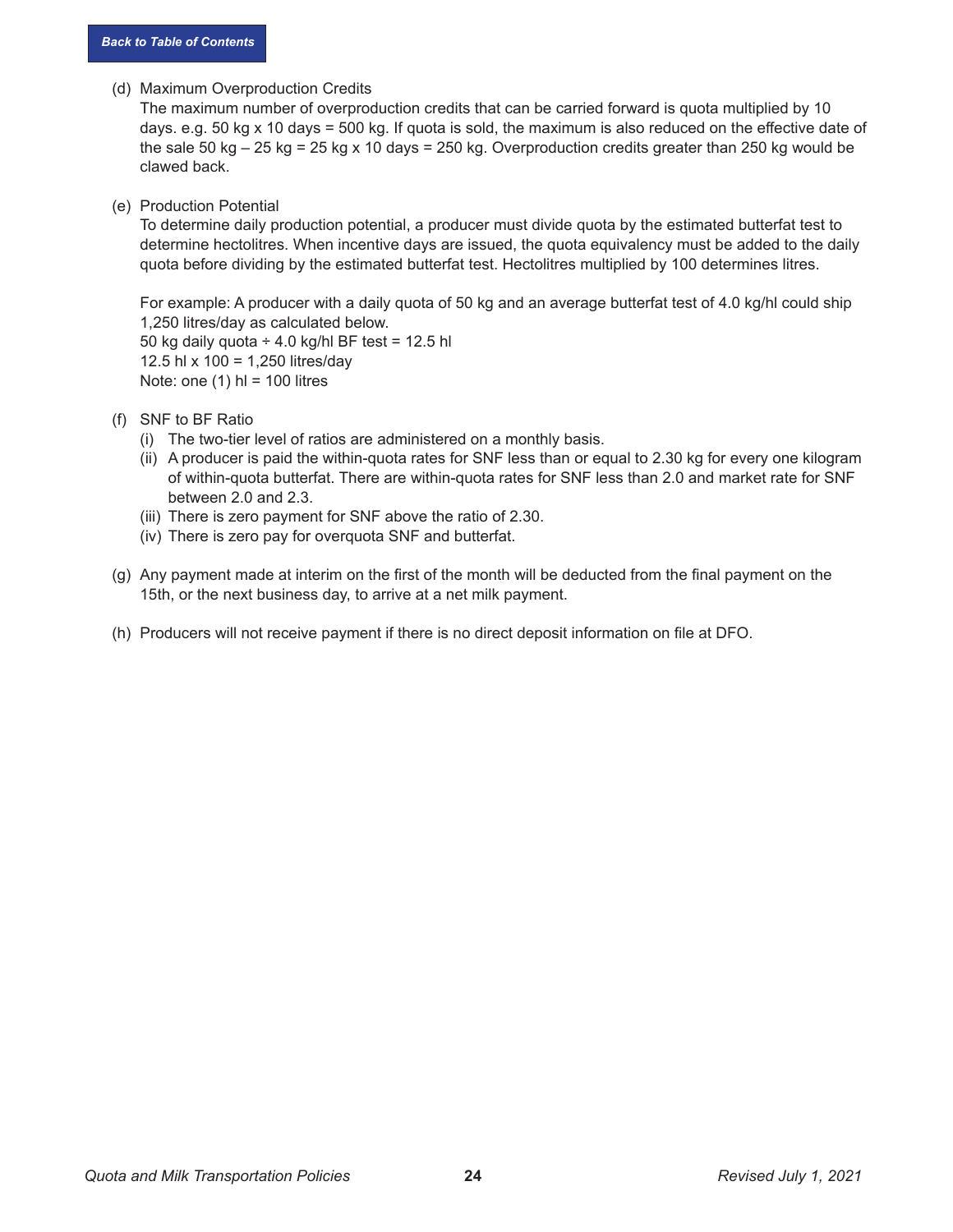# <span id="page-29-0"></span>**Section F New Entrant Quota Assistance Program (NEQAP)**

### **(Revised for 2021 Application Period)**

The following terms and conditions apply to the NEQAP:

- 1. The P5 makes available up to 160 kg of quota per year for the NEQAP in Ontario.
- 2. Applicants must be 18 or more years of age and shall not be an undischarged bankrupt at the time of application.
- 3. Applicants cannot have been previously licensed to produce and market milk in Canada.
- 4. Applicants can only submit one application and can only be listed on one application.
- 5. If multiple applications are received from the same applicant(s), all of these applications will be cancelled.
- 6. Applicants must provide the location of the farm facility they will be producing milk from and can only submit one application per farm facility.
- 7. If multiple applications are received for the same farm facility, all applications for the same farm facility will be cancelled.
- 8. Applicants who use a non-registered business name will not be eligible for the program.
- 9. When the necessary ownership and farm location information has not been provided or the ownership structure does not meet DFO policy requirements, the application will be cancelled.
- 10. Applicants cannot be spouses of current or previously licensed milk producers in Canada. *Rev. June 1, 2021*
- 11. Applicants cannot be DFO staff members or contract employees, their spouses, their children or their children's spouses.
- 12. Applicants cannot apply for assistance if they will be starting on a licensed dairy facility from which their parents were licensed and shipped milk in the previous five years.
- 13. Applicants must produce and market milk from their own separately licensed dairy facility and can therefore not share facilities.

#### **Application Process**

- 14. DFO will provide applications for the NEQAP each year on DFO's website during the application period.
- 15. The application period for the NEQAP is from August 1 to October 31 of each year.
- <span id="page-29-1"></span>16. Applicants are to send by registered mail, on or before October 31 of each year, in a single package: (a) an application form;
	- (b) a 10-year business financial plan verified and signed by a certified accountant. The certified accountant is required to verify, in writing, that the business financial plan is legitimate and indicate per the assumptions made, that the business has the ability to generate profit.
		- The business financial plan is a distinct document and must include the following sections:
		- i) pro forma income statements, cash flow statements and balance sheets for the 10-year period;
		- ii) sufficient detail on the ownership structure and governance of the business;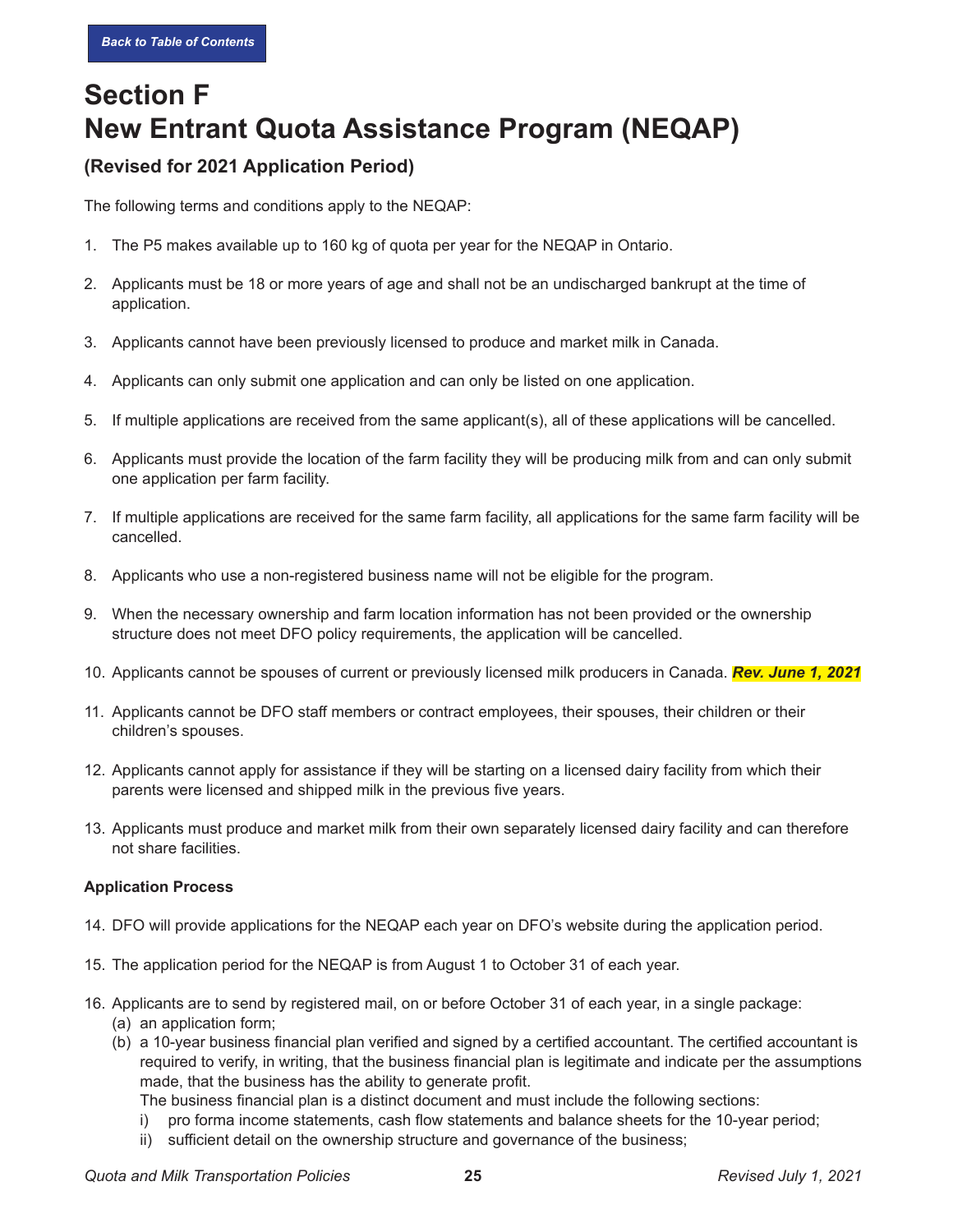- iii) a description of the proposed dairy enterprise;
- iv) a description of the assets to be employed;
- v) the location of the farm facility where milk will be produced and marketed;
- vi) if there is more than one lender, the provision of a liquidity order agreement signed by all lenders indicating the sources and the liquidity order. This applies to financial institutions and private lenders (eg. family and/or friends);
- vii) the highest education achieved by the applicant(s); and
- viii) dairy and agricultural experience.
- **Note:** The business financial plan and agreement to providing financing cannot contain any contingencies such
	- as, "based on property appraisals."
	- (c) A cover letter signed by the lender(s) indicating:
		- i) that they have been provided with a copy of and reviewed the business financial plan;
		- ii) agreement to provide the financing that is required in the business financial plan; and
		- iii) state the principal amount and term of the loan(s). This applies to both financial institutions and private lenders.

#### **Selection Process**

17. Only complete application packages as described in [Section 16](#page-29-1) will be considered for selection for the NEQAP.

17(a). Application packages must contain all required DFO approvals, other than with respect to NEQAP. Applications will not be accepted if they are contingent on any additional DFO approval(s).

- 18. An independent third party will determine which applications meet the established criteria and if there are more applicants who qualify, the third party will use a lottery system to select the successful applicants and will advise DFO of those who have been selected. The third party's decision is final with no appeal or explanation required. DFO staff will do an initial review of all selected application packages to ensure the application meets DFO policy requirements.
- 19. Successful applicants will be notified in late December that they have been selected to participate in NEQAP.

#### **Acquiring Quota**

- 20. New entrants will have priority access of 20 kg to 30 kg of quota on the assigned exchange month.
- 21. Successful applicants must submit a letter signed by their lender(s) 60 days prior to their assigned exchange month, indicating agreement to provide the financing that is required. This applies to both financial institutions and private lenders. Payment for their initial quota purchase is required by the 15th of their assigned exchange month. *Rev. June 1, 2021*
- 22. Starting with the March quota exchange month the new entrant will be given an assigned exchange month based on the order their application is selected in the lottery system. The new entrant is permitted to change their assigned exchange month with another new entrant on the condition that a signed letter by both parties is submitted to DFO.
- 23. Successful applicants must obtain their required quota on the assigned quota exchange month. If successful applicants bidding on the exchange do not acquire a mimimum of 20 kilograms of quota on the assigned exchange month due to their decision, they will no longer be eligible for quota under NEQAP.
- 24. A new entrant's bid will be cancelled if there is an insufficient volume available on a quota exchange to issue at least 0.1 kg of quota to all other successful buyers. The new entrant whose bid was cancelled will be notified immediately. If an exchange is cancelled, then new entrants will receive a new assigned exchange month.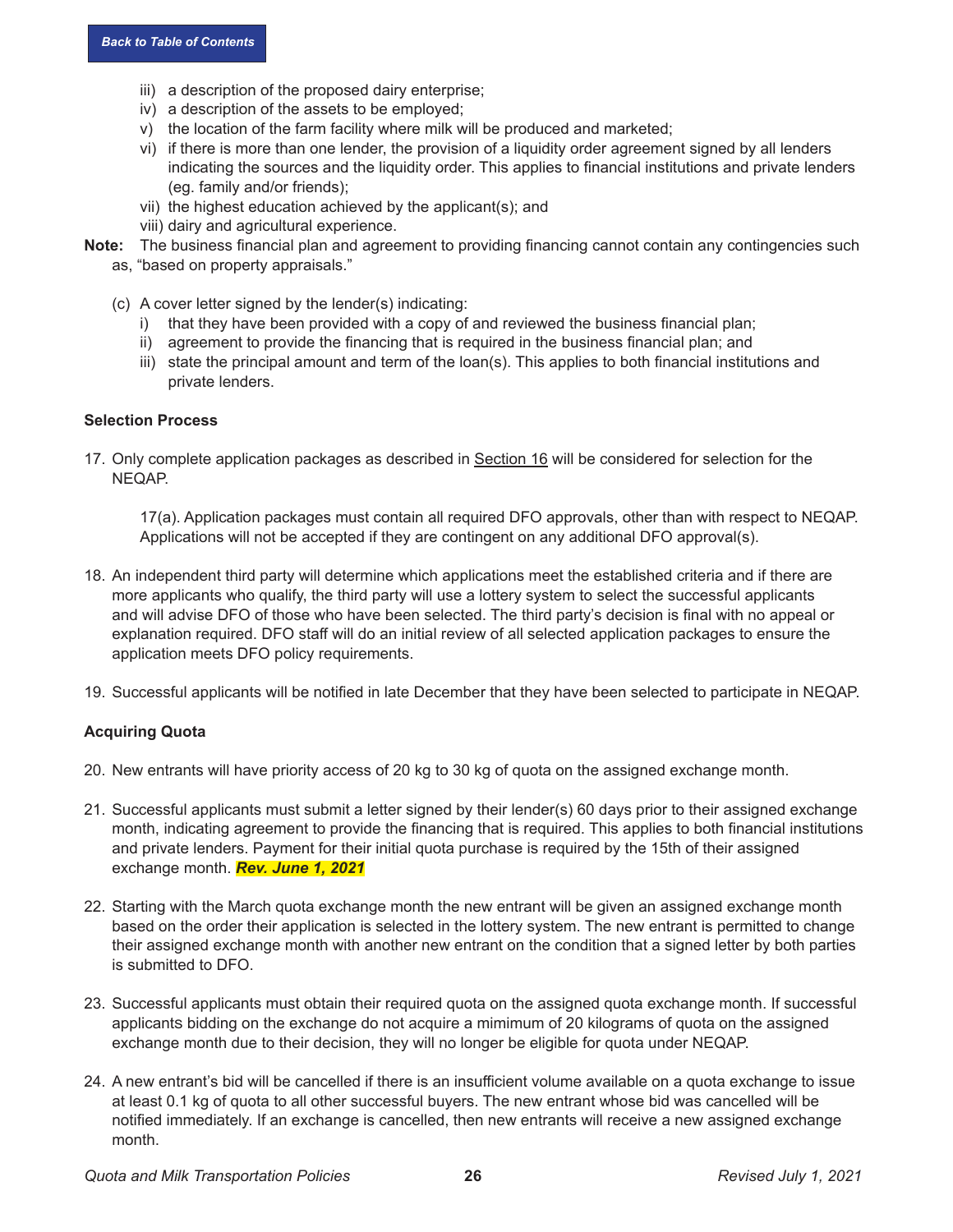- 25. Subject to DFO issuing a licence to produce and market milk and approving an order to issue quota, DFO will allocate 20 kg of quota to each successful applicant on the effective date of the initial acquisition of quota.
- 26. Once initial quota allotment has been received, new entrants are subject to general quota exchange policies.
- 27. The allotment of quota through the NEQAP will coincide with the effective date of the acquisition of the required 20 kg to 30 kg of quota by the successful applicant.
- 28. For the application periods 2010 to 2015, DFO may provide quota to a new entrant for a period not exceeding seventeen years. Starting on the anniversary date at the beginning of the sixth year, DFO will take back, from the quota provided in assistance, 0.1 kg per month to a maximum of 1 kg per 12 month period. The repayment schedule is deferred if the new entrant has had quota taken back prior to their scheduled repayment start date. Repayment will be deferred by one month for each 0.1 kg previously taken back to a maximum of 1 kg per 12 month period.
- 29. Starting with quota allotments in 2016, DFO may provide quota to a new entrant for a period not exceeding twenty six years. Starting on the anniversary date at the beginning of the eleventh year DFO will take back, from the quota provided in assistance, 0.1 kg per month to a maximum of 1 kg per 12 month period. The repayment schedule is deferred if the new entrant has had quota taken back prior to their scheduled repayment start date. Repayment will be deferred by one month for each 0.1 kg previously taken back to a maximum of 1 kg per 12 month period.
- 30. Starting with the 2021 NEQAP applicants, DFO may provide quota to a new entrant for a period not exceeding twenty eight years. Starting on the anniversary date at the beginning of the eleventh year DFO will take back, from the quota provided in assistance, 0.1 kg per month to a maximum of 1.2 kg per 12 month period.
- 31. Starting with the March 2015 exchange, there is no maximum quota holding for new entrants. Meaning, quota provided in assistance will not be taken back if quota is purchased on the quota exchange.
- 32. Starting with the 2021 NEQAP applicants, new entrants are not eligible to receive a parent to child top-up.
- 33. New entrants cannot conduct a quota transaction that would reduce their own quota below the minimum level of 12 kilograms while receiving any quota in assistance. If a new entrant conducts a quota transaction and reduces their own quota below 12 kilograms, DFO will take back all quota provided in assistance.
- 34. Starting with the 2021 NEQAP applicants, new entrants cannot conduct a quota transaction that would reduce their own quota below the minimum level of 20 kilograms while receiving any quota in assistance. If a new entrant conducts a quota transaction and reduces their own quota below 20 kilograms, DFO will take back all quota provided in assistance.
- 35. New entrants are not required to replace their own quota that is reduced through a general quota decrease that applies to all producers.
- 36. General increases or decreases will be applied to the new entrant's saleable quota and not the quota provided by DFO in assistance.
- 37. Quota provided in assistance to a new entrant is not transferrable and cannot be encumbered.
- 38. Within the first five years of producing and marketing milk, new entrants cannot transfer quota to any other party, with the exception that a new entrant who receives assistance can add their spouse to the licence.
- 39. A new entrant must have produced and marketed milk continuously for a period of five years before being able to complete a within family transfer, i.e. addition of a child.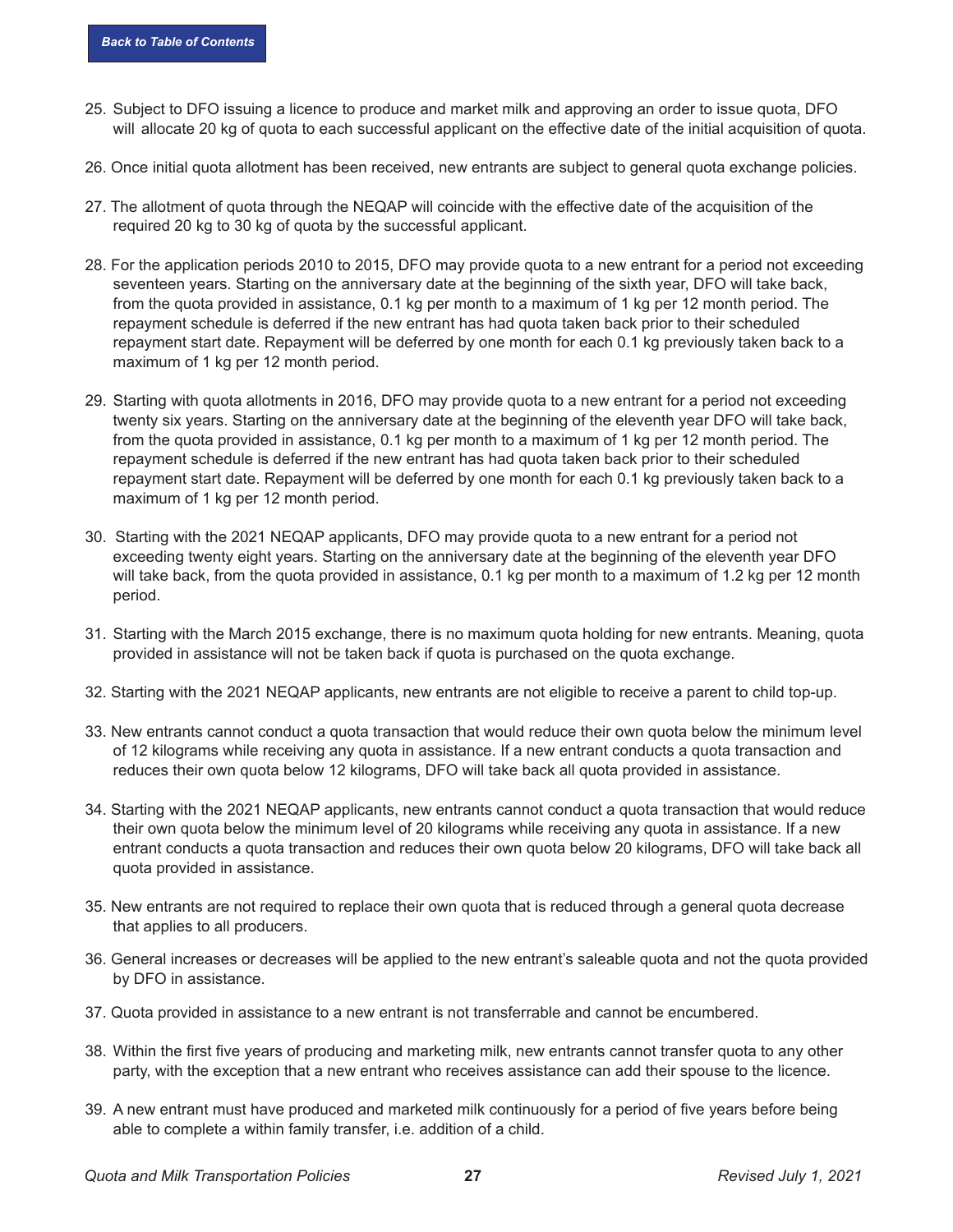40. A new entrant must have produced and marketed milk continuously for a period of five years before being able to transfer quota as part of an on-going operation and any loaned quota held at the time of the transfer will be taken back by DFO.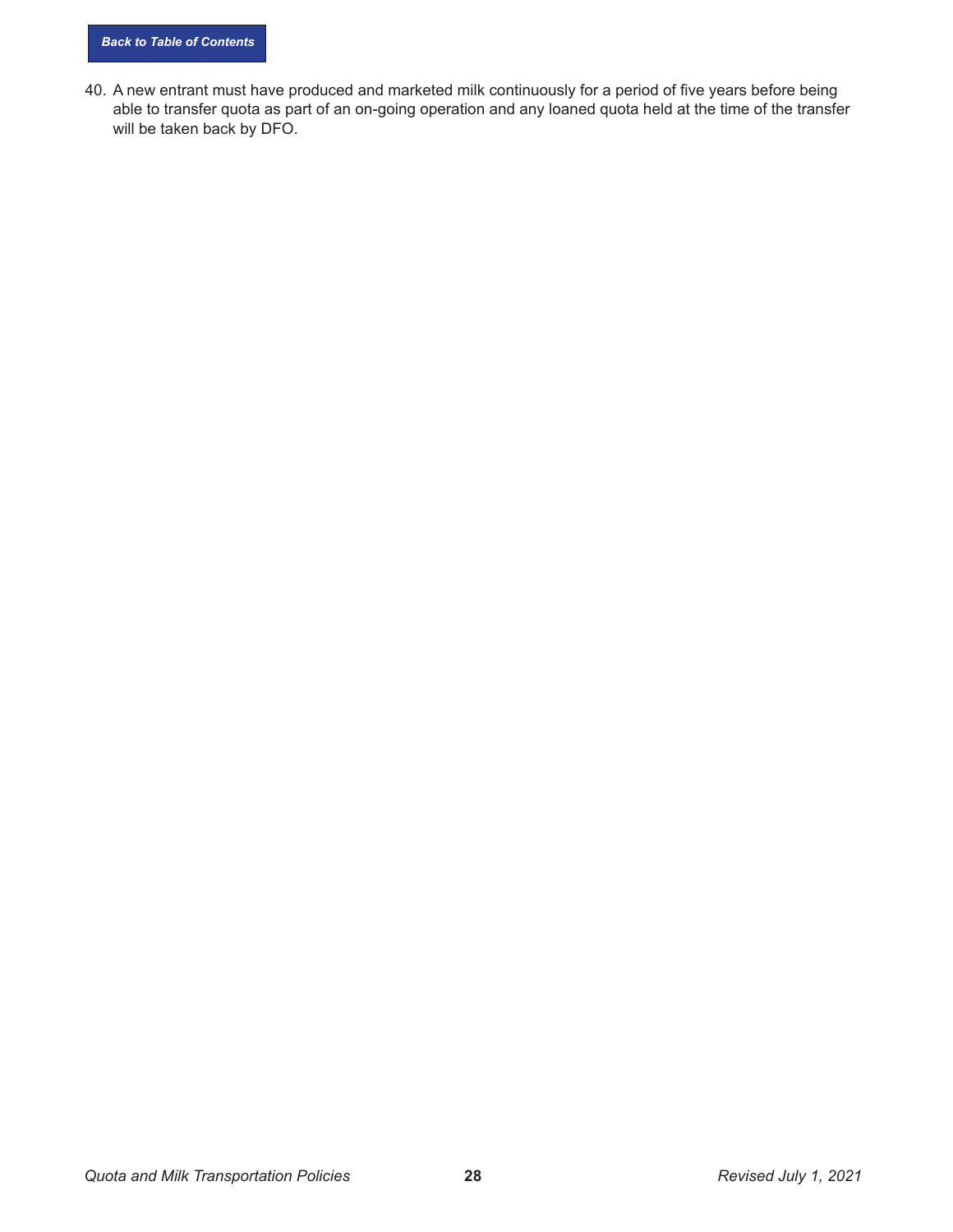# **Section G New Producer Applicant Requirements**

#### <span id="page-33-0"></span>**1. New Producer Program (NPP)**

- (a) A new producer applicant must be at least 18 years of age at the time of application.
- (b) From their estimated exchange month at the time of application, a new producer applicant is not eligible for the quota exchange proration exemption if they or their spouse held a licence to produce and market milk in Canada in the previous five years.
- (c) From their estimated exchange month at the time of application, a new producer applicant is not eligible for the quota exchange proration exemption if they are starting on a farm on which a parent or parent-inlaw held a licence to produce and market milk in the previous five years.
- (d) A new producer applicant is not eligible for the quota exchange proration exemption if they and/or their spouse hold quota.
- (e) A new producer applicant can only submit one application or be listed on one application.
- (f) A new producer applicant must produce and market milk from their own separately licensed dairy facility and cannot share facilities with a licensed dairy farmer.
- (g) A new producer applicant must submit an application form and non-refundable application fee of \$1,000 to Dairy Farmers of Ontario by mail. The cheque is to be made payable to Dairy Farmers of Ontario.
- (h) DFO will review the application and the new producer applicant will be notified by mail of their acceptance. New producer applicants will be given a NPP queue number and estimated quota exchange month based on the date their application and fee are received at DFO's head office.
- (i) An advance deposit of \$10,000 is to be submitted by the new producer applicant whose queue month is in the twelfth upcoming exchange position.
- (j) DFO will advise new producer applicants by letter when the advance deposit of \$10,000 is to be submitted.
- (k) If the advance deposit is not received within 15 days of notice, the new producer applicant will be removed from the NPP queue.
- (l) The \$10,000 advance deposit will be credited to the first purchase of quota on the assigned exchange.
- (m) The \$10,000 advance deposit will not be returned if the new producer applicant decides to withdraw from the NPP queue, does not bid for quota on the assigned exchange, or does not produce and market milk.
- (n) The \$10,000 advance deposit will be held back from the payment of quota proceeds if the new producer does not produce and market milk after acquiring quota.
- (o) The non-refundable application fee will be returned to those who have not yet purchased quota if DFO cancels the New Producer Program.
- (p) The application fee and \$10,000 advance deposit, if applicable, will be returned if the new producer applicant in the NPP queue is selected for and participates in the New Entrant Quota Assistance Program.
- (q) Before placing a bid on the quota exchange, a new producer applicant will need to schedule an appointment and meet with a DFO Field Services Representative to fill out the required forms to become a producer. New producer applicants must agree to meet all DFO policies and DFO and provincial regulations.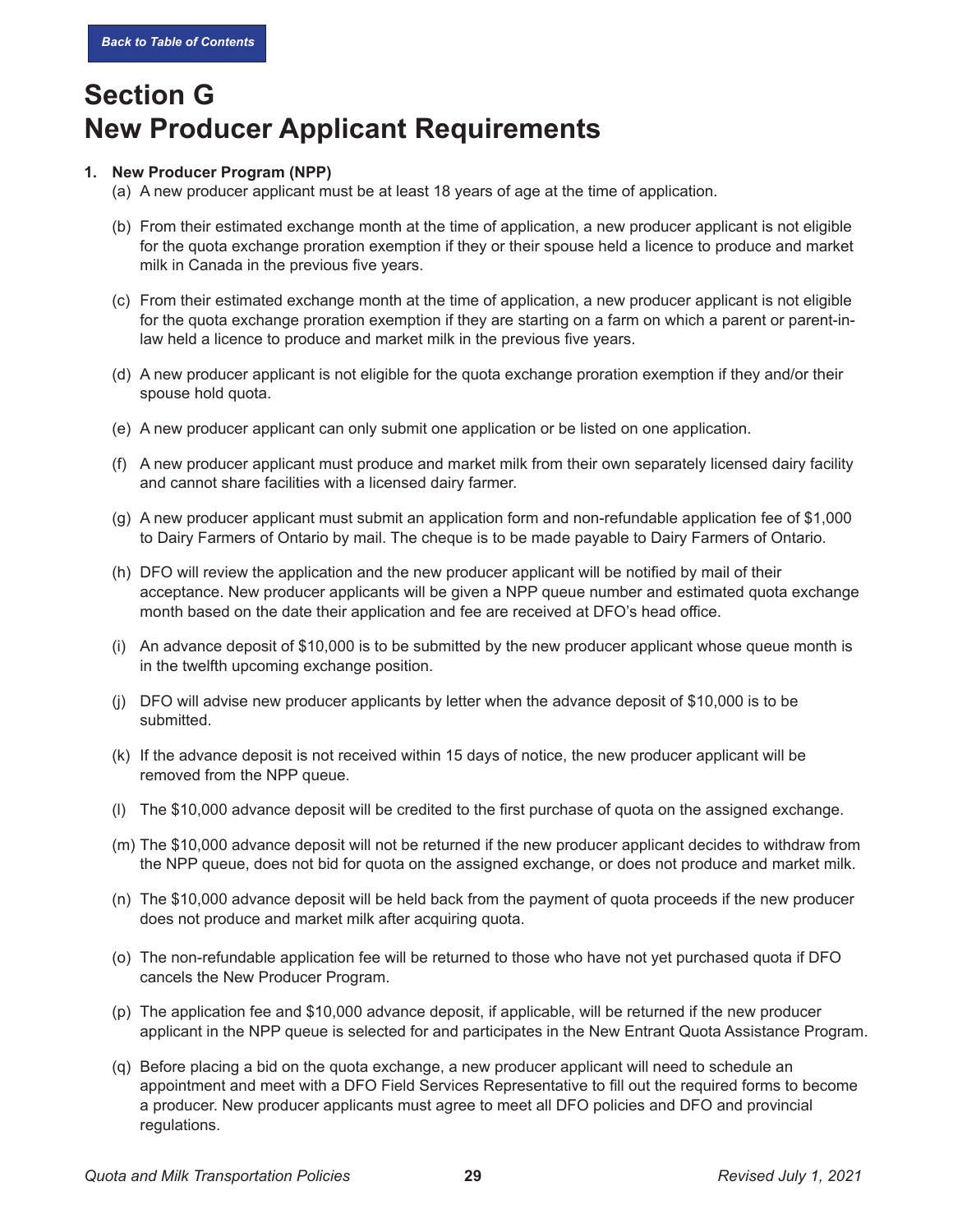- (r) DFO will allow one new producer applicant to participate on a single quota exchange when the quota price cap is in effect.
- (s) A new producer applicant is exempt from proration for up to a maximum of 35 kg of quota on a single quota exchange.
- (t) A new producer applicant must submit a letter signed by the lender(s) 60 days prior to their assigned exchange month, indicating agreement to provide the financing that is required. This applies to both financial institutions and private lenders. Payment for their initial quota purchase is required by the 15th of their assigned exchange month. *Rev. June 1, 2021*
- (u) A new producer applicant's bid will be cancelled if there is an insufficient volume available on a quota exchange to fill the bid amount. The new producer applicant whose bid was cancelled will be notified as soon as possible after it is known a bid was cancelled.
- (v) The new producer applicant whose bid was cancelled will maintain their queue order for the next quota exchange.
- (w) If a new producer applicant does not bid in the assigned exchange month, it will not change the assigned exchange month for the next 12-month period.
- (x) A new producer applicant who purchases quota on the quota exchange and is exempt from the proration policy cannot transfer quota or conduct a quota ownership update (with the exception that they can add a spouse to the licence) or share facilities for a period of five years from the effective date of the initial quota acquisition.
- (y) It is the responsibility of the new producer applicant to notify DFO of any change of address. If DFO correspondence to a new producer applicant is returned as undeliverable, the new producer applicant will be removed from the NPP queue.

#### <span id="page-34-0"></span>**2. New Producers**

- (a) The new producer must have a minimum quota allotment of 10 kg.
- (b) All new producers must have their licensed dairy facility and farm yard and lane approved by the FSR by the 15th of the month prior to the month in which they begin marketing milk.
- (c) Those planning to enter the industry and acquire quota through an ongoing operation purchase or from a parent to child quota transfer, must file the appropriate application forms with DFO.
- (d) A new producer entering the industry must commence marketing milk from their own farm location within a period of three months of DFO's approval of the Order which allots quota.
- (e) A new producer not commencing shipping within three months of the effective date of the initial acquisition of quota has three exchanges to sell the quota acquired.
- (f) New producers must enroll on direct deposit to receive payment for milk produced within quota.
- (g) i) Ontario-based producers that have been fixed and allotted quota for the marketing of milk by another province (referred to as non-DFO producers) can bring their quota with them to Ontario if there is a reciprocal quota transfer agreement with the other province.
	- ii) Interprovincial quota transfers must provide all relevant information that DFO may require to consider the application, including authorizing DFO to obtain any such information that it considers necessary from the province or marketing board that fixed and allotted quota to the non-DFO producer.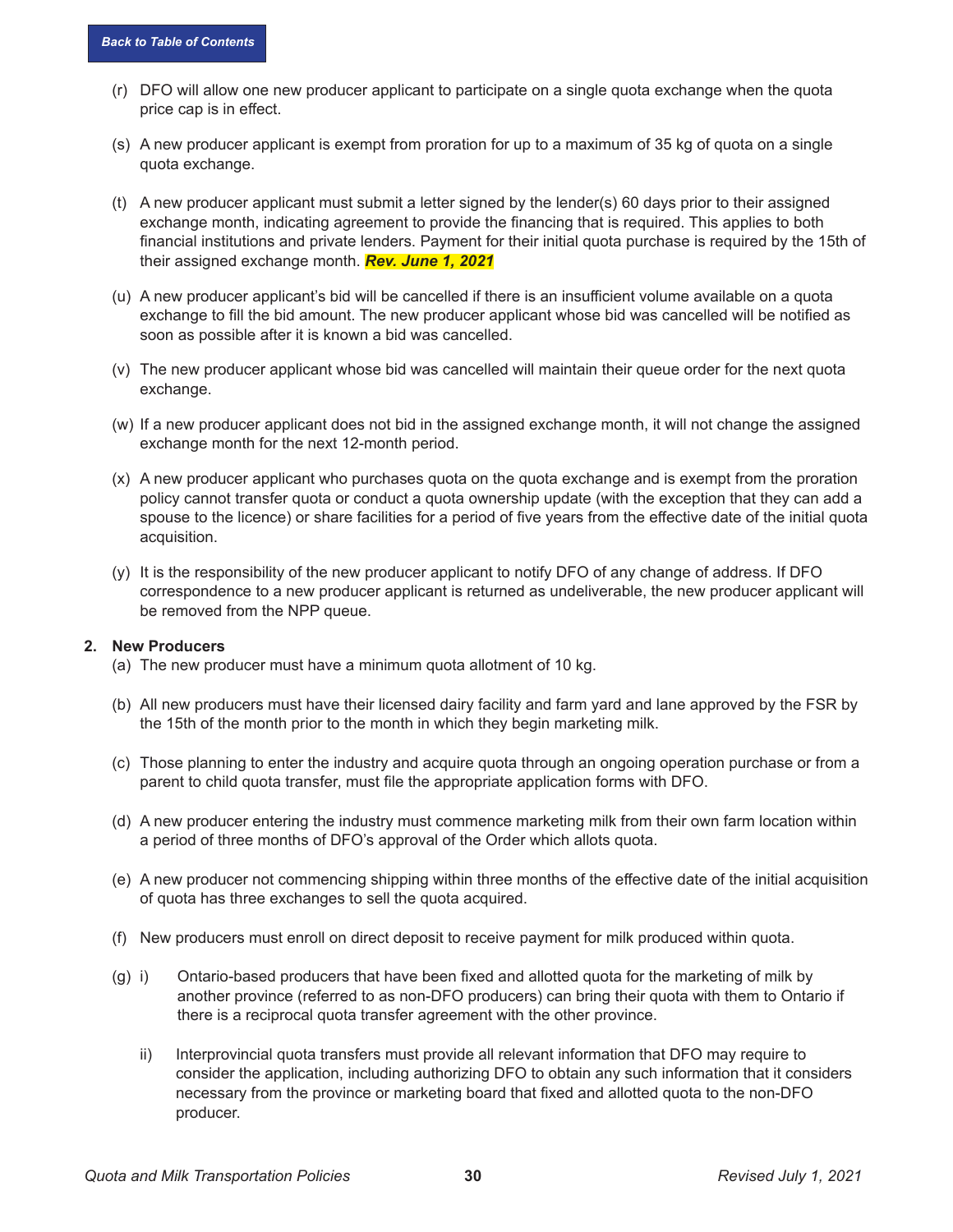#### <span id="page-35-0"></span>**3. Organic Milk Standby Policy**

The basic elements of the policy are:

1. No new organic milk producers will be permitted to commence marketing their milk unless the utilization of organic milk is equal to 90% of the total current production for a minimum of three consecutive months.

2. Organic producers wishing to be added to the standby list are to provide DFO with a letter of intent including, their name and/or the name of their farm, their DFO license number, their contact information and the status of their conversion (when they expect to be certified).

3. The standby list is administered on a first come basis, i.e. the first person on the list is the next person to be given the opportunity to join the organic supply pool. A producer's position on the list is based on the date that DFO receives their letter of intent.

4. A new producer (the producer at the top of the list) will be contacted and given the opportunity to commence shipping organic milk, when the demand for organic milk in Ontario represents 90% of the total organic supply, for a minimum of three consecutive months.

5. Should the producer at the top of the list not be in a position to commence shipping organic milk when the market dictates the addition of additional milk, then the next individual on the list may be contacted and given the opportunity to commence shipping. The process of moving down the list will be continued until sufficient milk is made available to meet the market requirements.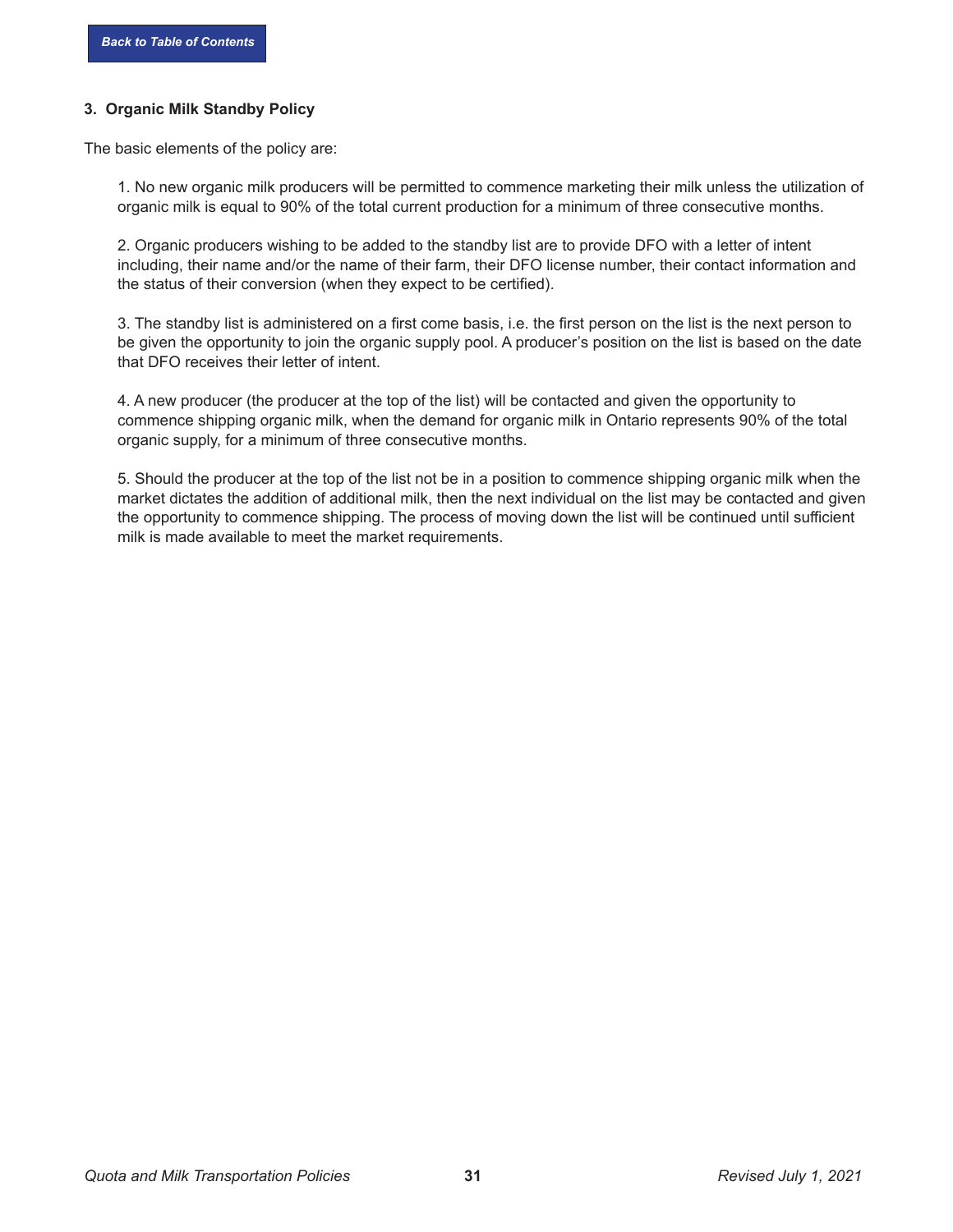### **Section H Deadline Dates, Correspondence and Appeal Procedures**

#### <span id="page-36-0"></span>**1. Application Deadlines**

Applications of any kind must be received at DFO's Head Office on or before the first of the month if sent by regular mail. For a producer's protection, DFO advises the use of registered mail to Producer Services when submitting applications. Applications registered on or before the first can be processed for the 1st of the following month. Registered mail gives producers an equal opportunity to meet the required dates, regardless of where they reside in the province.

#### <span id="page-36-1"></span>**2. Correspondence**

Correspondence to DFO's Head Office should be addressed to: Secretary to the Board, Dairy Farmers of Ontario, 6780 Campobello Road, Mississauga, Ontario L5N 2L8, Telephone 905-821-8970, Fax 905-821-3160.

#### <span id="page-36-2"></span>**3. Requests for Special Consideration or an Exemption**

- (a) If a producer requires special consideration for reasons of not being able to comply with a particular policy(s) in Part I, DFO's Quota Committee should be advised of the problem within 90 days of the problem occurring, in writing to DFO's head office, providing all of the pertinent details as to why special consideration has been requested.
- (b) Medical conditions will not be accepted as the basis for any exemption requests. Producers must remain solely responsible for taking whatever steps they deem appropriate, including acquiring insurance, to protect against unforeseen circumstances, including medical challenges.
- (c) The Quota Committee will consider a request and make a recommendation to DFO's Board. DFO's Board, in turn, will reach a decision on the matter and the producer will be so advised in writing.

#### <span id="page-36-3"></span>**4. Requests for Reconsideration of a Board Decision**

If the producer is not satisfied with a DFO Board decision, the right is granted, under provincial legislation, to request a Hearing within 90 days of the Board's original decision and appear before DFO's Board to present the case in person. In this instance, the producer should advise DFO's Board Secretary, at DFO's head office, in writing, of their wish to "appeal" a DFO Board decision.

#### <span id="page-36-4"></span>**5 Requests to the Agriculture, Food and Rural Affairs Appeal Tribunal**

A producer also has the right to appeal a DFO Board decision to the Agriculture, Food and Rural Affairs Appeal Tribunal, 1 Stone Road West, Guelph, Ontario N1G 4Y2, Telephone 519-826-3433 or 1-888-466- 2372, Fax 519-826-4232.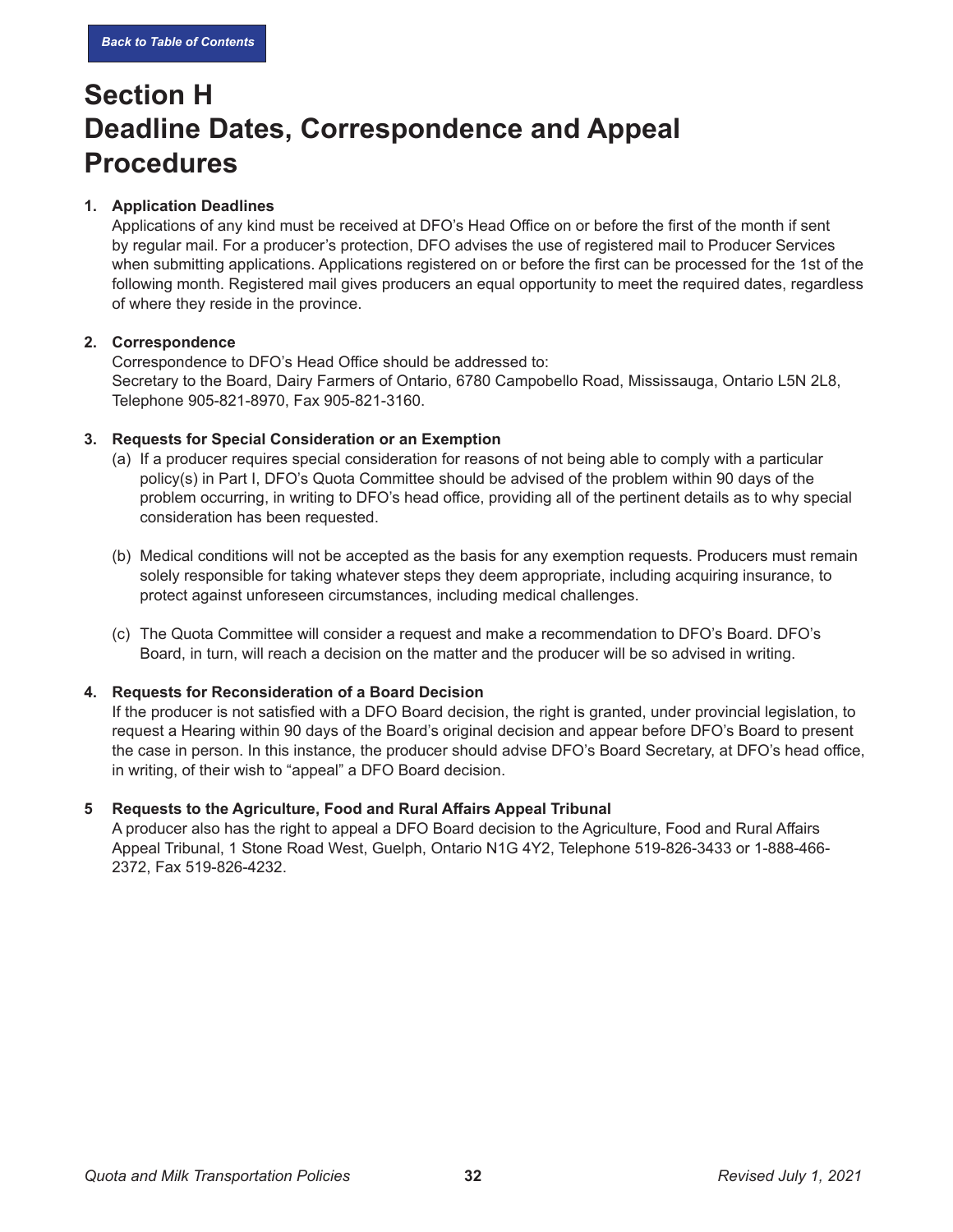### <span id="page-37-0"></span>**Section I Definitions**

For the purpose of the policies outlined in this document, the following definitions apply:

- 1. **"Assistance"** means the quota provided by DFO to successful new entrants in the New Entrant Quota Assistance Plan.
- 2. **"Bid"** means the quantity of quota the producer wants to purchase and the price a producer is willing to pay for the quota bid for on an exchange.
- 3. **"Corporation"** means an association endorsed by law with the rights and liabilities outlined in its charter to act as an individual.
- 4. **"DFO"** is Dairy Farmers of Ontario.
- 5. **"Encumbered"** means permission granted to a third party to make a claim against the quota sales proceeds.
- 6. **"Fixed assets"** mean the dairy production facility and associated land base.
- 7. **"Green site"** means a dairy facility that does not hold a quota.
- 8. **"Kg"** means kilogram.
- 9. **"Licensed dairy facility"** means a milk production enterprise at which a producer has been licensed by DFO, has been allotted quota to produce and market milk and which has been designated as Grade A by an appointed fieldperson or is linked to primary production facility.
- 10. **"Licensee"** means a producer who has been issued a licence to produce and market milk by DFO.
- 11. **"Milk"** refers to cows' milk only.
- 12. **"Multiple farm operation"** means that two or more farms are licensed to produce and market milk by DFO that have the same ownership and each licence is issued a quota by DFO.
- 13. **"New Entrant Quota Assistance Program (NEQAP)"** means the program operated by DFO which may loan up to 12 kilograms of quota to 10 new entrants per year at no cost, provided the new entrants hold a minimum of 12 kilograms of their own quota.
- 14. **"New producer"** means applicants for a DFO licence to produce and market milk who have applied to purchase quota on the quota exchange and be exempt from the quota exchange proration policy or who acquire quota through an ongoing operation purchase or from a parent to child quota transfer.
- 15. **"New entrant"** means a producer who has not previously been on a licence to produce and market milk in Canada and is applying for quota assistance under the New Entrant Quota Assistance Program.
- 16. **"Non-saleable quota"** means the quota to market milk that has been issued to producers at no cost by DFO and is not saleable.
- 17. **"Offer"** means the quantity of quota the producer wants to sell and the price a producer is willing to accept for quota offered for sale on an exchange.
- 18. **"Ongoing operation"** means the dairy production facilities and the land base associated with the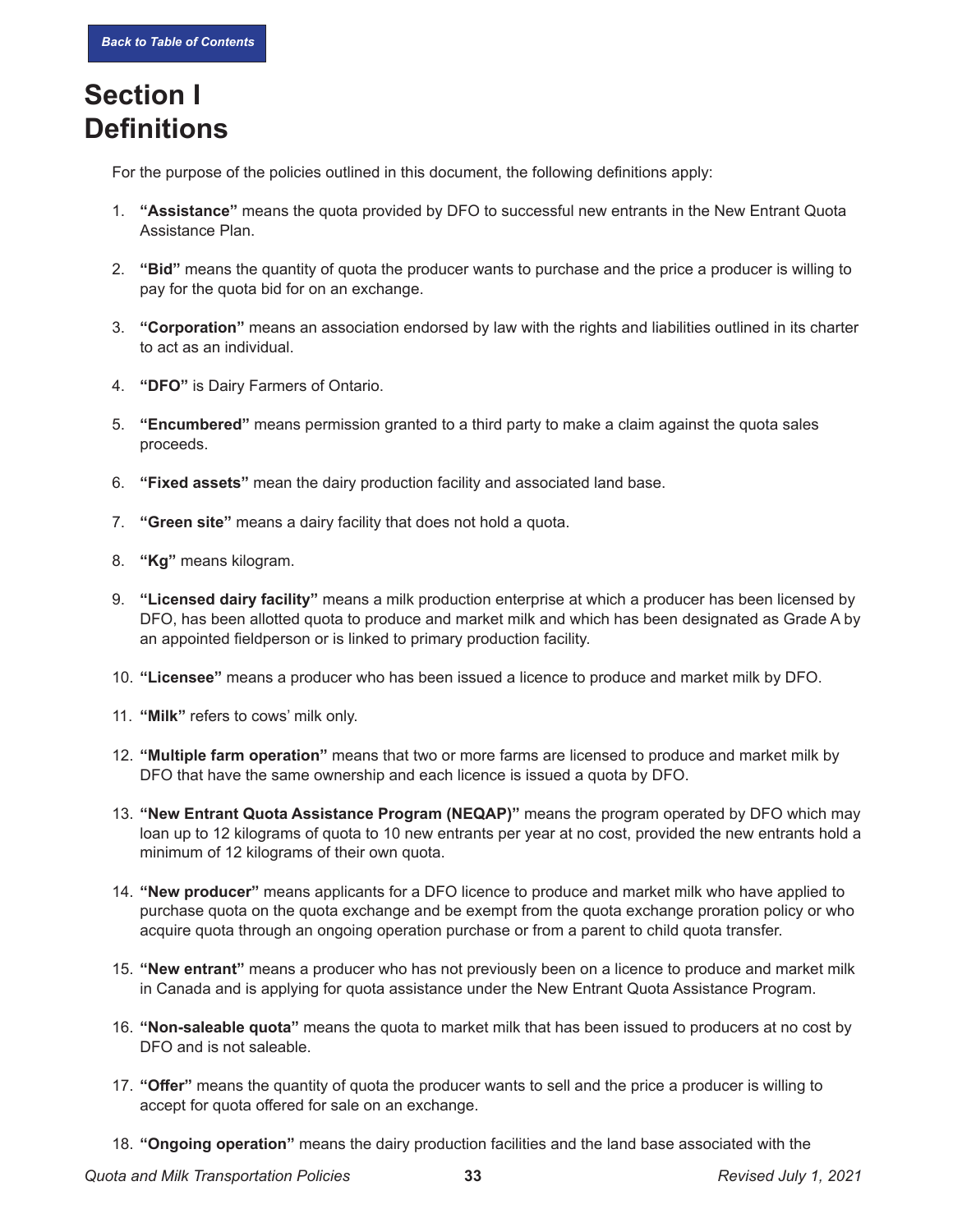production facilities, that is licensed by DFO and is producing and marketing milk.

- 19. **"Own quota"** means quota acquired through an exchange, a transfer or with the purchase on an ongoing operation but not the quota provided by DFO in assistance to new entrants.
- 20. **"P5"** is a marketing pool consisting of the provinces of Ontario, Quebec, New Brunswick, Nova Scotia and Prince Edward Island.
- 21. **"Parcel of land"** means an area of land described in an instrument by which the title to an interest in land is or was established or an area of land shown on a plan and includes a public highway or any part thereof. (as defined in the *Boundaries Act, R.S.O. 1990, c. B.10)*
- 22. **"Parent-to-child quota transfer"** means a transfer of quota from a parent's licence to the licence of a child operating a different dairy facility who does not hold any quota and is starting at a dairy facility at which the parent was not issued a licence to produce and market milk in the last five years.
- 23. **"Partnership"** is an association, embodied in a written agreement, between two or more individuals who are joint and active principals in the day-to-day operation of a dairy farm.
- 24. **"Plant"** means a licensed premise where milk is received for the purpose of being processed.
- 25. **"Primary and linked dairy facility"** means a dairy business that has two dairy facilities that are licensed by DFO to produce and market milk, the primary licence holding the quota, the linked dairy facility holding no quota, and shipments from both the primary and linked dairy facility using the quota holdings on the primary dairy facility.
- 26. **"Producer"** is a person, partnership, corporation or other form of business enterprise, licensed by DFO for the production and marketing of milk. In the case of a partnership, corporation or other form of business enterprise, DFO considers all parties to the business enterprise to be "producers" for purposes of the application of these policies.
- 27. **"Producer medical condition"** means a human health condition that has received a medical diagnosis.
- 28. **"Production"** means the amount of milk shipped and sold to DFO that has been produced by the producer on the farm of the producer.
- 29. **"Production catastrophe"** means a situation that physically prevents the marketing of milk from a licenced facility and only includes herd health problems or the loss of the milk production facility. Herd health problems include death of a significant portion of the herd or the occurrence of a disease or condition that prohibits the sale of milk from that herd. (i.e. reportable disease).
- 30. **"Production potential"** means the estimated amount of milk, expressed in litres, that a producer can ship on a daily basis without exceeding the allotted quota.
- 31. **"Prorate"** means to calculate or distribute proportionally.
- 32. **"Quota"** means kilograms of butterfat per day and determines a producer's share of the national market share quota allotment, the fluid sales and milk for the Domestic Dairy Product Innovation Program of the P5 Pool and may be comprised of saleable and non-saleable quota.
- 33. **"Quota exchange"** means the mechanism operated by DFO on a monthly basis which provides all producers with an opportunity to sell or buy quota by matching supply and demand for quota at a bid or offer price.
- 34. **"Quota price cap"** means the maximum price established by DFO that a buyer can bid for or a seller can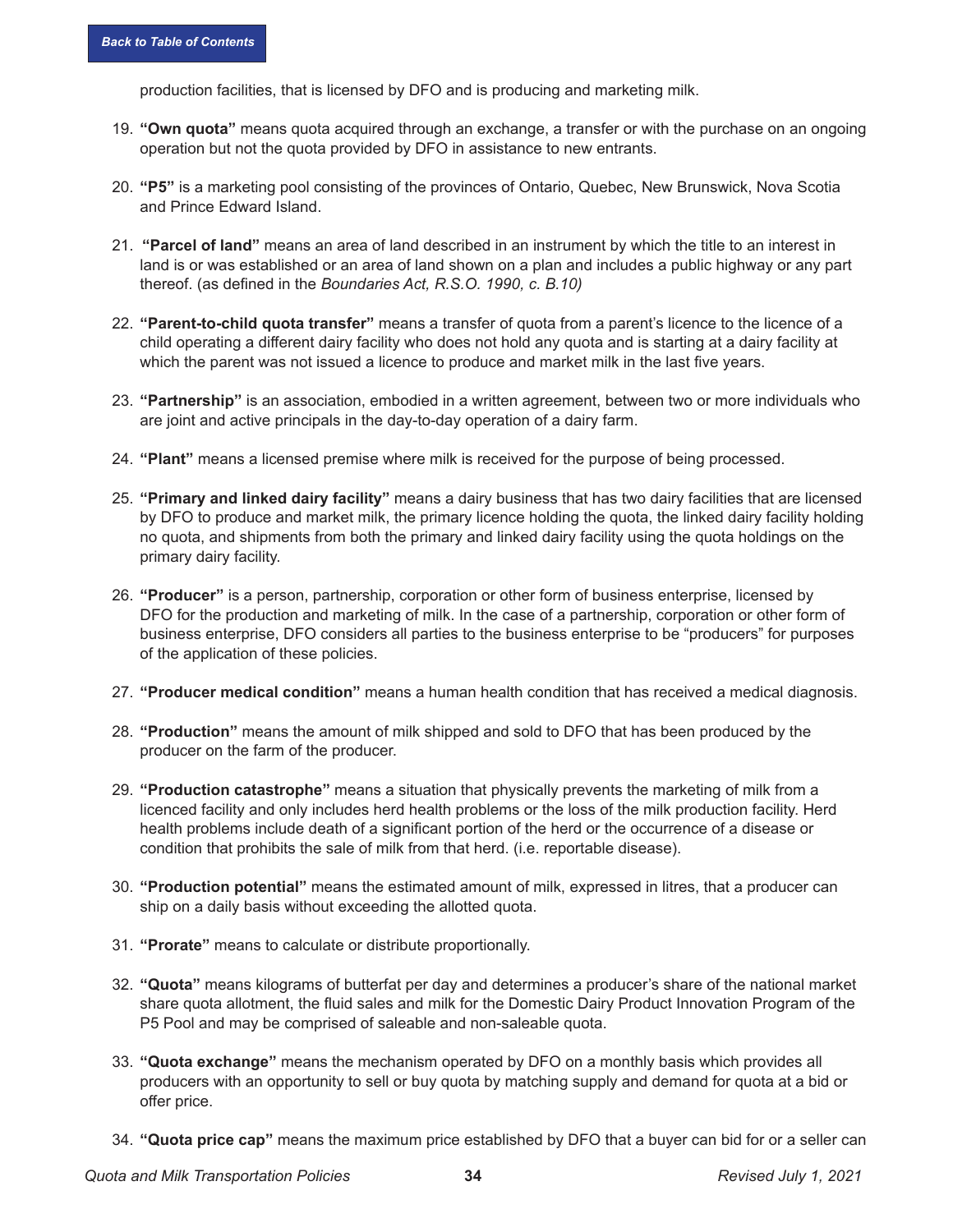receive in relation to quota bid for or offered on a quota exchange.

- 35. **"Ratio cap"** means the ratio of solids-not-fat (SNF) to milk fat (butterfat) above which producers receive zero payment for SNF production.
- 36. **"Relocate"** means to move the licence and quota assigned to the licence to a different production facility that will continue to operate as a single business enterprise.
- 37. **"Saleable quota"** means the amount of quota to market milk that a producer can receive payment for if sold on the quota exchange.
- 38. **"Solids-not-fat (SNF)"** means the total solids of milk less the butterfat content.
- 39. **"Spouse"** means either of two persons who are legally recognized as being married in accordance with the applicable law of Ontario.
- 40. **"Transfer"** means the ownership of quota transferring from one party to another.
- 41. **"Transportation cost"** is the cost associated with picking-up milk on farm, transporting and delivering it to the plant.
- 42. **"Within family transfer"** means the addition or deletion of members of the immediate family to the DFO licence as follows: grandfather, grandmother, father, mother, husband, wife, son, daughter, brother, sister, niece, nephew, grandson, granddaughter, son-in-law, daughter-in-law, grandson-in-law and granddaughter-in-law.
- 43. **"Within-quota"** means the production within the available quota and credits by component for the month.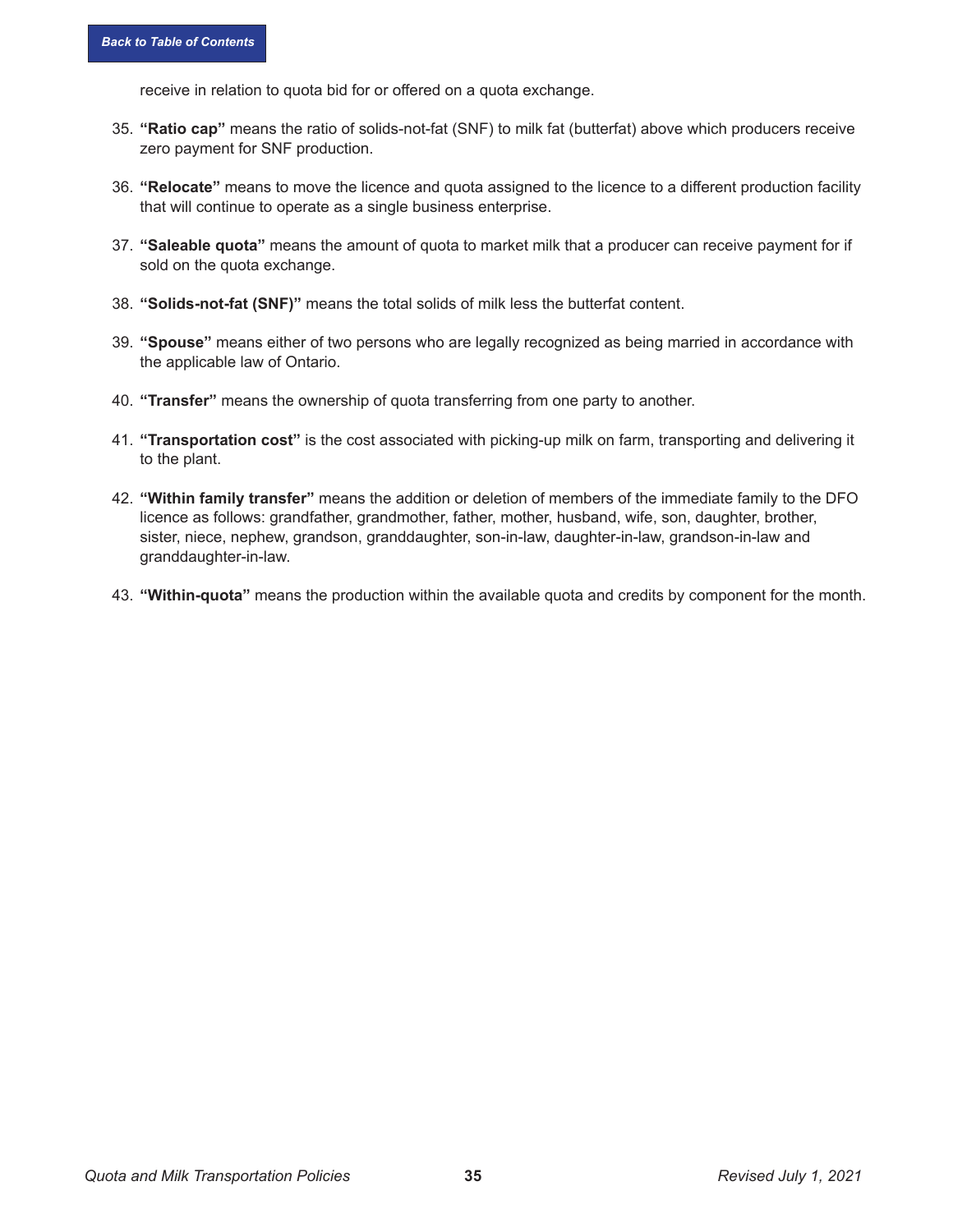# **Part II: Milk Transportation Policies Section A General**

#### **1. What To Do If The Transporter Can't Pick Up Your Milk**

If roads are closed for winter storms or any other reason and your milk is not picked up on your normal pickup day, you can continue to add one more day of milk to your tank if you have enough capacity. If you do not have the tank capacity, you should dump that milk. If milk has not been picked up after three days, all the milk must be dumped.

DFO does not pay producers for milk that has to be dumped as a result of road closures.

#### <span id="page-40-0"></span>**2. Farm Bulk Tank**

A producer is required to advise DFO when a bulk tank or tanks are changed and must send DFO a copy of the litre chart that shows the manufacturer and serial number.

Effective September 1, 2010, all new licences, new milk house locations or newly installed tanks less than 1,000 US (3,785 litres) gallons must have, as a minimum, a 2-inch internal diameter outlet and valve. All new licences, new milk house locations or newly installed tanks of 1,000 US (3,785 litres) gallons or greater must have, as a minimum, a 3-inch internal diameter outlet and valve.

As well, all new licences, new milk house locations or newly installed tanks regardless of capacity must have only DFO-approved centre-pin butterfly valves and a tri-clamp or acme nut and thread connecting the valve to the tank.

A newly installed tank means new to that producer and applies to the installation of previously used farm bulk tanks. The farm bulk tank must be situated so that it can be picked up with a standard 7.62 metre (25 foot) hose.

In the future any farm not in compliance with the new bulk tank valve and outlet policy would have the necessary changes prescribed in writing by the DFO Field Services Representative. Producers who do not complete the requirements by the date specified in writing will not have their milk picked up until all of the requirements are completed.

#### <span id="page-40-1"></span>**3. Bulk Tank Error Policy**

- (a) All bulk tanks calibrated by the DFO calibration unit with a volume error in between plus or minus one per cent (1%) at the shipping level shall not have any retroactive adjustments made to their payments or quota utilization.
- (b) All bulk tanks calibrated by the DFO calibration unit showing an absolute volume error of one per cent (1%) or greater at the shipping level shall have retroactive adjustments made to their payments and to their quota utilization.
- (c) Retroactive adjustments, relative to section 3(b), shall be a maximum of 12 months or back to the installation date whichever is less, except in the case of proven criminal fraud where the maximum of 12 months may be exceeded.
- (d) For retroactive adjustments relative to section 3(b) showing an absolute volume error of negative one per cent (-1%) or greater, if the recalculation of the 12 months retroactive volumes and quotas including any over-quota penalties results in net monies owed by the producer, then the net monies owed will be reduced to zero.

#### <span id="page-40-2"></span>**4.1 Every Day Pickup Service (EDPU)**

(a) Eligibility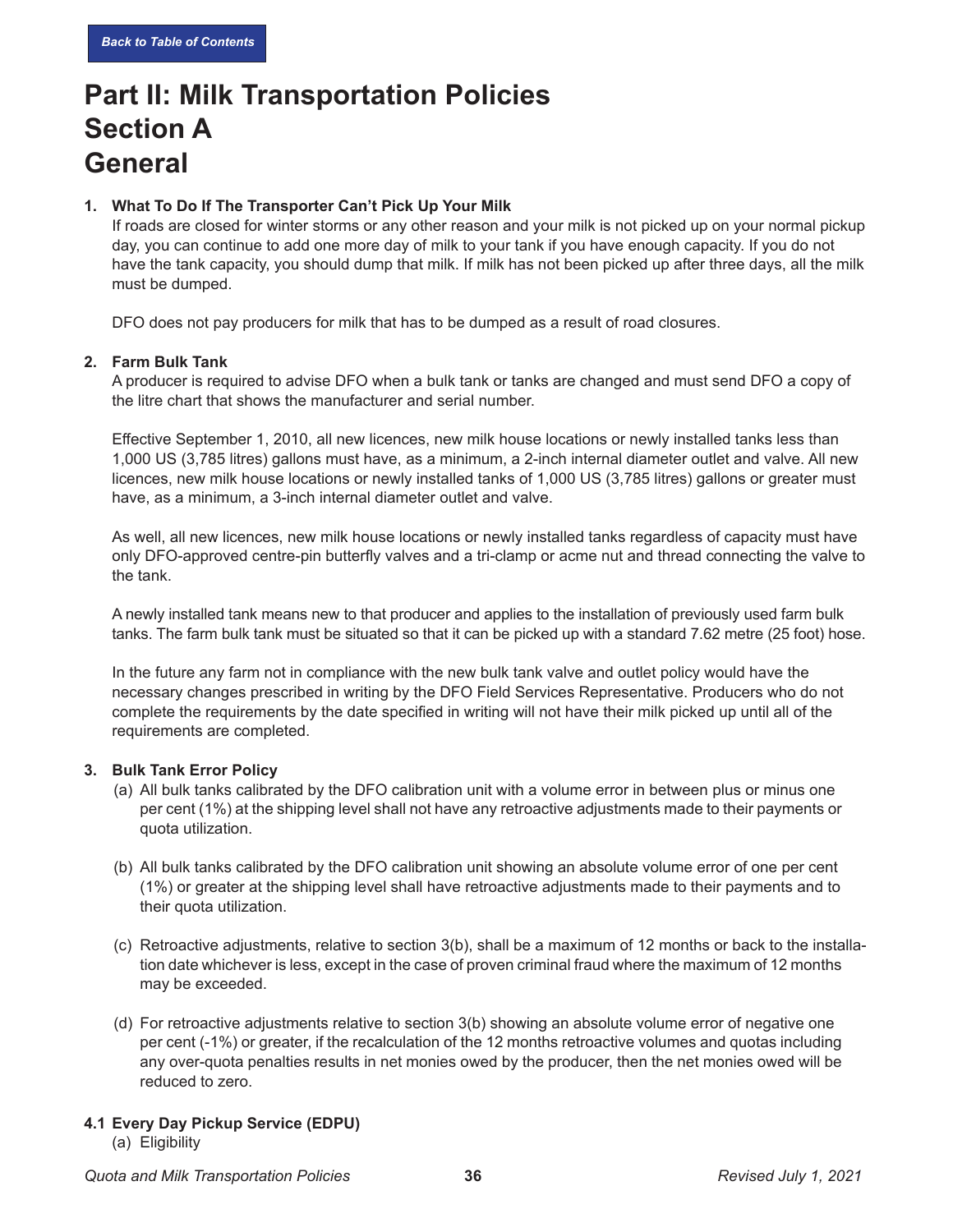Producers are eligible to receive every day pickup transportation service (EDPU) on a temporary basis if they are installing a larger or second bulk tank. In order to receive EDPU, the producer must provide DFO with a copy of the purchase order for the larger or second bulk tank complete with an expected installation date.

Producers shipping 30,000 litres of milk or more every two days are eligible for EDPU (one pick-up per day) and are exempt from the requirement of installing a larger or second bulk tank.

To be eligible for EDPU the milk in a bulk tank used for EDPU must be cooled and its temperature thereafter maintained in accordance with the Milk Act R.R.O. 1990 Regulation 761.

Producers are eligible for EDPU once per licenced facility per tank. After the installation of a new or larger bulk tank, if the new or larger bulk tank becomes too small over time, the producer is once again eligible for EDPU.

Applications for EDPU must be submitted to DFO's Finance Division. Application forms are available on DFO's website (www.milk.org) or through DFO's Field Services Representatives (FSR).

#### (b) **Fee for Every Day Pick-up**

Producers will be charged an additional transportation fee as assessed by DFO for each additional pickup over and above the standard every other day service. Higher charges may apply if the producer's location is considered to be isolated.

Producers may be placed on EDPU for transportation convenience as determined by DFO. Producers that are on EDPU for transportation convenience will not be charged the additional fee for EDPU.

Producers shipping 30,000 litres of milk or more every two days will not be charged the additional fee for EDPU.

#### (c) **Timing**

A producer can stay on EDPU for the lesser of six months or until a larger or second bulk tank is installed. The producer can ask for an extension beyond six months if the installation is delayed.

EDPU service starts and stops on the 1st and 15th of each month. Producers must submit an "Application for EDPU" a minimum of 15 days prior to starting the service. For example, applications submitted between Sept 1st and Sept 15th will be effective October 1st. Applications submitted between Sept 16th and Sept 30th will be effective October 15th.

Producers that were on EDPU prior to June 1, 2018 are grandfathered under the policies that were in place prior to June 1, 2018 for a 12 month period. Commencing on June 1, 2019 all grandfathered producers will be subject to the EDPU policies implemented on June 1, 2018.

#### <span id="page-41-0"></span>**4.2 No-Sunday Shippers**

- (a) No-Sunday Shippers are defined as producers who, as part of their faith or religion, have beliefs and observances that prohibit the pickup of milk on Sundays.
	- (i) DFO will continue to accommodate No-Sunday Shippers and will not pick up milk at the farms of No-Sunday Shippers on Sundays.
	- (ii) Effective January 1, 2020, No-Sunday Shippers will be charged a prescribed fee, as set out in Fee Schedule 1 (below), for each consecutive day of milk pickup that must be made to accommodate their shipping patterns.
- (b) Every-Other-Day Shippers are defined as producers who have been placed on a four day per week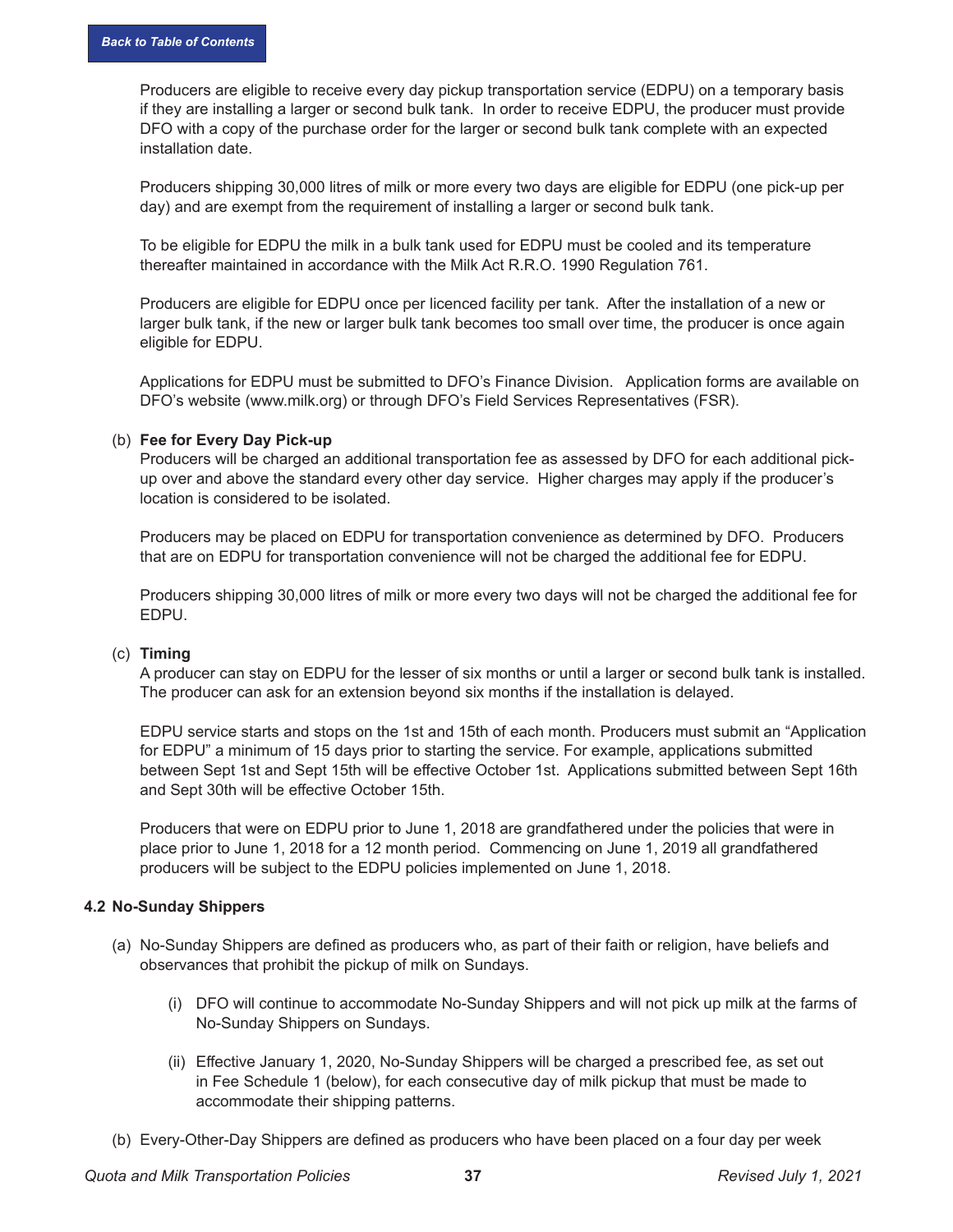pickup schedule, to accommodate No-Sunday Shippers.

(i) Every Other Day Shippers will receive compensation, as set out in Fee Schedule 1A (below), for each consecutive day of milk pickup they incur.

#### (c) **Fee Schedules**

#### **Fee Schedule 1**

**No-Sunday Shippers** (effective Jan. 1, 2020)

Prescribed fee of \$50.00 for each consecutive day of milk pickup made to accommodate shipping patterns for a monthly amount of \$216.67/month.\*

 $*$  Calculated as \$50.00 x 52/12 (weeks/months) = \$216.67/month

#### **Fee Schedule 1A**

**Every-Other-Day Shippers** (effective Jan. 1, 2020)

Prescribed compensation of \$25.00 for each consecutive day of milk pickup they incur to accommodate No-Sunday Shipper shipping patterns for a monthly amount of \$108.33/month.\*

 $*$  Calculated as \$25 x 52/12 (weeks/months) = \$108.33

#### <span id="page-42-0"></span>**5. Two Farm Bulk Tanks**

Two farm bulk tanks can be installed in one milkhouse subject to the following requirements.

- (a) The primary farm bulk tank must have a capacity of at least 3,000U.S. gallons (11,365 litres). (Refer also to Part II, Section A2)
- (b) The second farm bulk tank must have the capacity to hold a minimum of 24 hours of milking volume.
- (c) The capacity of both tanks together must hold a minimum of 48 hours of milking volume.
- (d) The producer must be granted approval by DFO, based on installation plans that ensure bulk tank clearance and washing requirements will be met and in particular that there is a sufficient supply of hot water for the washing of all milking equipment.
- (e) The producer must install a pre-cooling device or both farm bulk tanks must be designed for everyday pickup.
- (f) The farm bulk tanks must be situated so that both farm bulk tanks can be picked up on one stop with a standard 7.62 metre (25 foot) hose.

#### <span id="page-42-1"></span>**6. Administrative Process for Two Bulk Tanks**

The administrative process for two tanks is:

- (a) An administrative licence number will be assigned to the second farm bulk tank which must be posted in the milkhouse.
- (b) A separate sample will be collected from and a separate milk collection report will be completed for the second farm bulk tank.
- (c) A separate statement will be issued for milk marketed from the second bulk tank showing litres shipped and tests. Payment is combined for both bulk tanks.
- (d) All official quality tests from both the main licence number and the administrative number will be used for penalty determination, and if a penalty is applied, it will be applied against the total monthly volume shipped under the main and the administrative licence numbers.
- (e) If the milk in one farm bulk tank cannot be offered for sale because it has been rejected by an official Bulk Tank Milk Grader (BTMG), milk from the rejected farm bulk tank cannot be offered for sale on subsequent pickups.
- (f) A service fee of \$85 per month will be charged to cover the additional transportation costs and additional testing service fees, unless DFO has asked the producer to install a second tank for transportation efficiency reasons.

#### <span id="page-42-2"></span>**7. Isolation Policy**

Staff are authorized to negotiate reasonable transportation charges on behalf of producers, in relation to costs, where unusual conditions exist.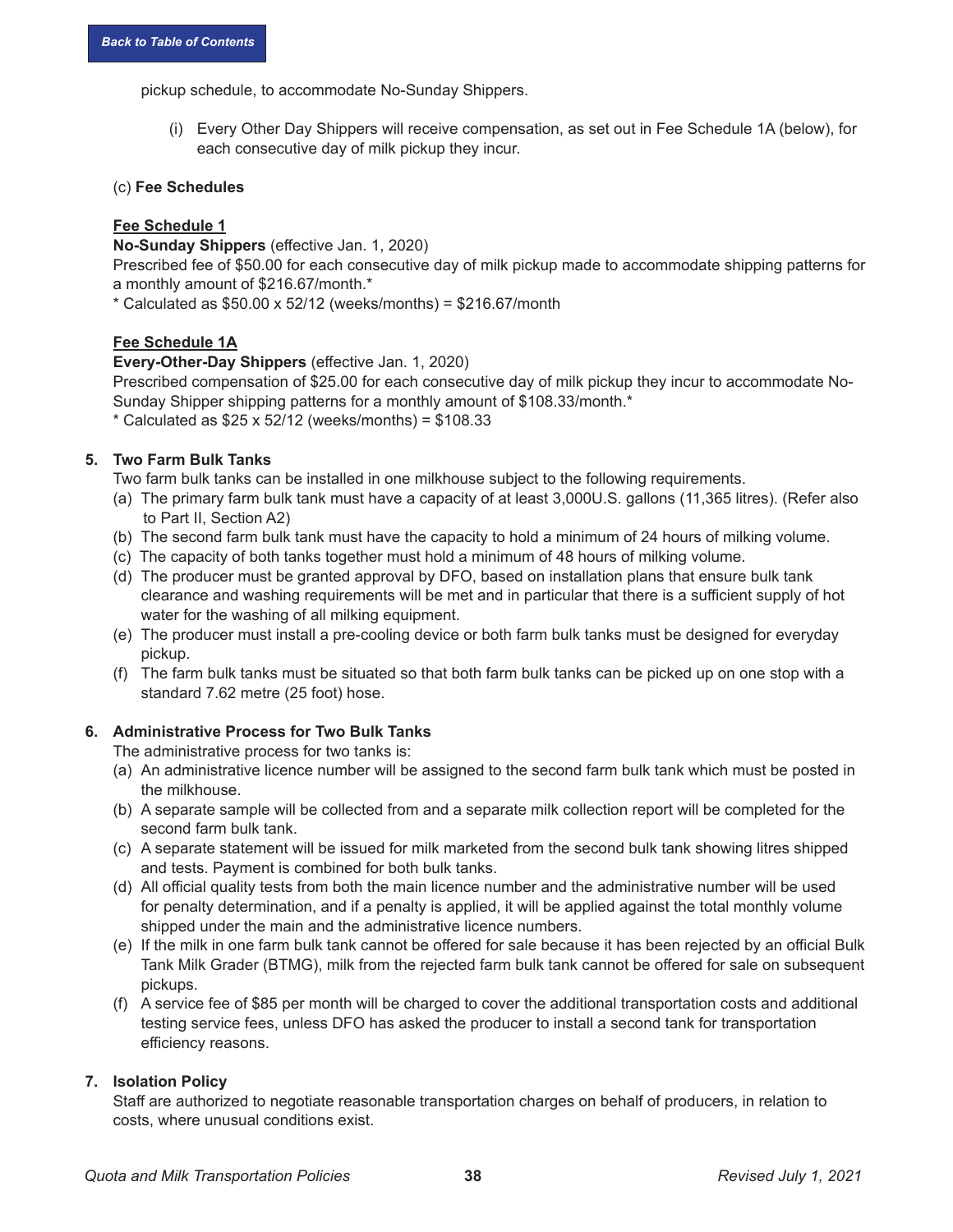If the Transportation Cost per hectoliter (\$/hl) associated with picking up a New Entrant to DFO's Organic Milk Program exceeds the average provincial Transportation Cost associated with picking up organic milk, the incremental amount (\$/hl) will be charged to the New Entrant.

For example, if the Transportation Cost to pick up the New Entrant to DFO's Organic Milk Program works out to be \$7.75/hl and the provincial average Transportation Cost associated with picking up organic milk is \$6.20, the New Entrant would be charged \$1.55/hl per pick-up (\$7.75-\$6.20 = \$1.55).

#### <span id="page-43-0"></span>**8. Responsibilities of BTMG**

- (a) BTMGs may, under the authority of the provincial health and safety regulations, refuse to perform duties relating to the pickup of milk if they are concerned that their safety or the safety of others is at risk. Examples of risks are electrical safety, concerns with the surface of farm yards and/or lanes, and threats.
- (b) It is the responsibility of the BTMG to rinse the bulk tank after milk has been picked up and the transfer hose has been detached. It is the responsibility of the producer to wash the bulk tank. If the producer has asked the BTMG to start the bulk tank washer and the BTMG agrees, the BTMG may start the washer on the condition that the BTMG is not to handle the cleaning or sanitizing chemicals and is in no way responsible for any failures in the cleaning, sanitizing or related processes.
- (c) It is not the responsibility of the BTMG to monitor the cleanliness of the interior of the bulk tank.

#### <span id="page-43-1"></span>**9. Farm Bulk Tank Valve**

It is the responsibility of the producer to ensure that the farm bulk tank outlet valve is securely attached to the farm bulk tank. A fold-over style clamp is not an acceptable means to secure a valve to a tank.

If the outlet valve on a farm bulk tank becomes free of the tank when the BTMG is in the process of picking up the milk, and milk is spilled, the producer will not be compensated for the value of that portion of milk that is spilled. The volume of milk lost will be determined based on the difference between the load volume stated on the milk collection report (MCR) and the volume received by the plant.

#### **10. What To Do If Your Milk Is Rejected**

Rejected farm bulk tanks of milk are not marketed by DFO. The decision by the Bulk Tank Milk Grader to reject and not pick up a bulk tank of milk is final. In addition, it is the responsibility of the producer to empty the rejected bulk tank of milk, dispose of the rejected milk in an environmentally approved manner, and wash the bulk tank prior to next harvesting and storing milk for the purpose of offering it for sale to DFO.

#### **11. Milk House Roof Avalanche Stops**

 All roofs that slope towards the loading area or slope towards the hose port must be equipped with avalanche stops.

#### **12. Hose Length**

 The bulk tank outlet valve must be able to be reached by a standard 7.62 meter (25 foot) hose with the milk truck parked in the loading area.

#### **13. Bulk Tank Wash System Safety**

- A bulk tank wash system must be installed and maintained in such a manner that:
- (a) it does not harm or has the potential to harm the health of any person and
- (b) it does not endanger the safety of any person

#### <span id="page-43-2"></span>**14. Type of Ladder Required to Access the Bulk Tank for Grading and Sampling Milk**

It is the responsibility of the producer to ensure that the type of ladder used to gain access to the bulk tank for grading and sampling purposes meets the following requirements:

(a) Ladders and platforms must be installed in such a manner that they do not harm or have the potential to harm the health of any person or endanger the safety of any person.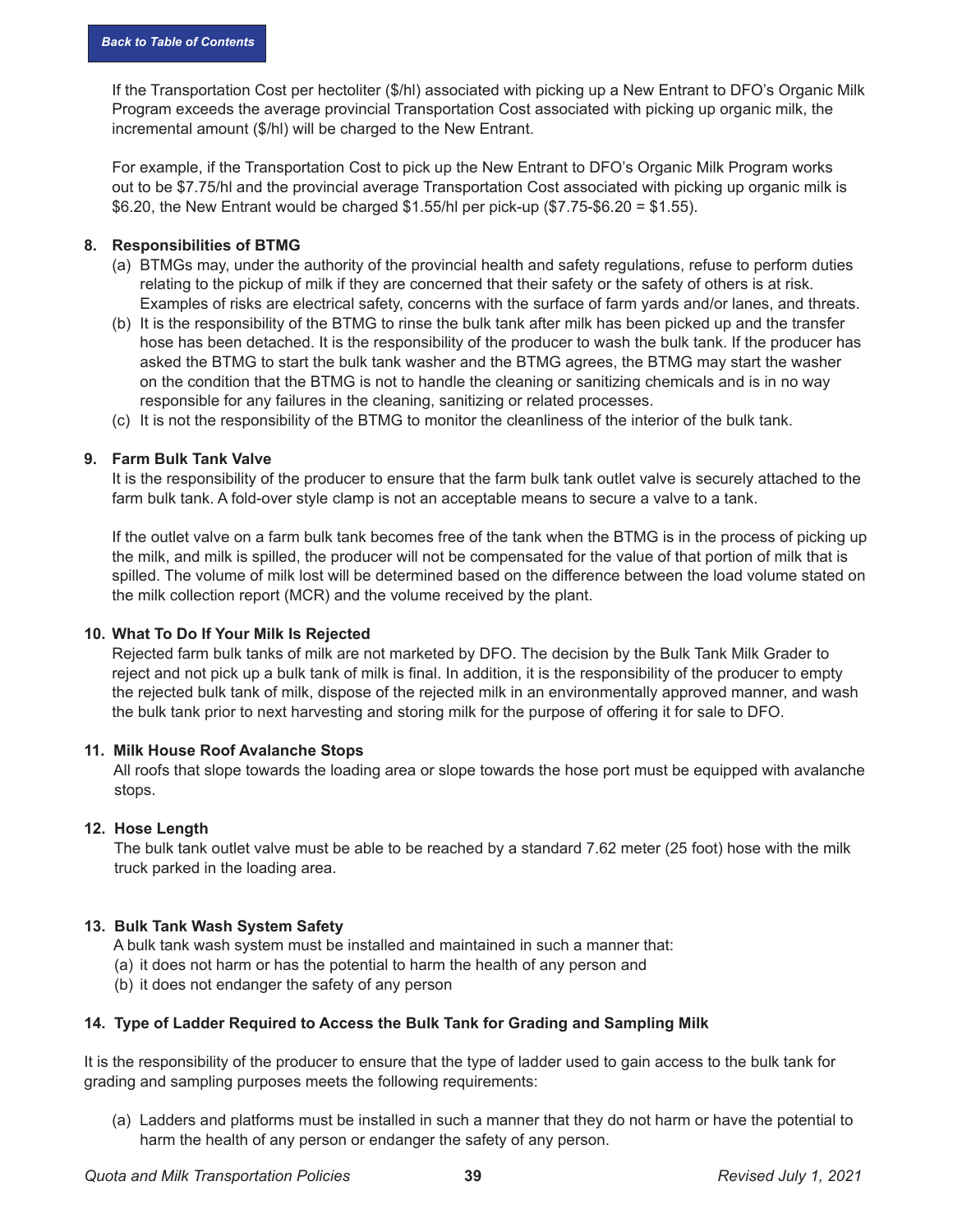- (b) Ladders and platforms must be securely attached to the bulk tank OR be free-standing. If free-standing, the ladder must have a built-in platform.
- (c) Lean-to ladders are not a safe way of gaining access to the bulk tank for grading and sampling milk.

Bulk Tank Milk Graders may, under the authority of the provincial health and safety regulations, refuse to perform duties or provide services relating to the pickup of milk if they are concerned that their safety is at risk.

Failure to provide a safe method of gaining access for bulk tank grading and sampling may result in the producer's milk not being picked up.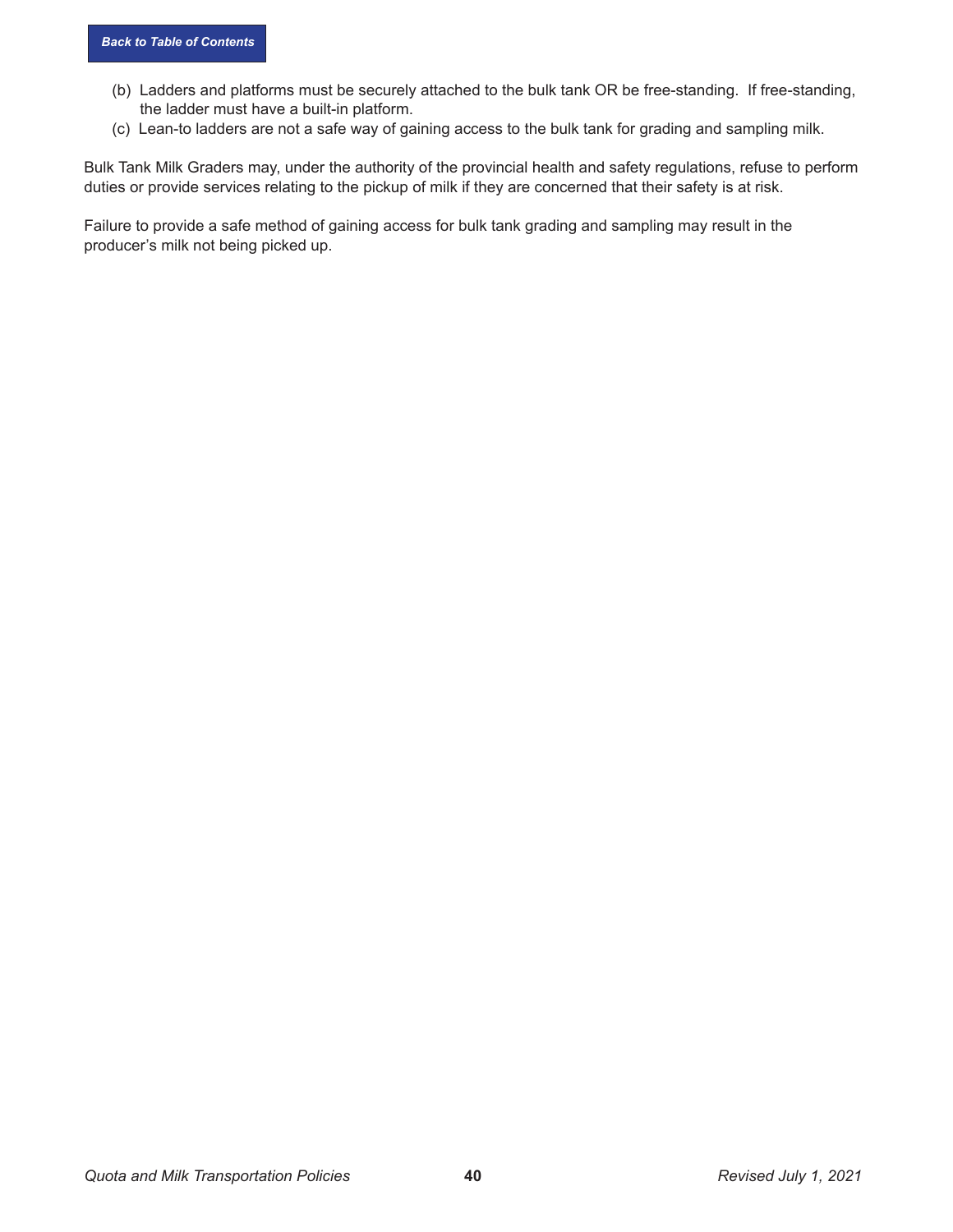### **Section B Farm Yards and Lanes**

#### <span id="page-45-0"></span>**1. Introduction**

The accompanying provisions for farm yards and lanes were established by a joint committee of the Ontario Ministry of Agriculture, Food and Rural Affairs (OMAFRA), the Ontario Milk Transport Association (OMTA) and Dairy Farmers of Ontario (DFO).

The Farm Yards and Lanes Policy defines minimal conditions from the point where the milk truck leaves the travelled portion of the road to, but not including, the area on which the truck is parked while pumping on milk at the milkhouse.

The purpose of these standards is to ensure greater farm safety. Dairy Farmers of Ontario, as well as individual milk producers, are responsible for ensuring that a safe and practical access to the milkhouse is provided for the milk transporter.

#### <span id="page-45-1"></span>**2. Implementation**

The Farm Yards and Lanes Policy is divided into two distinct sections, Section B and Section C. Section B identifies those farm yard and lane requirements for which all milk producers must be in compliance. Section C identifies standards and guidelines that producers may be required to comply with depending on circumstances.

Producers who are asked to comply with a particular aspect under Section C will be given a specified time period to comply.

#### <span id="page-45-2"></span>**3. Administration of the Farm Yards and Lanes Policy**

The following are procedures that will be followed in administering the Farm Yards and Lanes Policy.

- (a) Any farm yard or lane problem which is brought to DFO's attention will be investigated by a DFO Field Services Representative (FSR). A Farm Yard and Lane Report will be completed after the FSR has discussed the matter with the producer. The report will indicate the necessary corrective action and a required completion date.
- (b) A follow-up visit will be carried out by the FSR shortly after the required completion date. The FSR will record, on their copy of the original Farm Yard and Lane Report, the action that has been taken by the producer.
- (c) Failure to complete the required changes may result in the producer's milk not being picked up and/or their being asked to appear before the DFO Board.
- (d) Regardless of what type of milk truck will be collecting a producer's milk, all new licenses must comply with the policy requirements as set out in Sections B and C of the Farm Yards and Lanes policy.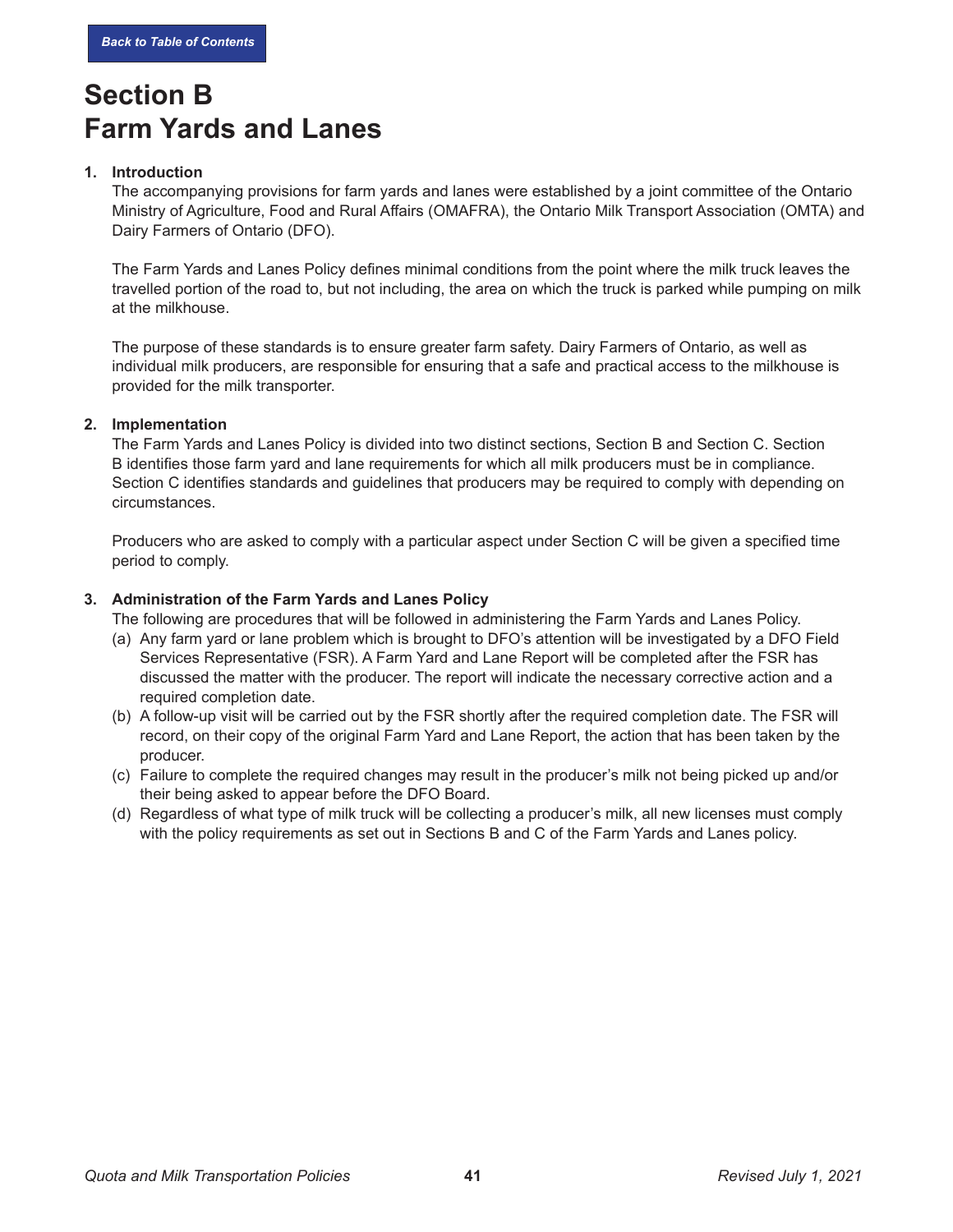#### <span id="page-46-0"></span>**4. Cross-Contamination**

Farm yards and lanes must be kept free of an accumulation of manure. Livestock is not permitted in the truck loading area.

Livestock may be driven across, but must not have unlimited access to, that portion of the yard and lane travelled by the milk transporter. Manure that accumulates in yards and lanes must be removed prior to the arrival of the milk truck.

Manure accumulations on farm yards or lanes is considered to be a potential source of contamination as manure can adhere to the underside of bulk milk tank trucks and truck tires and be transferred from farm to farm and from farms to processing plants.



#### <span id="page-46-1"></span>**5. Backing In or Out of Lanes**

DFO does not permit a milk truck driver to back in or out of farm yards or lanes.

An adequate truck turnaround area or other such arrangement must be provided on the farm, as close to the milkhouse as possible to minimize the distance the truck has to back up. The following figures give two types of acceptable turnarounds.

#### **Figure A Circular Turnaround**

A circular turnaround area (Figure A) is thesafest type of turnaround in that it allows a milk truck to turn, in the yard, without backing up the vehicle.

#### **Figure B**

#### **Three-Point Turnaround**

If a circular driveway is not provided, a yard in which a milk truck can be turned around by means of a three-point turn is permissible. An example of this type of turnaround area is shown in Figure B.

#### <span id="page-46-2"></span>**6. Farm Gates**

Only texas-style gates are permitted.

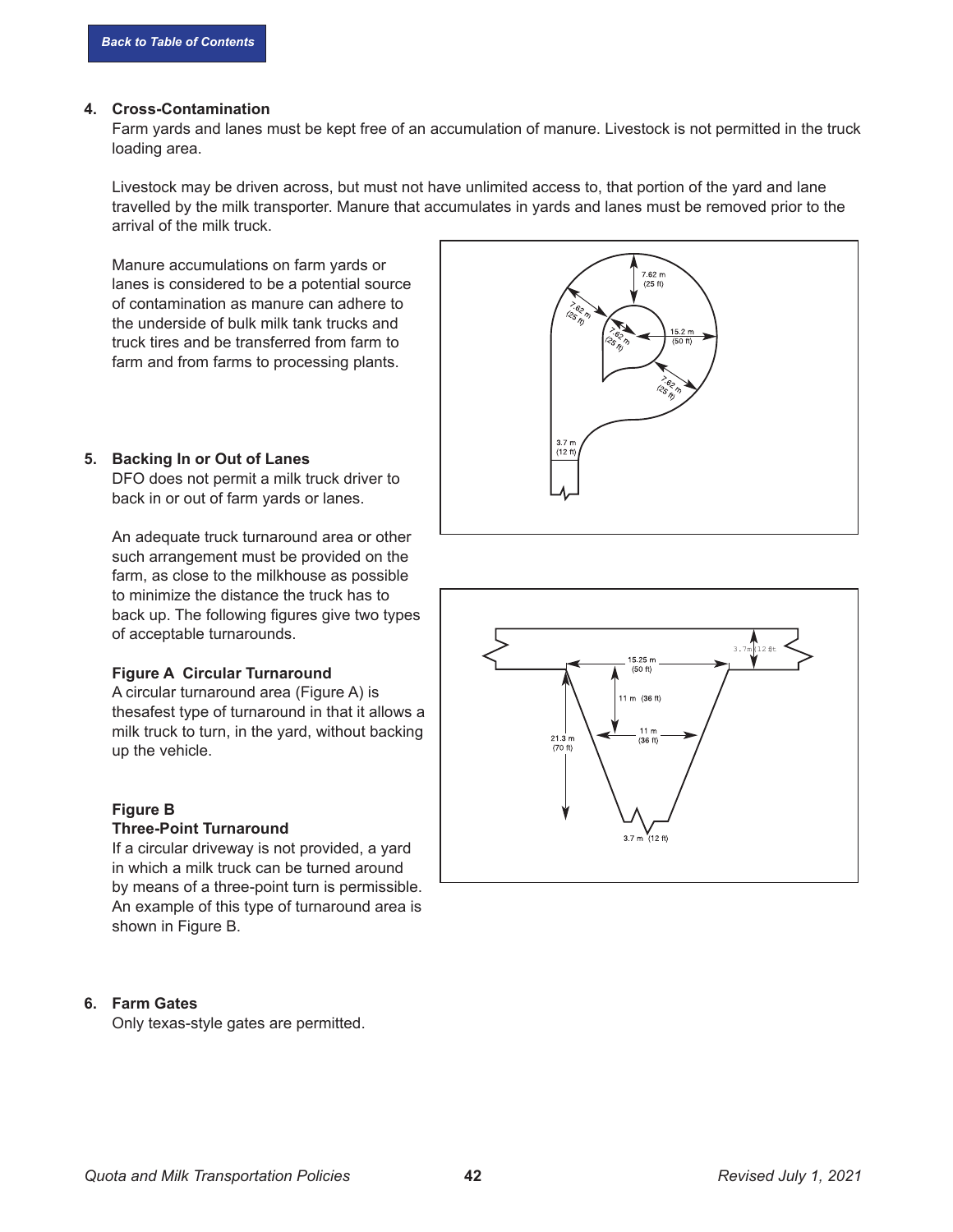# **Section C Lanes**

#### <span id="page-47-0"></span>**1. Lane Entrance**

The lane entrance must be such that it provides a safe and reasonable access for the type of vehicle operating in the area. If the type of vehicle used to pick up a producer's milk changes, then the producer must ensure that the lane entrance can accommodate the new vehicle type.

The following identifies the standard lane entrance that DFO may require a producer to comply with in order to provide a safe and reasonable access.

- (a) The standard for a lane entrance was established for rural municipalities with a road allowance of 20.3 metres (66 feet). The "travelled portion of the road" is defined as the paved portion with respect to highways and the gravelled portion with respect to non-paved roads.
- (b) At a point where the lane intersects with the road, the width of the lane must be 15.2 metres (50 feet). This is required in order that the truck does not have to swing across the centre line and into oncoming traffic in order to enter the lane.
- (c) The lane entrance should taper from the shoulder of the road so that, at a point 21.3 metres (70 feet) in from the edge of the travelled portion of the road, the width of the lane is a minimum of 3.7 metres (12 feet). The length of any necessary culvert will be dependent on the ditch location with respect to the lane entrance. (see Figure C)

The provided lane entrance standards generally comply with Ministry of Transportation standards as well as local County, Township and Municipal guidelines. If a producer feels that he/she cannot comply with the general standards , a letter requesting special consideration must be sent to the Transportation Manager.

Prior to any major alterations to the lane entrance, permission must be obtained from the local municipality.



#### **Figure C Farm Lane Entrance**

#### <span id="page-47-1"></span>**2. Lane Width**

The minimum width of the lane must be 3.7 metres (12 feet) for the entire length of the lane, and greater than this at the entrance and at points where the lane direction changes.

#### <span id="page-47-2"></span>**3. Fences Along Lanes**

Fences must be set back at least 2.4 metres (8 feet) from the closest edge of the lane to allow for adequate snow removal.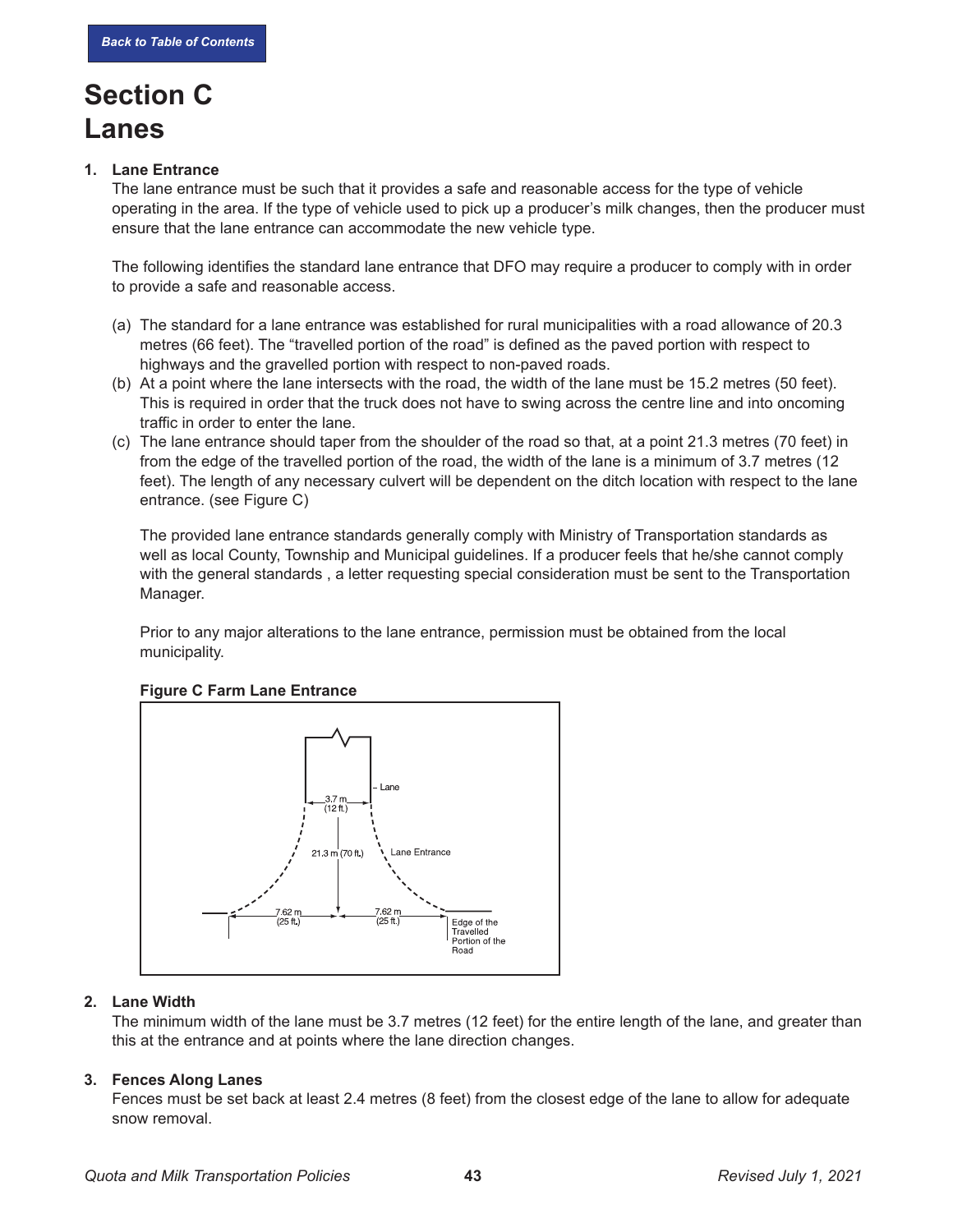#### <span id="page-48-0"></span>**4. Lane Construction**

In order to provide adequate drainage and permit winds to carry snow over the laneway, the lane surface musts be elevated with a gentle downward slope from the centre to each side of the lane. In addition, the lane shoulders must not slope at an angle greater than 45 degrees.

That portion of the yard and lane through which the milk truck travels must be constructed so as to provide adequate drainage and prevent the buildup of mud.

An example of the type of construction materials that could be used in constructing a lane or turnaround area is shown in Figure D. However, the amount of natural drainage will determine if more, or less, granular material is needed compared to the amount shown in Figure D.

#### **Figure D Cross-Section of Lane or Turnaround Area**



#### <span id="page-48-1"></span>**5. Overhead Objects**

The travelled portion of the yard and lane must be free of all overhead objects such as branches and wires to a height of 4.5 metres (15 feet) from the surface of the yard and lane. Ice and snow buildup should be taken into consideration when determining branch and wire height.

#### <span id="page-48-2"></span>**6. Lane Bridges**

The corners on all bridges, culverts, and texas-style gates must be clearly identified. The weight-bearing capacity of the bridge should comply with the following.

| <b>Bridge Span Distance</b><br>in Metres (feet) | <b>Minimum Weight-Bearing</b><br><b>Capacity in Kilograms (lbs.)</b> |
|-------------------------------------------------|----------------------------------------------------------------------|
| 1.0 to less than $2.0$<br>$(3.3 - 6.6)$         | 19,000 (43,000)                                                      |
| 2.0 to less than $5.0$<br>$(6.6 - 16.4)$        | 28,000 (63,000)                                                      |
| Over 5.0 (16.4)                                 | 35,000 (80,000)                                                      |

When a new bridge or culvert is necessary, it must be constructed in accordance with an engineer's stamped plans.

#### <span id="page-48-3"></span>**7. Blocked Access**

Cars, farm trucks, farm tractors and farm implements must not be parked in that portion of the yard and lane which is travelled by the milk truck in the process of picking up milk.

#### <span id="page-48-4"></span>**8. Loading Area**

The area of the yard on which the milk truck is parked while pumping on the milk must be reasonably level and dry.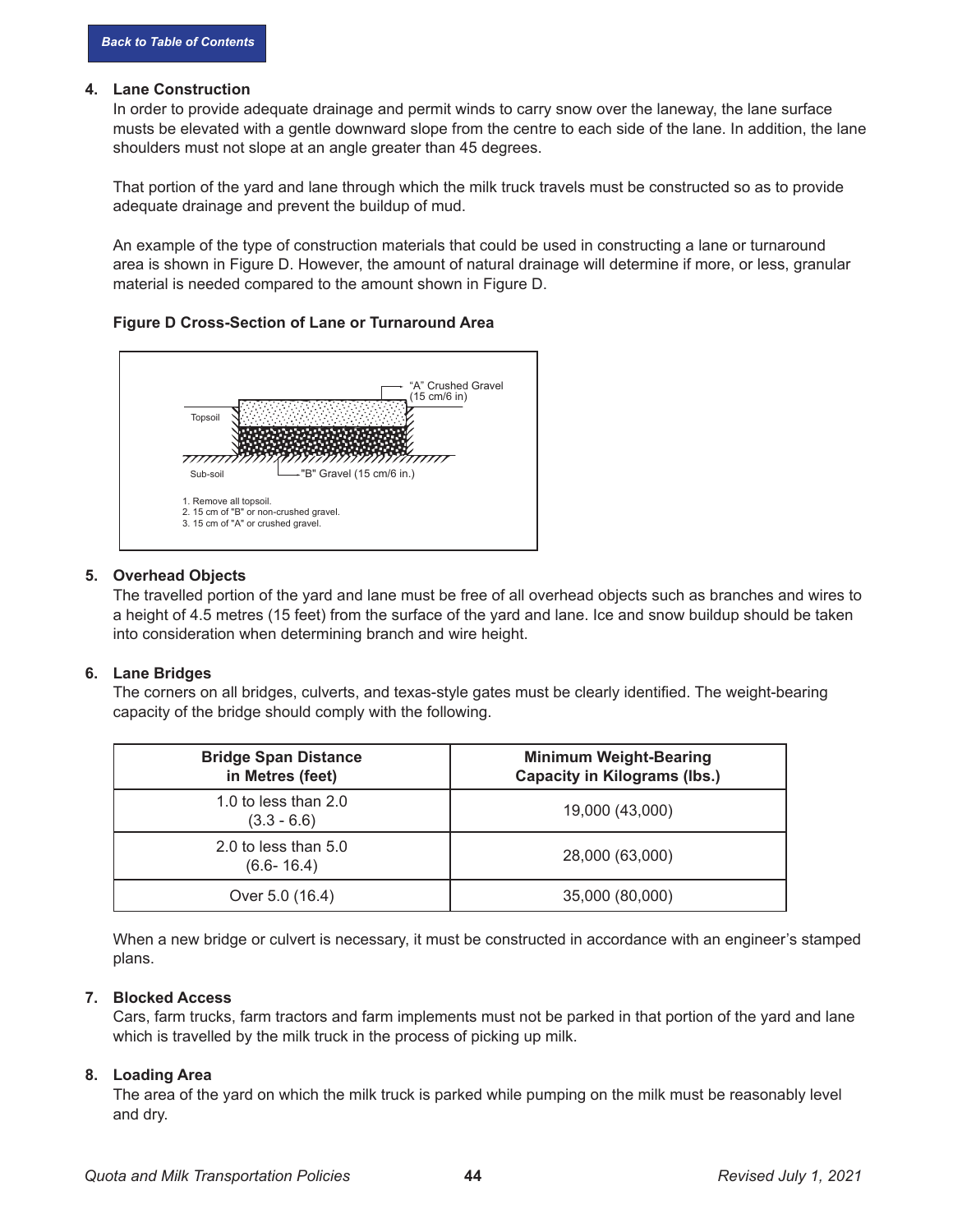#### <span id="page-49-0"></span>**9. Maintenance**

The yard and lane must be kept in good repair. The transporter may refuse to pick up the milk if potholes and ruts exist and/or the lane appears unsafe.

In winter, that portion of the yard and the lane through which the milk truck travels must be clear of snow when the milk is scheduled to be picked up. The yard and lane must also be clearly marked with poles and reflecting markers. The lane surface must be kept clear of ice through the use of salt and/or sand.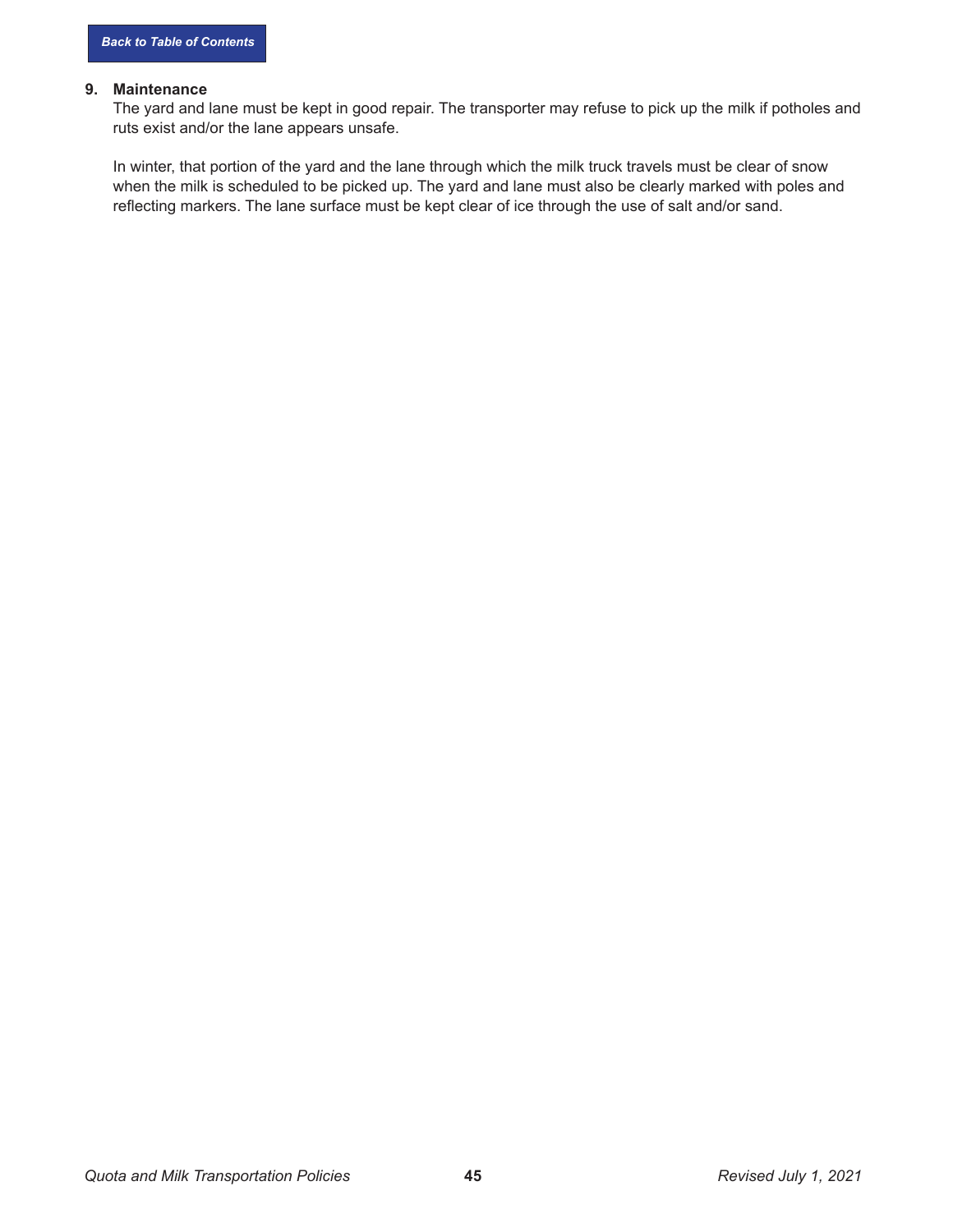### **Section D Renovations and/or Construction of New Facilities**

#### <span id="page-50-0"></span>**1. Notice of Renovations and/or Construction of New Facilities**

 A notice of Renovations and/or Construction of New Facilities must be submitted to DFO's Operations Division during the planning stages of the project prior to the finalization of the site and/or building plans.

 The primary objective of the notice to DFO is to provide an opportunity for DFO to advise the producer on all related DFO policies to ensure the renovations and/or construction of new facilities complies with all requirements.

 Renovations and/or Construction of New Facilities Notice forms can be downloaded from DFO's website https://www.milk.org/corporate/main.aspx and are available through DFO's Field Services Representatives (FSR).

#### <span id="page-50-1"></span>**2. Milk House Overhangs (Awnings)**

 If a milk house is built with an overhang and the milk truck is required to back up towards the overhang to get into position to load the milk there must be a minimum clearance of 4.57 meters (15 feet) underneath the overhang.

 The milk truck must be able to stop at least 1.83 meters (6 feet) from the milk house wall to allow access to the pump compartment and still reach the tank outlet with a standard 7.62 meter (25 foot) hose.

 The underside of the overhang must be finished in a manner that prevents birds and/or animals from roosting or nesting in the space underneath the overhang.

#### <span id="page-50-2"></span>**3. Milk House Roof Avalanche Stops**

 All roofs that slope towards the loading area or slope towards the hose port must be equipped with avalanche stops.

#### <span id="page-50-3"></span>**4. Hose Length**

 The bulk tank outlet valve must be able to be reached by a standard 7.62 meter (25 foot) hose with the milk truck parked in the loading area.

#### <span id="page-50-4"></span>**5. Orientation of the Bulk Tank**

 In all renovations and/or construction of new facilities the bulk tank outlet valve and the milk house hose port must be aligned in such a way that, when connected, the hose is in a straight line with no change in direction of the hose between the bulk tank and the hose port.

 There must be sufficient room between the bulk tank outlet valve and the wall of the milk house so as not to impede the bulk tank milk grader in the performance of his or her duties.

 There must be a large window aligned with the designated parking space for the truck and the bulk tank outlet so that the BTMG can observe the truck pump compartment from the milk house while the milk is being pumped.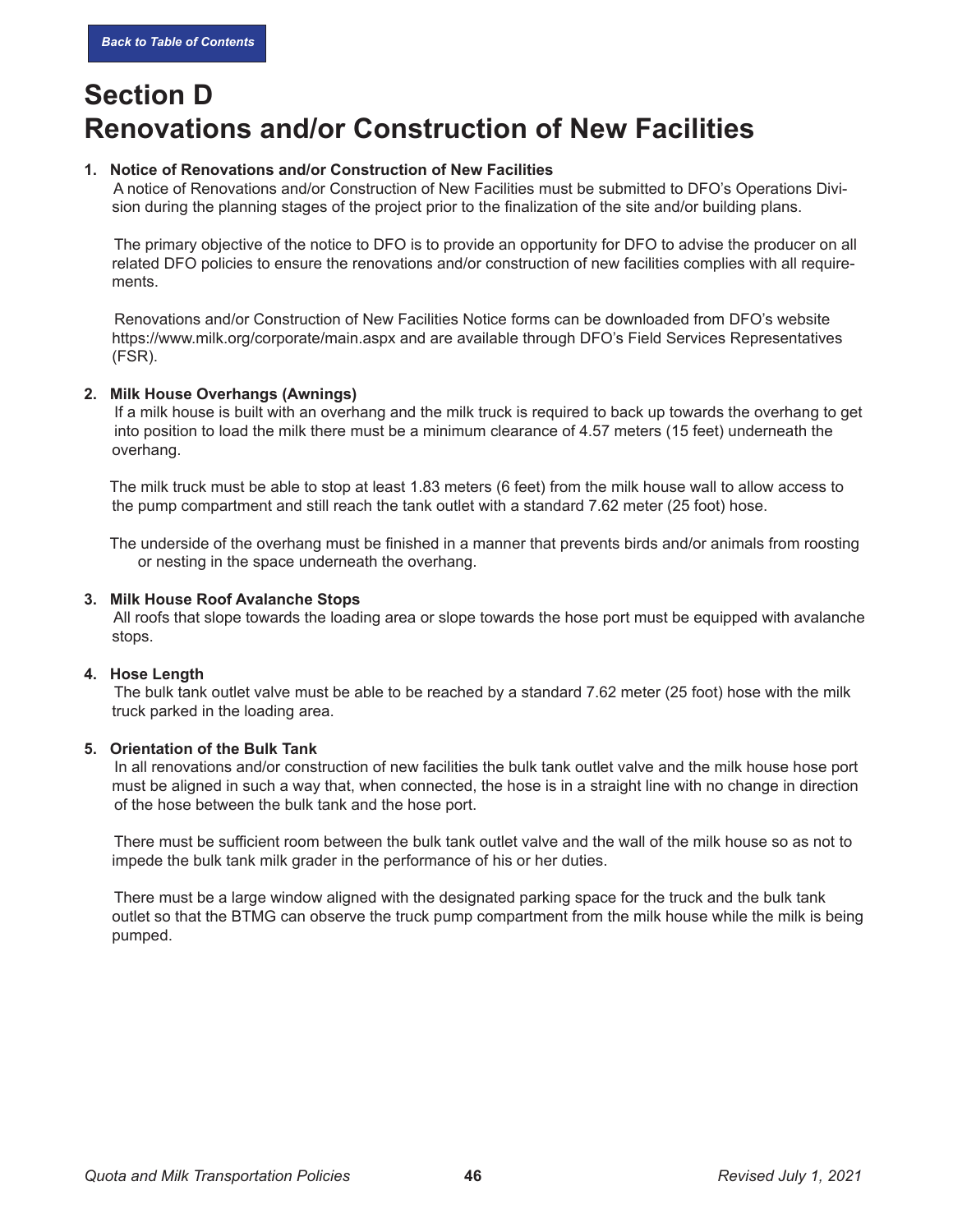### <span id="page-51-0"></span>**Appendix A**

### **Revisions to Quota and Milk Transportation Policies**

All changes to the policy book will result in a revised date on the cover. Only material changes will be captured here in the index in [Appendix A.](#page-51-0)

| <b>REVISION</b><br><b>DATE</b> | <b>PART</b>                          | <b>SECTION</b>                                        | <b>SUB-SECTION</b>                                                 | PAGE(S) |
|--------------------------------|--------------------------------------|-------------------------------------------------------|--------------------------------------------------------------------|---------|
| 01-Sep-10                      | II - Milk Transportation<br>Policies | A - General                                           | 2. Farm Bulk Tank                                                  | 30      |
| 01-Dec-10                      | II - Milk Transportation<br>Policies | A - General                                           | 2. Farm Bulk Tank                                                  | 30      |
| 14-Dec-10                      | I - Quota Policies                   | <b>B</b> - General Quota Policies                     | 4. Renovations and Construction of New<br><b>Facilities</b>        | 6       |
| 20-Jan-11                      | I - Quota Policies                   | D - Quota Exchange Policies                           | 1. (g) Exchange Operations                                         | 11      |
| 20-Jan-11                      | II - Milk Transportation<br>Policies | A - General                                           | 2. Farm Bulk Tank                                                  | 30      |
| 02-Mar-11                      | II - Milk Transportation<br>Policies | B - Farm Yards and Lanes                              | 3. (d) Administration of the farm Yards and<br><b>Lanes Policy</b> | 33      |
| 07-Jun-11                      | I - Quota Policies                   | I - Definitions                                       | 31. Quota Ownership Update                                         | 28      |
| 01-Jul-11                      | I - Quota Policies                   | F - New Entrant Quota As-<br>sistance Program (NEQAP) |                                                                    | 22      |
| 01-Aug-11                      | I - Quota Policies                   | <b>B</b> - General Quota Policies                     | 5. Linked Dairy Facility                                           | 6       |
| 01-Feb-12                      | I - Quota Policies                   | <b>B</b> - General Quota Policies                     | 2. Catastrophes                                                    | 6       |
| 01-Feb-12                      | I - Quota Policies                   | E - Quota and Payment                                 | 9. Assignment of Monthly Milk Proceeds                             | 18      |
| 01-Feb-12                      | I - Quota Policies                   | E - Quota and Payment                                 | 11. Explanation of Interim Milk Cheque State-<br>ment              | 19      |
| 01-Feb-12                      | I - Quota Policies                   | E - Quota and<br>Payment                              | 12. (g) and (h) Explanation of the Milk Cheque<br>Statement        | 19      |
| 01-Feb-12                      | I - Quota Policies                   | G - New Producer<br><b>Applicant Requirements</b>     |                                                                    | 25      |
| 03-Jul-12                      | I - Quota Policies                   | <b>B</b> - General Quota Policies                     | 6. Multiple Farm Operations                                        | 7       |
| 03-Jul-12                      | I - Quota Policies                   | F - New Entrant Quota As-<br>sistance Program (NEQAP) |                                                                    | 22-24   |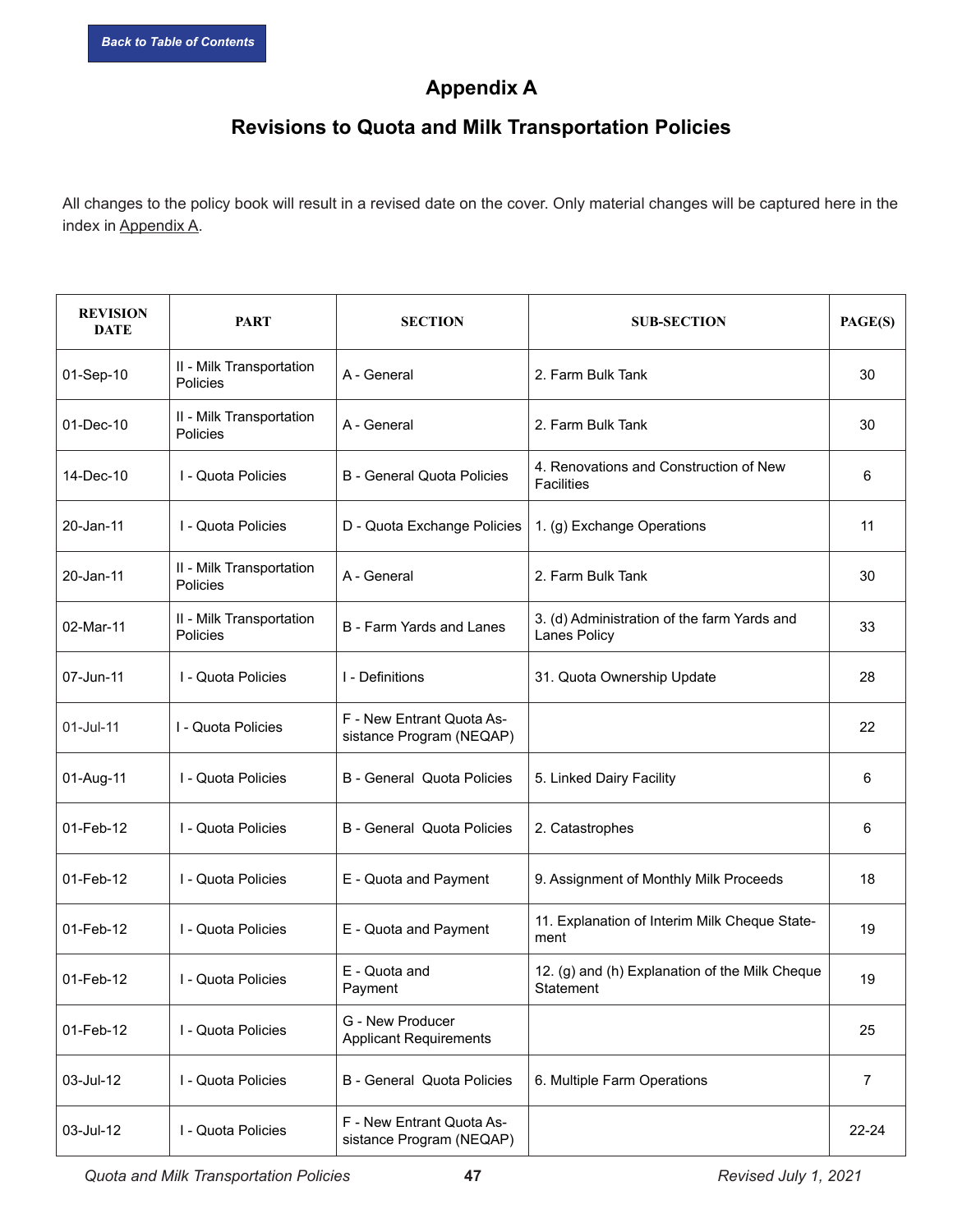| 16-Jul-12    | II - Milk Transportation<br>Policies | A - General                                                  | 9. What To Do If Your Milk Is Rejected                                 | 32        |
|--------------|--------------------------------------|--------------------------------------------------------------|------------------------------------------------------------------------|-----------|
| 24-Jul-12    | I - Quota Policies                   | G - New Producer Applicant<br>Requirements                   |                                                                        | 25        |
| 02-Oct-12    | I - Quota Policies                   | C - Policies for Acquiring,<br>Selling or Transferring Quota | 5. Ongoing Operation Sale/Purchase                                     | $8-9$     |
| 24-Oct-12    | I - Quota Policies                   | G - New Producer Applicant<br>Requirements                   |                                                                        | 24-25     |
| 22-Nov-12    | I - Quota Policies                   | G - New Producer Applicant<br>Requirements                   | 1. (w) New Producer Program (NPP)                                      | 25        |
| 04-Feb-13    | I - Quota Policies                   | <b>B</b> - General Quota Policies                            | 5. (b) Linked Dairy Facility                                           | 6         |
| 01-Jul-13    | I - Quota Policies                   | C - Policies for Acquiring,<br>Selling or Transferring Quota | 8. Transfer from an Estate                                             | 10        |
| 01-Jul-13    | I - Quota Policies                   | F - New Entrant Quota As-<br>sistance Program (NEQAP)        |                                                                        | 21-23     |
| $01$ -Jul-13 | I - Quota Policies                   | I - Definitions                                              | 10. Licensed dairy facility                                            | 27        |
| 01-Aug-13    | I - Quota Policies                   | E - Quota and Payment                                        | 12. (f) Explanation of the Milk Cheque State-<br>ment, SNF to BF Ratio | 20        |
| 01-Aug-13    | I - Quota Policies                   | I - Definitions                                              | 36. Solids-not-fat                                                     | 29        |
| 01-Aug-13    | II - Milk Transportation<br>Policies | A - General                                                  | 2. Farm Bulk Tank                                                      | 30        |
| 01-Sep-13    | I - Quota Policies                   | A - General Regulations and<br><b>Polilcies</b>              | 1. (u)                                                                 | 2         |
| 01-Sep-13    | I - Quota Policies                   | A - General Quota Policies                                   | 2. Catastrophes                                                        | 6         |
| 01-Sep-13    | I - Quota Policies                   | A - General Quota Policies                                   | 4. (b) Renovations and Construction of New<br><b>Facilities</b>        | 6         |
| 01-Sep-13    | I - Quota Policies                   | C - Policies for Acquiring,<br>Selling or Transferring Quota | 6. Dissolving a Partnership or Corporation                             | 9         |
| 01-Sep-13    | I - Quota Policies                   | I - Definitions                                              | 3. Catastrophe                                                         | 27        |
| 01-Oct-13    | I - Quota Policies                   | E - Quota and Payment                                        | 11. (e) Explanation of the Interim Milk Cheque<br><b>Statement</b>     | 19        |
| 01-Oct-13    | I - Quota Policies                   | E- Quota and Payment                                         | 12. (i) Explantion of the Milk Cheque State-<br>ment                   | 19        |
| 01-Feb.-14   | II - Milk Transportation<br>Policies | A- General                                                   | 3. Bulk Tank Error Policy                                              | 30        |
| 01-June-14   | I - Quota Policies                   | F-New Entrant Quota Assis-<br>tance Program (NEQAP)          | Program Revisions                                                      | $21 - 23$ |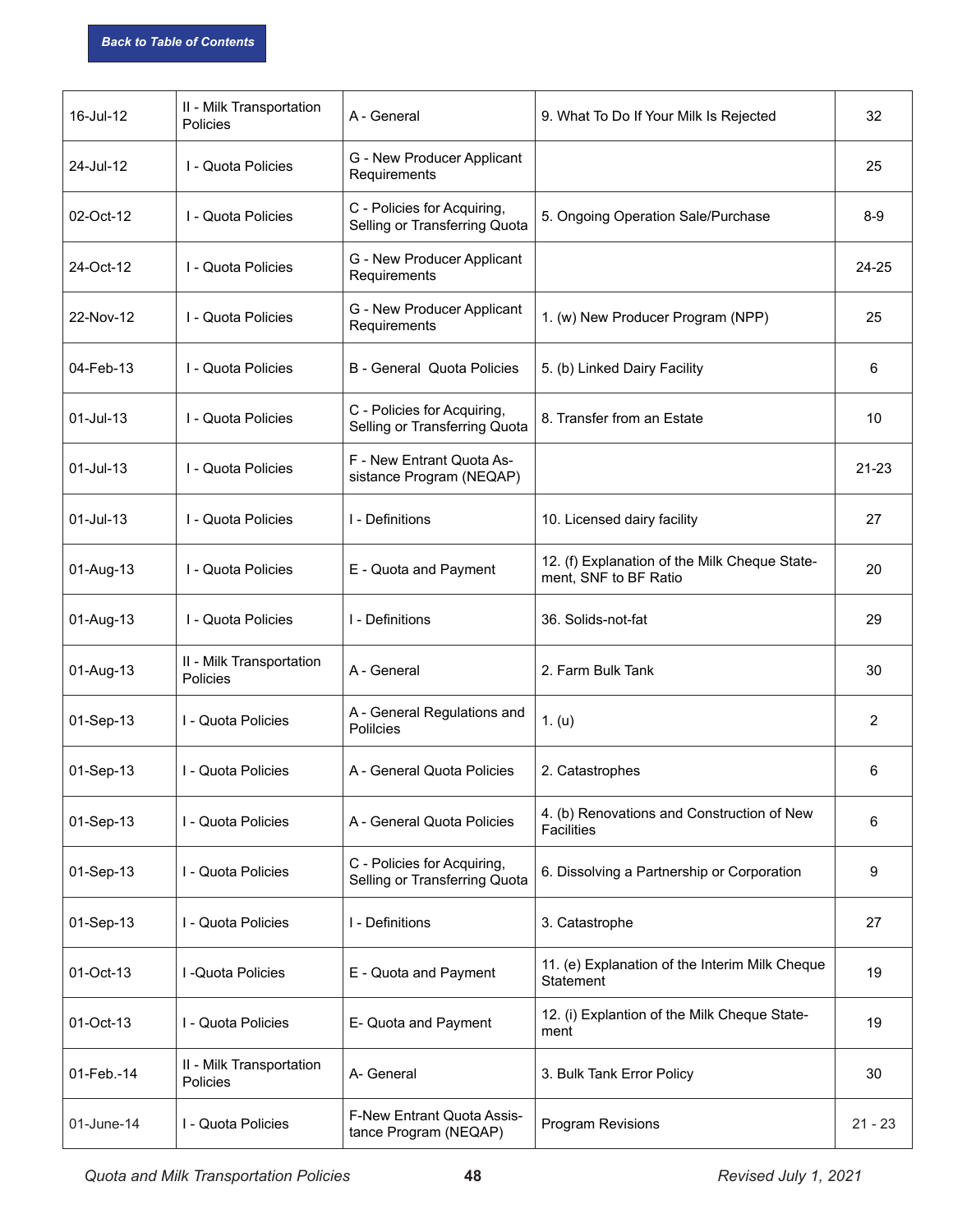| 26-June-14 | I - Quota Policies | <b>B</b> - General Quota Policies                            | 6. Multiple Farm Operations                            | $\overline{7}$ |
|------------|--------------------|--------------------------------------------------------------|--------------------------------------------------------|----------------|
| 20-Feb-15  | I - Quota Policies | C - Policies for Acquiring,<br>Selling or Transferring Quota | 2. Minimum Quota Transactions                          | 8              |
| 20-Feb-15  | I - Quota Policies | D - Quota Exchange Policies                                  | 1. (I) Exchange Operations                             | 12             |
| 20-Feb-15  | I - Quota Policies | D - Quota Exchange Policies                                  | 1. (o) Exchange Operations                             | 12             |
| 20-Feb-15  | I - Quota Policies | D - Quota Exchange Policies                                  | 2. (c) To send a bid or offer to the Quota<br>Exchange | 13             |
| 10-July-15 | I - Quota Policies | A - General Regulations and<br>Policies                      | 5. Non-saleable Quota                                  | $\overline{2}$ |
| 10-July-15 | I - Quota Policies | A - General Regulations and<br>Policies                      | 6. The Right to Adjust Quota                           | $\overline{2}$ |
| 10-July-15 | I - Quota Policies | <b>B</b> - General Quota Policies                            | 5. Linked Dairy Facility                               | 5              |
| 10-July-15 | I - Quota Policies | C - Policies for Acquiring,<br>Selling or Transferring Quota | 5. Ongoing Operation Sale                              | $\overline{7}$ |
| 10-July-15 | I - Quota Policies | D - Quota Exchange Policies                                  | 1. Exchange Options                                    | 10             |
| 10-July-15 | I - Quota Policies | F - NEQAP                                                    |                                                        | $20 - 23$      |
| 10-July-15 | I - Quota Policies | I - Definitions                                              | 38. Within family transfer                             | 29             |
| 01-Sept-15 | I - Quota Policies | F-NEQAP                                                      |                                                        | 23             |
| 04-Feb-16  | I - Quota Policies | C - Policies for Acquiring,<br>Selling or Transferring Quota | 3. Parent to Child Transfer                            | $7 - 8$        |
| 04-Feb-16  | I - Quota Policies | C - Policies for Acquiring,<br>Selling or Transferring Quota | 5. Ongoing Operation Sale                              | 8              |
| 04-Feb-16  | I - Quota Policies | D - Quota Exchange Policies                                  | 1. Exchange Operations                                 | 12             |
| 24-Feb-16  | I - Quota Policies | <b>B</b> - General Quota Policies                            | 2. Castastrophes                                       | 5              |
| 24-Feb-16  | I - Quota Policies | <b>B</b> - General Quota Policies                            | 4. Renovations and construction of new facili-<br>ties | 6              |
| 24-Feb-16  | I - Quota Policies | <b>B</b> - General Quota Policies                            | 6. Multiple Farm Operations                            | 6              |
| 24-Feb-16  | I - Quota Policies | E - Quota and Payment                                        | 3 (f) Under production credits                         | 16             |
| 24-Feb-16  | I - Quota Policies | E - Quota and Payment                                        | 4 (i) Over production credits                          | 17             |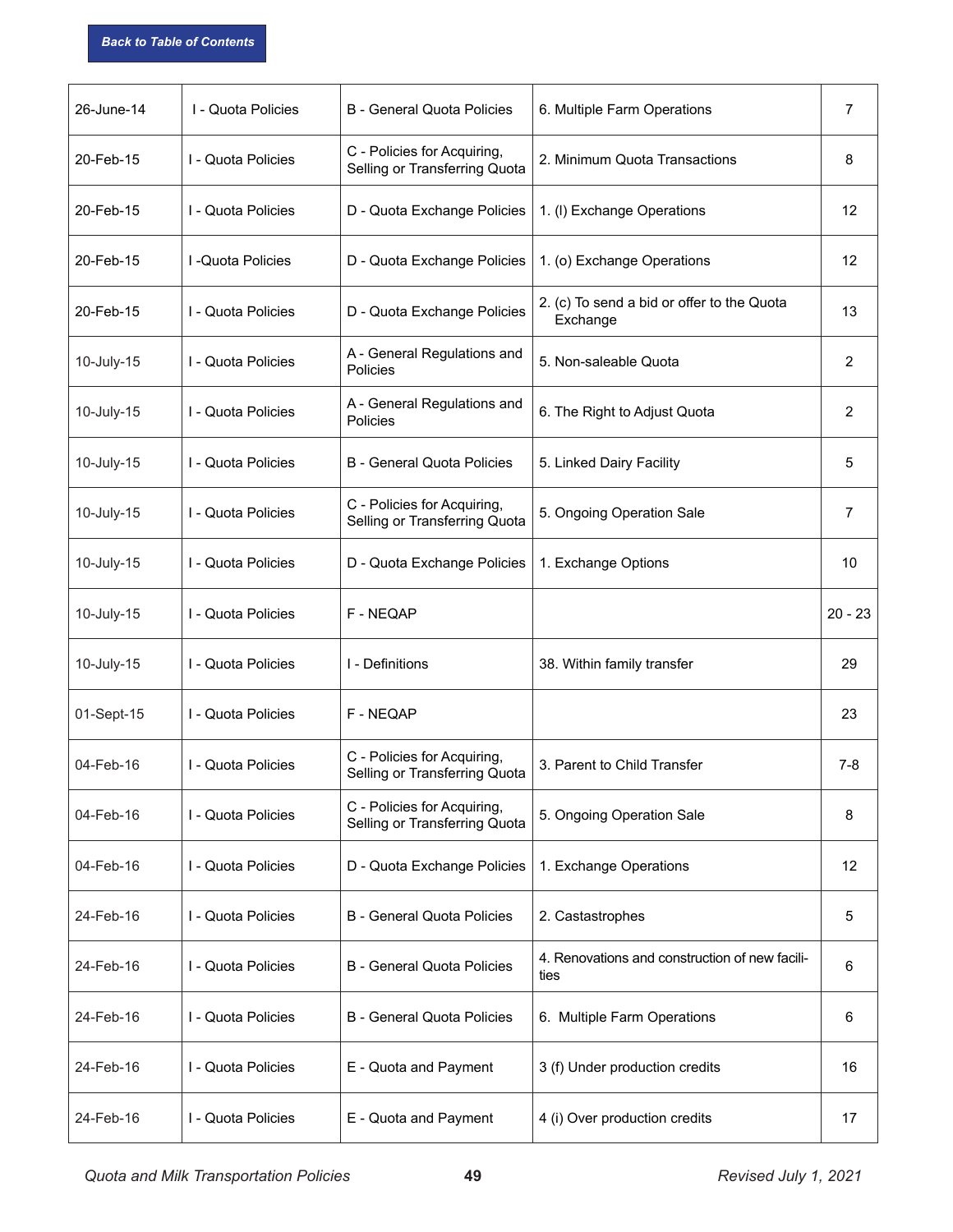| 27-April-16   | I - Quota Policies                    | E - Quota and Payment                                        | 4 Over production credits                                                              | 16             |
|---------------|---------------------------------------|--------------------------------------------------------------|----------------------------------------------------------------------------------------|----------------|
| 26-May-16     | I - Quota Policies                    | A - General Regulations and<br>Policies                      | 1 (c) parcel of land                                                                   | 1              |
| 26-May-16     | I - Quota Policies                    | I-Definitions                                                | 22. Parcel of land                                                                     | 28             |
| 29-June-16    | I - Quota Policies                    | C - Policies for Acquiring,<br>Selling or Transferring Quota | 5. Ongoing Operation Sale                                                              | 8              |
| 20-October-16 | I - Quota Policies                    | A - General Regulations and<br>Policies                      | 16. Quota Issuance for Research and<br>Education                                       | 4              |
| 1-December-16 | I - Quota Policies                    | D - Quota Exchange Policies                                  | 1 (c) All bids or offers (text removed from<br>Aug. 31, 2016 edition)                  | 12             |
| 1-December-16 | I - Quota Policies                    | D - Quota Exchange Policies                                  | Text removed from section (r)<br>(s) removed from the Aug. 31, 2016 edition            | 13             |
| 1-December-16 | I - Quota Policies                    | D - Quota Exchange Poli-<br>cies                             | Customer service representative (b) was<br>removed from Aug. 31, 2016 edition          | 14             |
| 1-December-16 | I - Quota Policies                    | E - Quota and Payment                                        | Explanation on milk statement cheque (h)<br>was removed from the Aug. 31, 2016 edition | 21             |
| 1-May-17      | II - Milk Transportations<br>Policies | A - General                                                  | 2. Farm Bulk Tank                                                                      | 30             |
| 1-May-17      | II - Milk Transportations<br>Policies | A - General                                                  | 4. Everyday Pickup Service                                                             | 31             |
| 1-May-17      | II - Milk Transportations<br>Policies | A - General                                                  | 5. Two Farm Bulk Tanks                                                                 | 31             |
| 1-May-17      | II - Milk Transportations<br>Policies | A - General                                                  | 11. Milk house roof avalanche stops                                                    | 32             |
| 1-May-17      | II - Milk Transportations<br>Policies | A - General                                                  | 12. Hose Length                                                                        | 32             |
| 1-May-17      | II - Milk Transportations<br>Policies | A - General                                                  | 13. Bulk Tank Wash System Safety                                                       | 32             |
| 1-May-17      | II - Milk Transportations<br>Policies | D - Renovationsand/or con-<br>struction of new facilities    | 1. Notice of Renovations and/or construction<br>of new facilites                       | 38             |
| 1-May-17      | II - Milk Transportations<br>Policies | D - Renovationsand/or con-<br>struction of new facilities    | 2. Milk House OverHangs (awnings)                                                      | 38             |
| 1-May-17      | II - Milk Transportations<br>Policies | D - Renovationsand/or con-<br>struction of new facilities    | 3. Milk House roof avalanche stops                                                     | 38             |
| 1-May-17      | II - Milk Transportations<br>Policies | D - Renovationsand/or con-<br>struction of new facilities    | 4. Hose Length                                                                         | 38             |
| 26-Sept-17    | I - Quota Policies                    | A - General Regulations and<br>Policies                      | Residency Requirements for Licensing                                                   | $\overline{2}$ |
| 25-Oct-17     | I - Quota Policies                    | G - New Producer Applicant<br>Requirements                   | 1. New Producer Program (NPP)                                                          | 25             |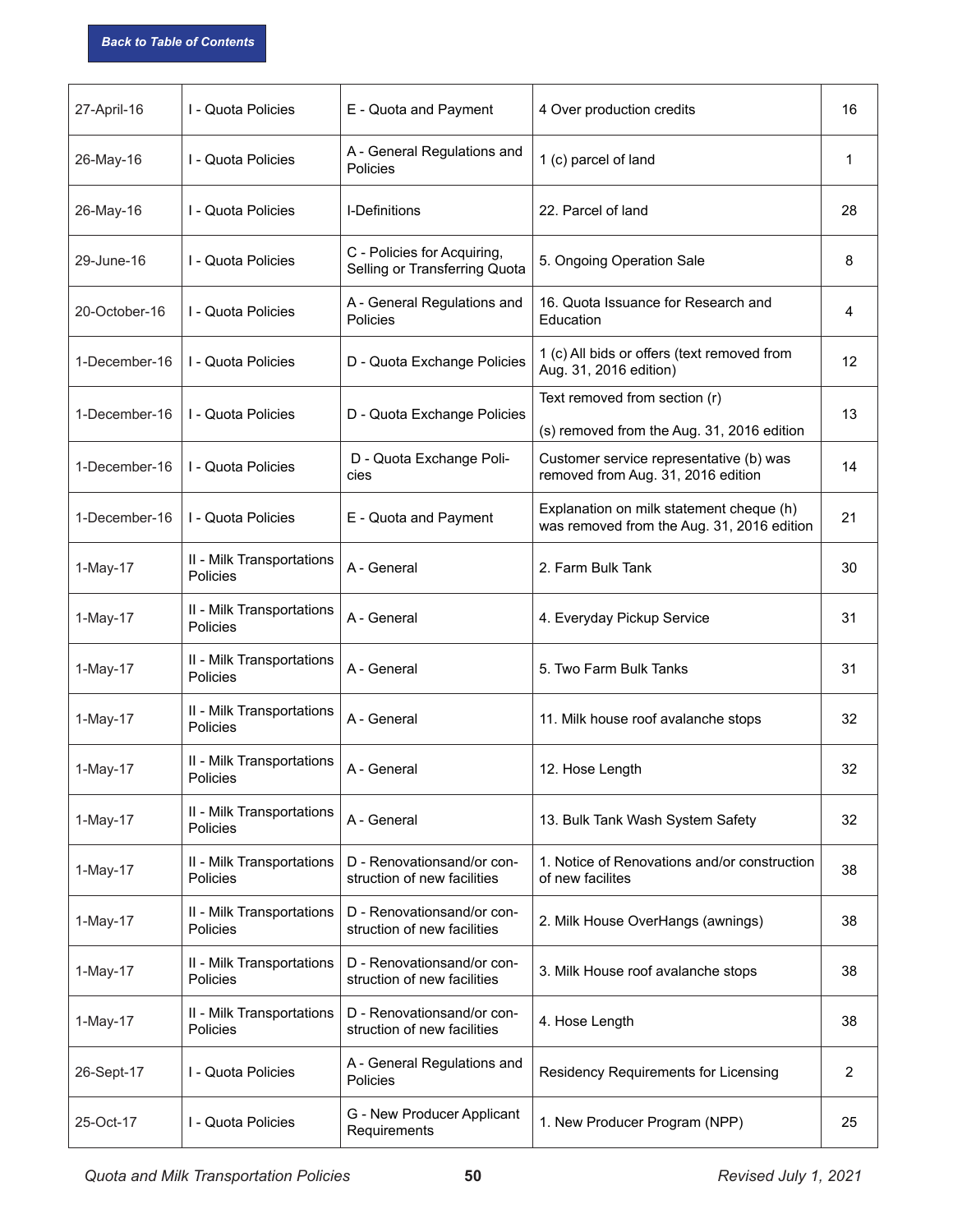| 01-June-18 | II - Milk Transporation<br>Policies  | A - General                                                  | 4. Every Day Pickup Service                                                                                                                                                                                                | 32        |
|------------|--------------------------------------|--------------------------------------------------------------|----------------------------------------------------------------------------------------------------------------------------------------------------------------------------------------------------------------------------|-----------|
| 01-June-18 | II - Milk Transporation<br>Policies  | A - General                                                  | 5. Two Farm Bulk Tanks                                                                                                                                                                                                     | 32        |
| 01-Oct-18  | I - Quota Policies                   | <b>B</b> - General Quota Policies                            | 4.1 Renovations and Construction of New<br><b>Facilities</b>                                                                                                                                                               | 6         |
| 01-Oct-18  | I - Quota Policies                   | B - General Quota Policies                                   | 4.2 Renovations of Current Facilities                                                                                                                                                                                      | 7         |
| 01-Oct-18  | I - Quota Policies                   | E - Quota and Payment                                        | 5. Over-Quota Milk                                                                                                                                                                                                         | 19        |
| 01-Apr-19  | I - Quota Policies                   | G - New Producer Applicant<br>Requirements                   | 3. Organic Milk Standby Policy                                                                                                                                                                                             | 27        |
| 05-Apr-19  | I - Quota Policies                   | C - Policies for Acquiring,<br>Selling or Transferring Quota | 3(c) Parent to Child Transfer                                                                                                                                                                                              | 9         |
| 05-Apr-19  | I - Quota Policies                   | F - New Entrant Quota As-<br>sistance Program (NEQAP)        | 17 and 18. Selection Process                                                                                                                                                                                               | 24        |
| 04-June-19 | I - Quota Policies                   | <b>B</b> - General Quota Policies                            | 7. Producers Changing Locations                                                                                                                                                                                            | 8         |
| 10-Oct-19  | Cover page                           |                                                              | Note: Added text indicating in future ver-<br>sions, only material changes will be docu-<br>mented in this index.                                                                                                          | İ.        |
| 10-Dec-19  | II - Milk Transportation<br>Policies | A - General                                                  | Addition of 3(d)                                                                                                                                                                                                           | 32        |
| 01-Jan-20  | II - Milk Transportation<br>Policies | A - General                                                  | Addition of 4.1, No-Sunday Shippers, (a) to<br>(c)                                                                                                                                                                         | 33        |
| 01-May-20  | I - Quota Policies                   | C - Policies for Acquiring,<br>Selling or Transferring Quota | 3. Addition of 2(h).                                                                                                                                                                                                       | 9         |
| 01-May-20  | I - Quota Policies                   | F - New Entrant Quota As-<br>sistance Program (NEQAP)        | 1. Changed to 160 kg; 14. Removed refer-<br>ence to magazine; 20. Changed to 20 kg to<br>30 kg; 22. Changed to 20 kg; 24. Changed<br>to 20 kg; 26. Changed to 20 kg to 30 kg;<br>Added 29, 31 and 33. 29 to 39 renumbered. | $21 - 24$ |
| 01-May-20  | I - Quota Policies                   | A - General Regulations and<br>Policies                      | 8. Minimum Quota Requirements. Addition<br>of $(d)$ .                                                                                                                                                                      | 3         |
| 27-May-20  | II - Milk Transportation<br>Policies | A - General                                                  | Renumbered: 4 to 4.1, 4.1 to 4.2.                                                                                                                                                                                          | 32-33     |
| 27-May-20  | I - Quota Policies                   | <b>B</b> - General Quota Policies                            | $2(a)$ , $(b)$ , $(e)$ edited; $(c)$ added.                                                                                                                                                                                | $5-6$     |
| 27-May-20  | I - Quota Policies                   | <b>B</b> - General Quota Policies                            | $4.1$ (a), (f) edited; (b), (d) added.<br>$4.2$ (a), (h) edited; (d), (f) added.<br>Addition of 4.3.                                                                                                                       | $6 - 7$   |
| 24-June-20 | II - Milk Transportation<br>Policies | A - General Regulations and<br>Policies                      | 6(d)                                                                                                                                                                                                                       | 33        |
| 26-June-20 | I - Quota Policies                   | A - General                                                  | 1(s)                                                                                                                                                                                                                       | 2         |